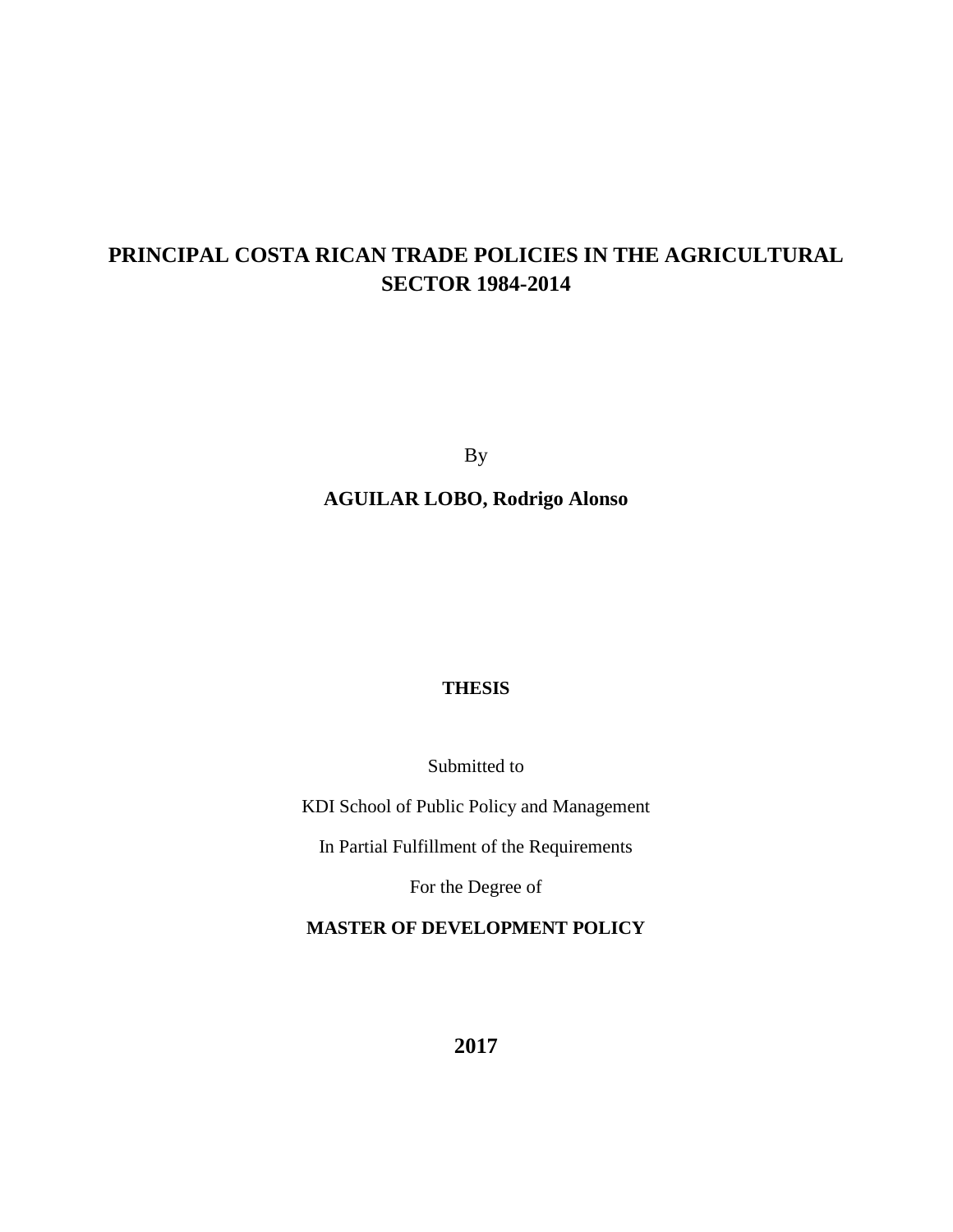# **PRINCIPAL COSTA RICAN TRADE POLICIES IN THE AGRICULTURAL SECTOR 1984-2014**

By

**AGUILAR LOBO, Rodrigo Alonso**

## **THESIS**

Submitted to

KDI School of Public Policy and Management

In Partial Fulfillment of the Requirements

For the Degree of

## **MASTER OF DEVELOPMENT POLICY**

## **2017**

Professor Chrysostomos TABAKIS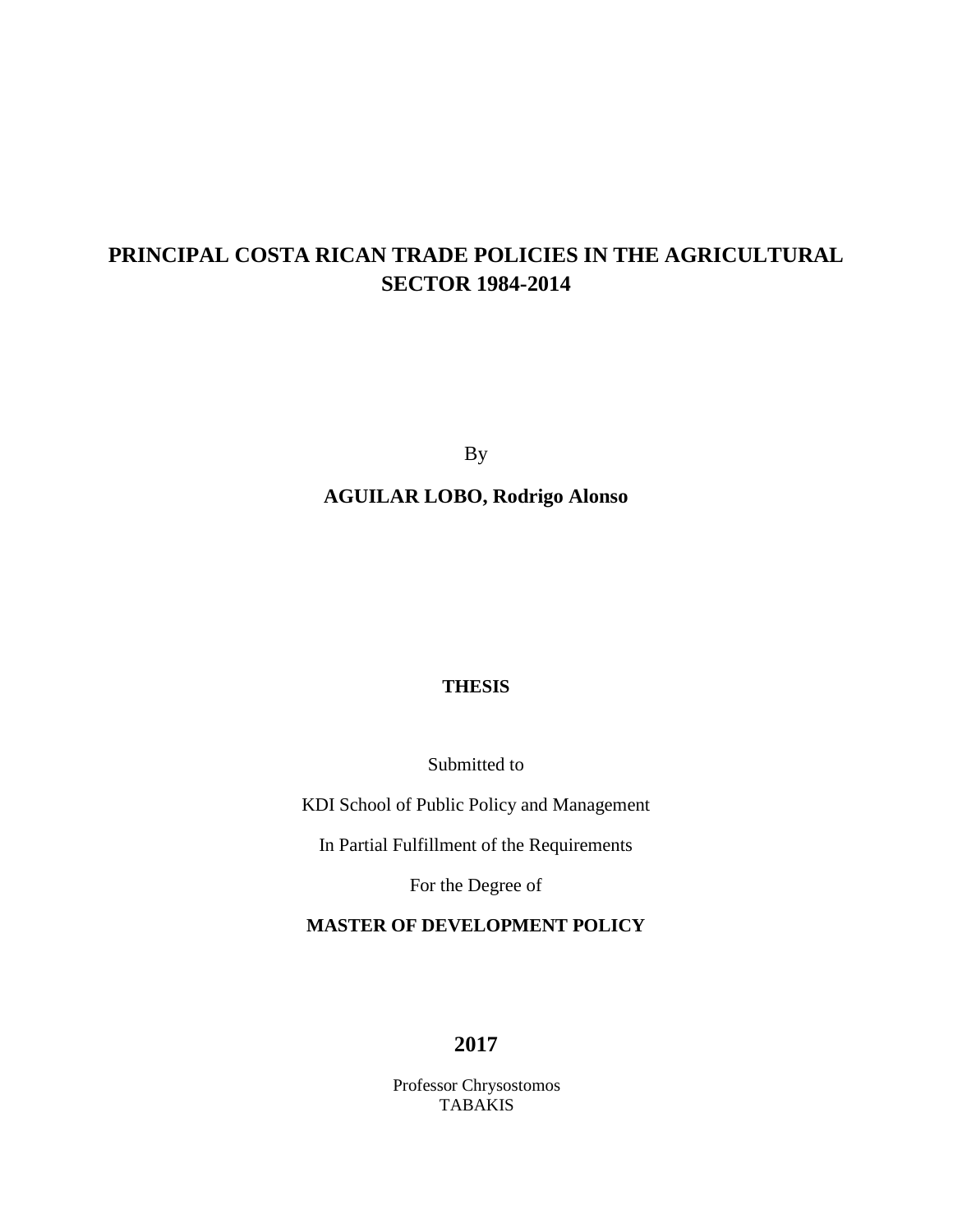# **PRINCIPAL COSTA RICAN TRADE POLICIES IN THE AGRICULTURAL SECTOR 1984-2014**

By

**AGUILAR LOBO, Rodrigo Alonso**

## **THESIS**

#### Submitted to

KDI School of Public Policy and Management

In Partial Fulfillment of the Requirements

For the Degree of

## **MASTER OF DEVELOPMENT POLICY**

Committee in charge:

Professor Chrysostomos TABAKIS, Supervisor

 $\left($ Howard

Professor Siwook LEE

Professor Sherzod SHADIKHODJAEV

Approval as of May, 2017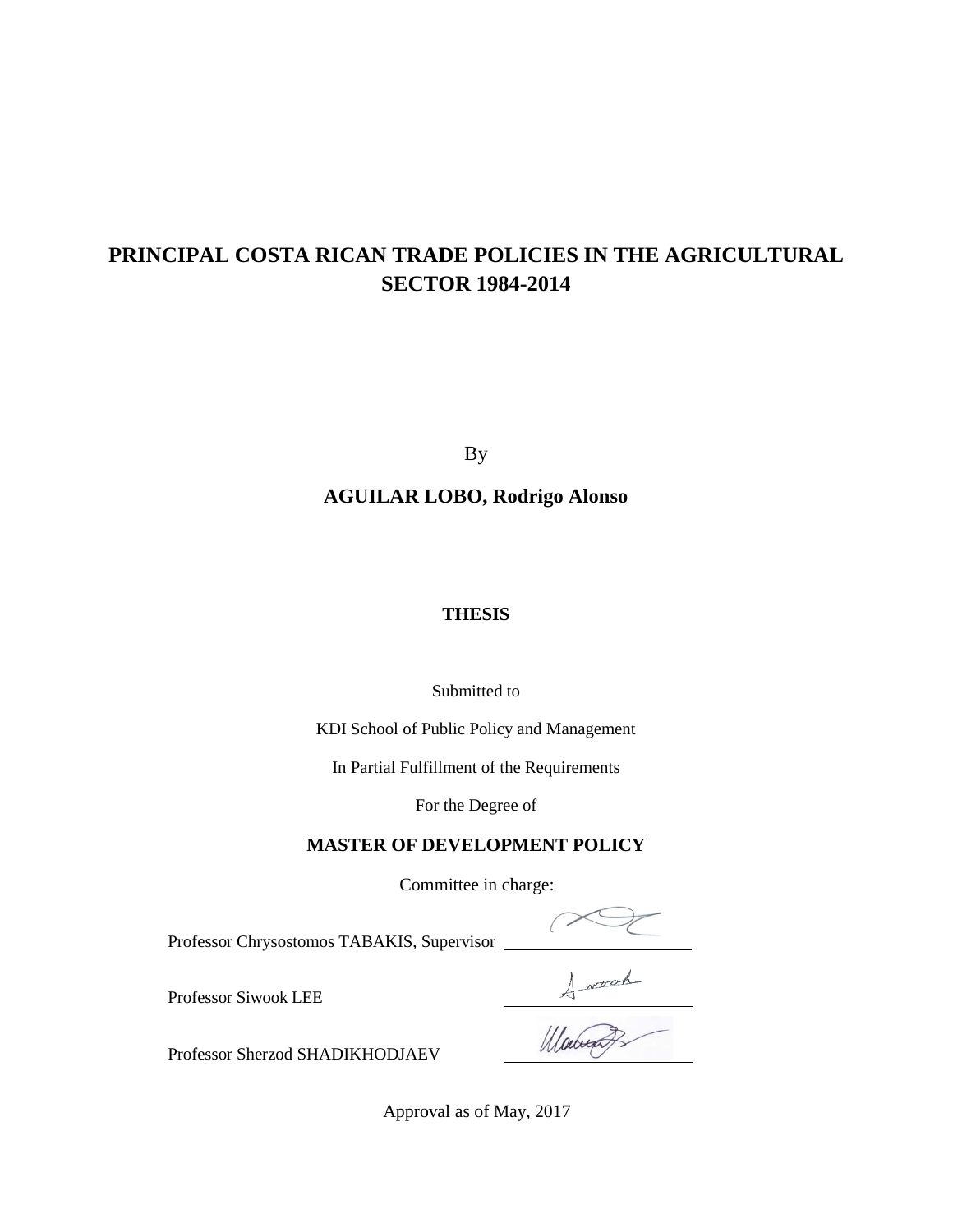#### **ABSTRACT**

# **PRINCIPAL COSTA RICAN TRADE POLICIES IN THE AGRICULTURAL SECTOR 1984-2014.**

**By**

Rodrigo Alonso Aguilar Lobo

Costa Rica has implemented some agricultural policies since 1984. But, these policies have not been evaluated before. This thesis analyzes the principal characteristics of these policies and evaluate them by a correlation analysis with the opening coefficient. Having opening as the best way to improve trade and development, especially in a small country.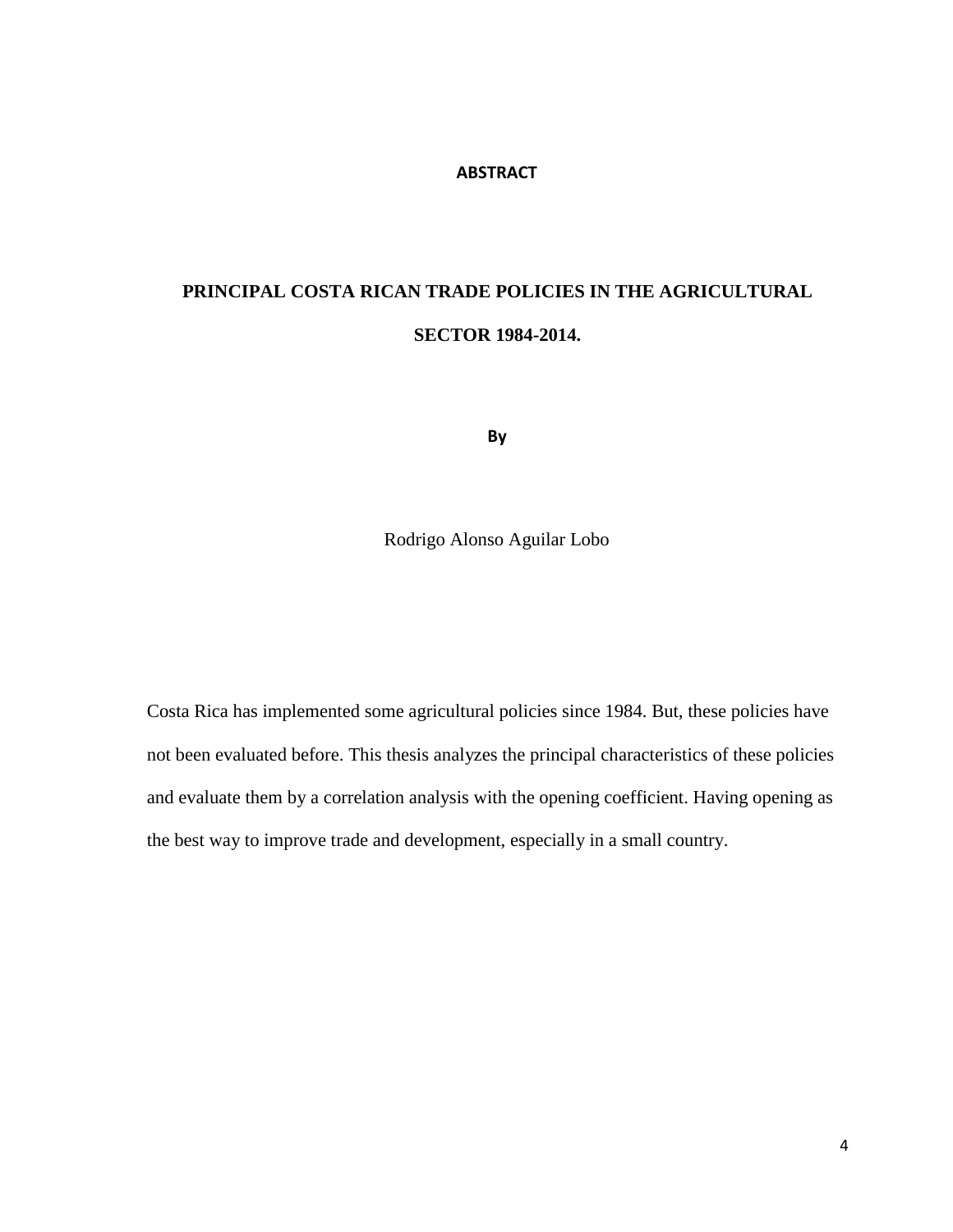## **ACKNOWLEDGEMENTS**

I wish to express my gratitude to my supervising professors, Professor Tabakis, Chrysostomos and Professor Siwook Lee, for their valuable input, patience and guidance throughout the project.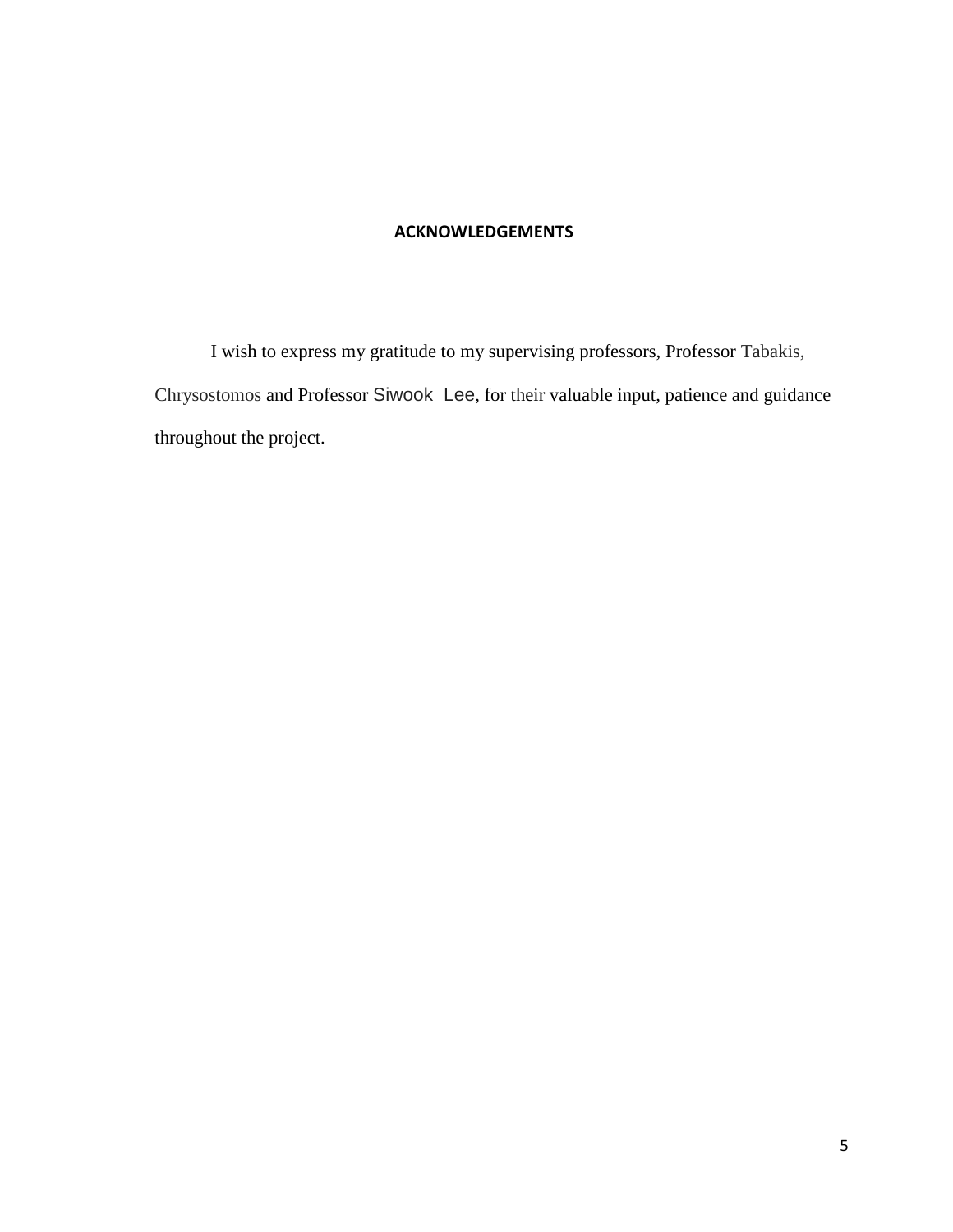# <span id="page-5-0"></span>**Table of Contents**

| 1. |                                                                                                  |  |
|----|--------------------------------------------------------------------------------------------------|--|
|    |                                                                                                  |  |
|    |                                                                                                  |  |
|    |                                                                                                  |  |
|    |                                                                                                  |  |
|    |                                                                                                  |  |
| 2. |                                                                                                  |  |
|    | 2.1.                                                                                             |  |
|    | Correlation of Agricultural Trade policy and Agricultural Trade Openness Coefficient. 12<br>2.2. |  |
|    | 2.3.                                                                                             |  |
|    | 2.4.                                                                                             |  |
|    | 2.5.                                                                                             |  |
|    | 2.6.                                                                                             |  |
| 3. |                                                                                                  |  |
|    | 3.1.                                                                                             |  |
|    | 3.2.                                                                                             |  |
|    | 3.3.                                                                                             |  |
|    | 3.4.                                                                                             |  |
|    | 3.4.1.                                                                                           |  |
|    | 3.4.2.                                                                                           |  |
|    | 3.4.3.                                                                                           |  |
|    | 3.4.4.                                                                                           |  |
|    | 3.5.                                                                                             |  |
|    | 3.6.                                                                                             |  |
|    | 3.7.                                                                                             |  |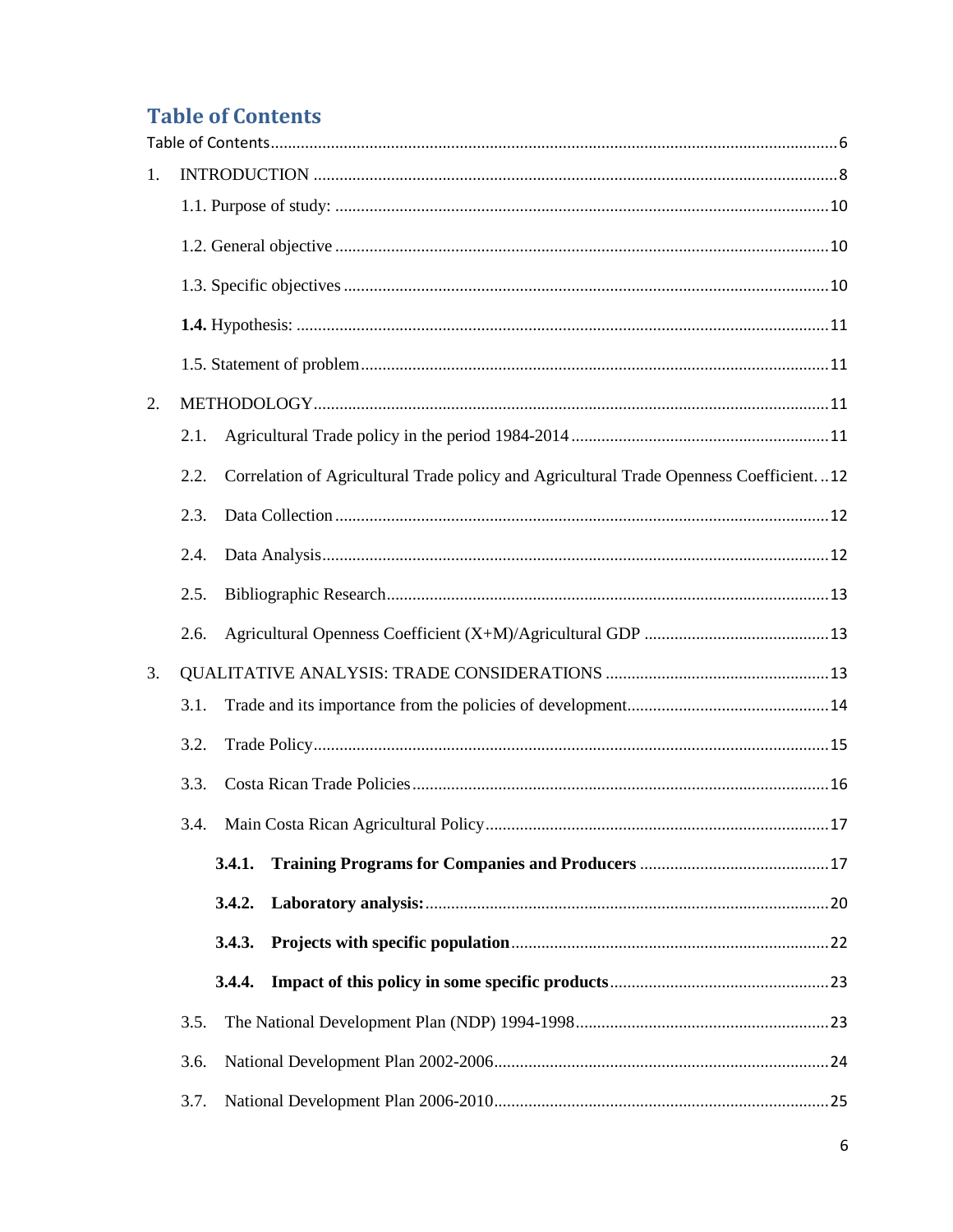|    | 3.8.  |                                                                                    |    |  |  |
|----|-------|------------------------------------------------------------------------------------|----|--|--|
|    | 3.9.  | Impact of the 2008 Economic Crisis in the Trade Relations of Costa Rica27          |    |  |  |
|    | 3.10. |                                                                                    |    |  |  |
|    | 3.11. |                                                                                    |    |  |  |
|    | 3.12. | Free Trade Agreements signed by Costa Rica during the period 1999-2014 31          |    |  |  |
|    | 3.13. |                                                                                    |    |  |  |
|    | 3.14. |                                                                                    |    |  |  |
|    | 3.15. |                                                                                    |    |  |  |
|    | 3.16. |                                                                                    |    |  |  |
|    |       |                                                                                    |    |  |  |
|    |       |                                                                                    |    |  |  |
|    |       |                                                                                    |    |  |  |
|    |       |                                                                                    |    |  |  |
|    |       |                                                                                    |    |  |  |
|    |       |                                                                                    |    |  |  |
|    |       |                                                                                    |    |  |  |
| 5. |       |                                                                                    |    |  |  |
|    |       | 5.1 Results from the Laboratory Analyses, Training Programs, Projects for Specific | 38 |  |  |
|    |       |                                                                                    |    |  |  |
|    | 5.2.  | Results from the Laboratory Analyses, Training Programs, and Agricultural          |    |  |  |
|    | 5.3.  | Results from the Dependent Variables, Control Variables and Openness Index 40      |    |  |  |
|    | 5.4.  |                                                                                    |    |  |  |
|    |       | 6. CONCLUSIONS, RECOMMENDATIONS AND FUTURE EXPECTATIONS  42                        |    |  |  |
|    |       |                                                                                    |    |  |  |
|    |       |                                                                                    |    |  |  |
|    |       |                                                                                    |    |  |  |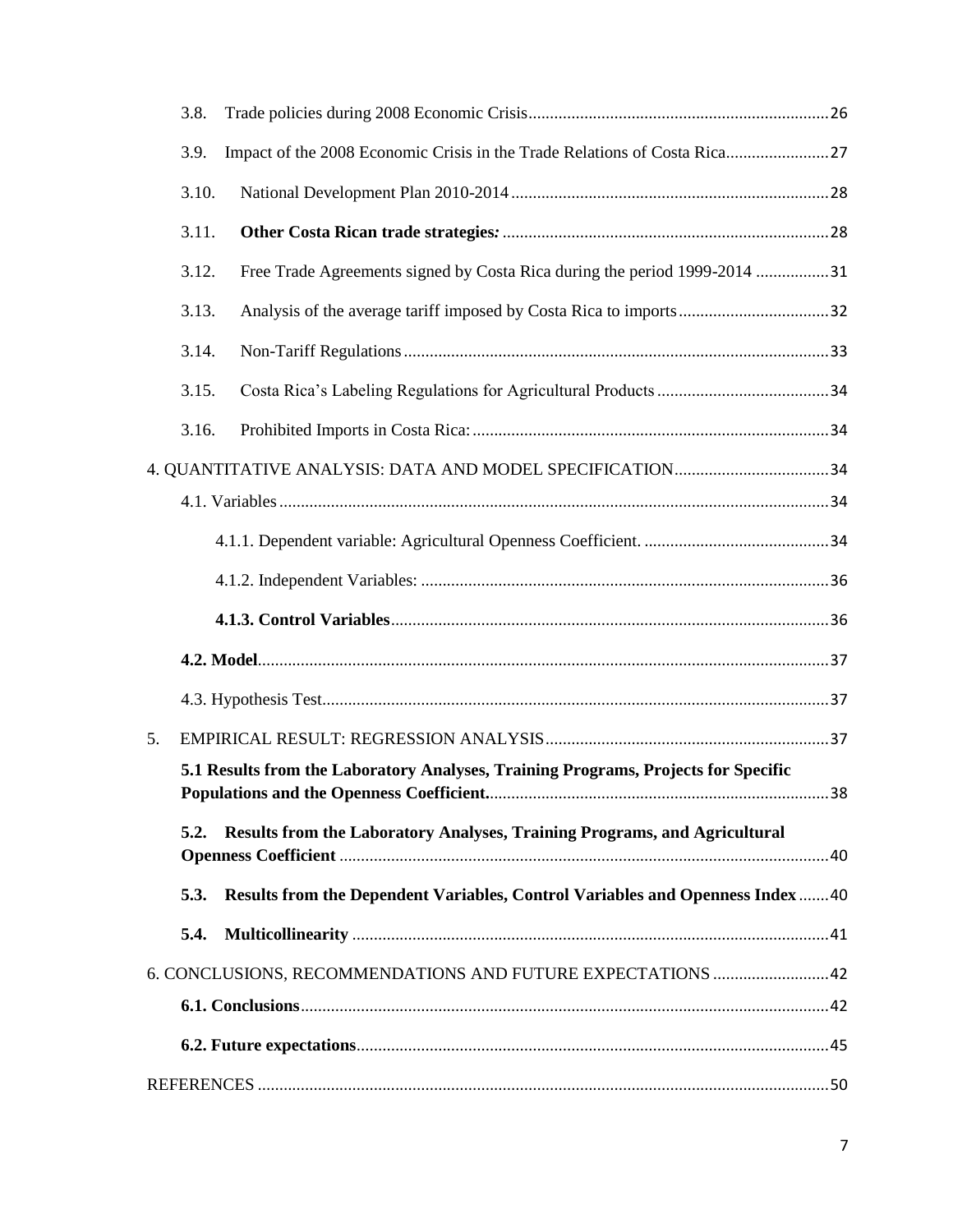#### **1. INTRODUCTION**

<span id="page-7-0"></span>In the early 50s, Costa Rica, Korea, Ireland and Peru held low levels of income per capita, which would not even reach 40 percent of the United States' GDP per capita. From this group, only Ireland increased its income with a 25% margin higher than the one of Costa Rica and Peru. On the other hand, Korea appeared as the poorest country with nearly a third of the income earned by its Latin American peers (Immink, 1993, p.26).

In the 90s, Ireland continued to lead the group. Its income represented 5.7 times greater than Peru's; the latter was 2.6 times greater than Costa Rica's income per capita. In addition, Korea succeeded its Latin American peers with a GDP per capita 3 times higher than the one of Peru by 1992. Just like Korea, Costa Rica as well had reached higher incomes per capita than Peru. In 2015, Costa Rica's GDP was 2.2 times higher than Peru's, in spite of the fact that these nations had developed economically in a similar pace (Immink, 1993, p.29).

This contrasting difference in economic growth between South Korea and Latin America is due to their different strategies towards development. On one hand, South Korea supported a strategy that stimulated production and exports. On the other hand, Latin American countries, like Costa Rica, pursued an economic model named *Import Substitution*. 1 This is the central point of this paper: after import substitution model, Costa Rica implemented an export promotion policy after 1890, trying to improve Costa Rica's performance in global market. It is important to differ/compare whether or not the agricultural policies had a positive impact **in** trade openness.

 $1$  Among some other countries, Korea and Taiwan attempted an import substitution model, before actively engaging in international trades to improve their domestic valueadded and to produce competitive products in an international market.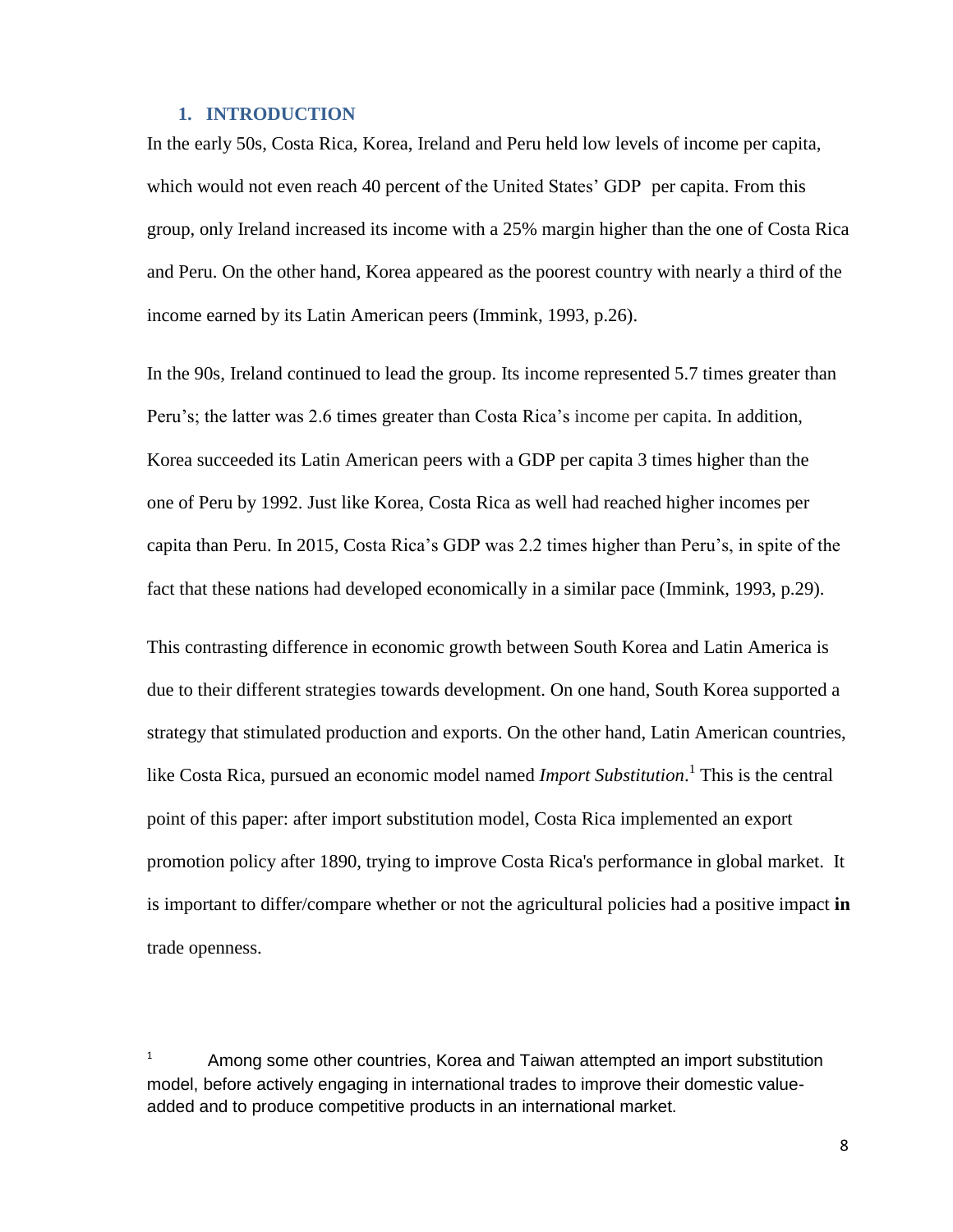Today, the most sustainable economic approach is to establish a growing open market. This is enforced by the theory of economic growth, which studies the gradual economic growth of countries. This theory also supports the idea that until a country reaches a steady economic development, it could begin investing on technology and others<sup>2</sup>. (WTO, 2006. P34)

Since 1980, Costa Rica has tried to improve research and technology in productive process. However, the development of technology is an expensive process. In fact, only a selected group of countries holds exclusive rights to its generation<sup>3</sup>. Thus, there are two main ways for a developing country to benefit from technological development, which are: the transfer of technology and direct foreign investment.

The process of transferring technology to a developing nation occurs through international trade<sup>4</sup>. In this regard, Coe expressed "when a developed country trades with a developing one, the latter is already investing or somewhat investing in research and development (R &D)" (Coe, 1995, p.124). This process is called Overflow of Knowledge  $<sup>5</sup>$  and it refers to the</sup> acquisition of technology, found within the acquisition of intermediate and capital goods, which come from foreign investors.

Foreign Direct Investment (FDI) is an indirect mechanism for developing countries to benefit from research and technological development. The promotion of FDI is known as ¨Soft

3 According to World Bank, between 1970 and 1998, the United States, United Kingdom, Germany, Japan, Switzerland and Holland spent a 90% to 98% of their research and development projects at a global scale (Hallward-Driemeir, 2001).

Another channel studied is foreign direct investment (Mud & Sala-i-Martin, 1999, pp. 276-279).

5 Also called embodied technology in intermediate and capital goods.

4

<sup>2</sup> Total Factor Productivity (TFP) includes improvements in technology as well as organization, know-how, among others.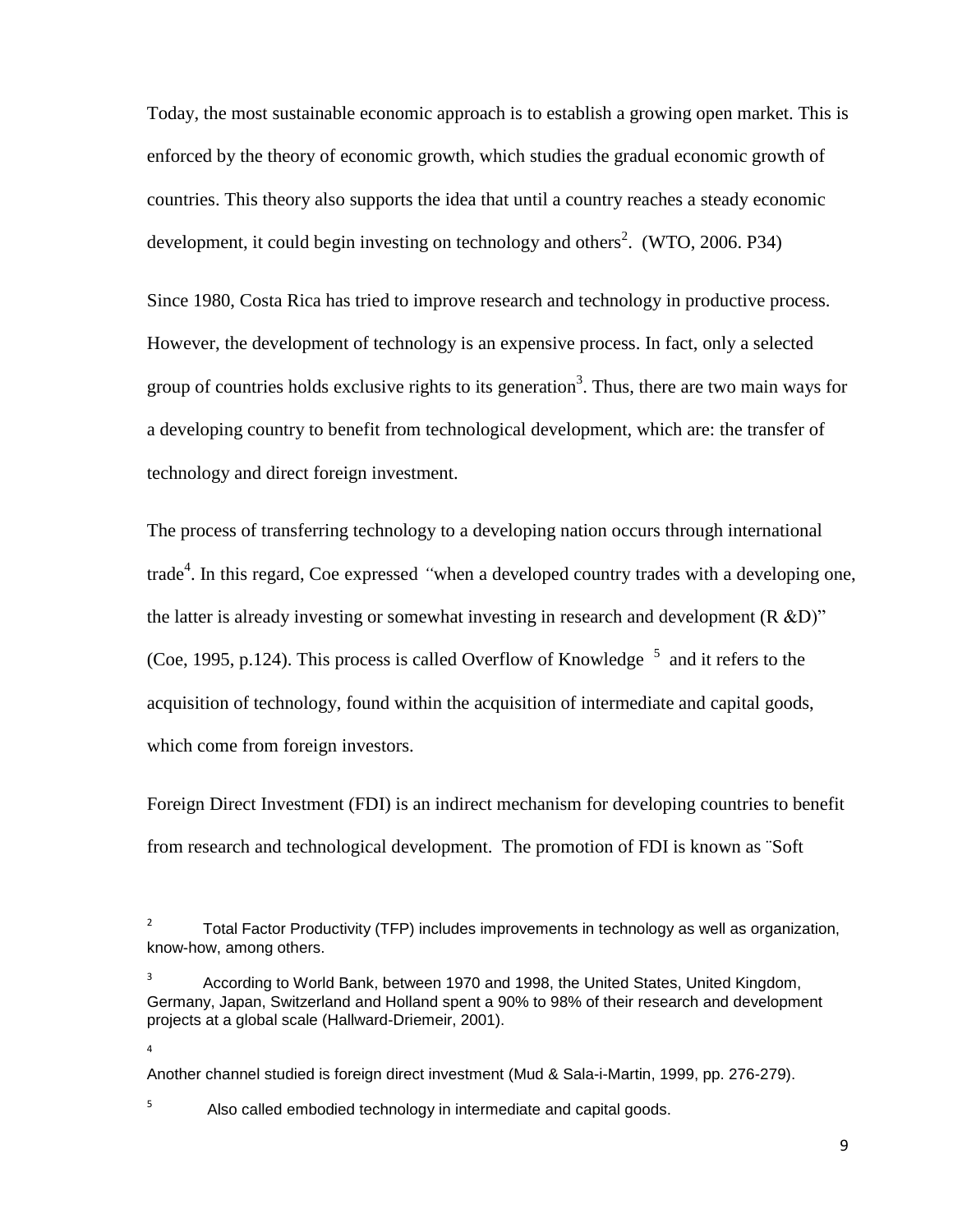Industrial Policies¨, which do not violate the principles of the World Trade Organization (WTO). On the contrary, it encourages exports and the development of an open economy, based on free trade strategies. (WTO, 2006. P34)

The affirmation above supports the main idea of this paper which is to analyze some Costa Rican agricultural policies since the beginning of the export promotion period and to observe if it shows a correlation on the agricultural open trade index<sup>106</sup>. This can be done by taking international trade as the ideal strategy to expand the market.

## <span id="page-9-0"></span>1.1. Purpose of study:

This paper analyzes the main characteristics of some Costa Rican agricultural policies in order to evaluate the impact caused on the agricultural trade opening coefficient.

## <span id="page-9-1"></span>1.2. General objective

To determine if there is a correlation of some agricultural trade policies implemented by Costa Rica from 1984 to 2015 and the agricultural trade opening coefficient.

#### <span id="page-9-2"></span>1.3. Specific objectives

a) Review the trade policies implemented by Costa Rica during the period 1984-

2014.

b) Analyze the main characteristics of the trade policies, enforced by the

Costa Rican government.

c) Make a correlation analysis of the agricultural trade policies and the

agricultural open trade index.

 $6$  The the agricultural open trade index is an economic metric calculated as the country's total trade ratio, the sum of exports and imports and the country's gross domestic product (Exports + Imports)/(Gross Domestic Product).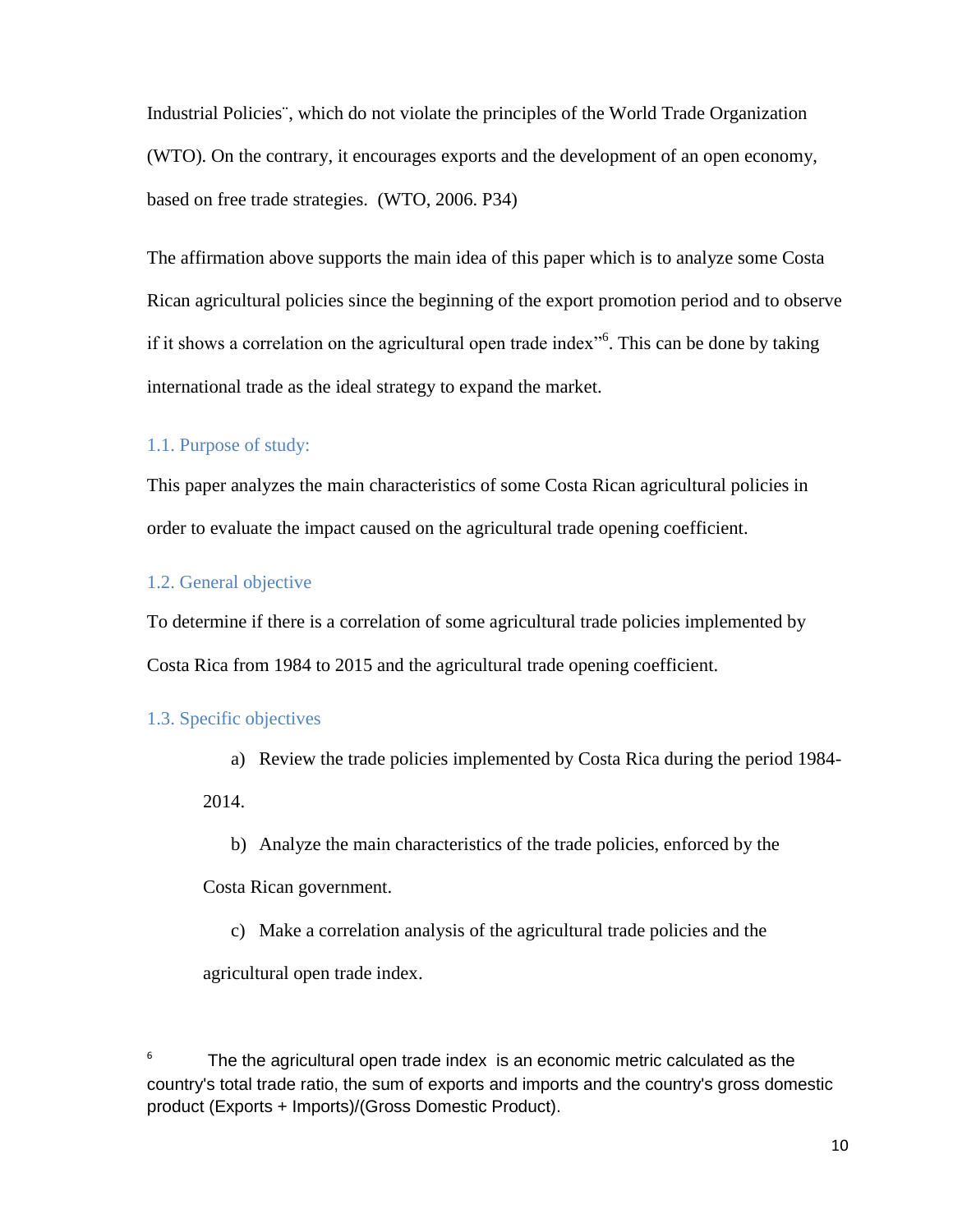d) Provide recommendations to the government authorities responsible of agricultural policy.

#### <span id="page-10-0"></span>**1.4.** Hypothesis:

Some of the agricultural policies had a correlation on the agricultural trade opening coefficient.

## <span id="page-10-1"></span>1.5. Statement of problem

Even though every public policy framework requires a periodical assessment of its outcomes, the lack of evaluation represents a major need in this field. Therefore, for analysis of the role of an agricultural trade policy, it is necessary to consider many historical, political and economic variables.

#### <span id="page-10-2"></span>**2. METHODOLOGY**

To analyze the major agricultural trade policies implemented from 1984 to 2014, it is necessary to review the literature available. Based on this data, this paper will conduct a study to evaluate the performance of those policies.

First, the researcher will retrieve information from a number of bibliographic sources, both in printed and digital formats. This is done with an effort to (1) provide background information of previous research, (2) identify gaps, and (3) share knowledge for further studies. Finally, a section for discussion of results and suggestions will be presented.

## <span id="page-10-3"></span>2.1. Agricultural Trade policy in the period 1984-2014

This section will provide a brief description and interpretation of the national agricultural trade policies, among other influential trade factors. This situation involves the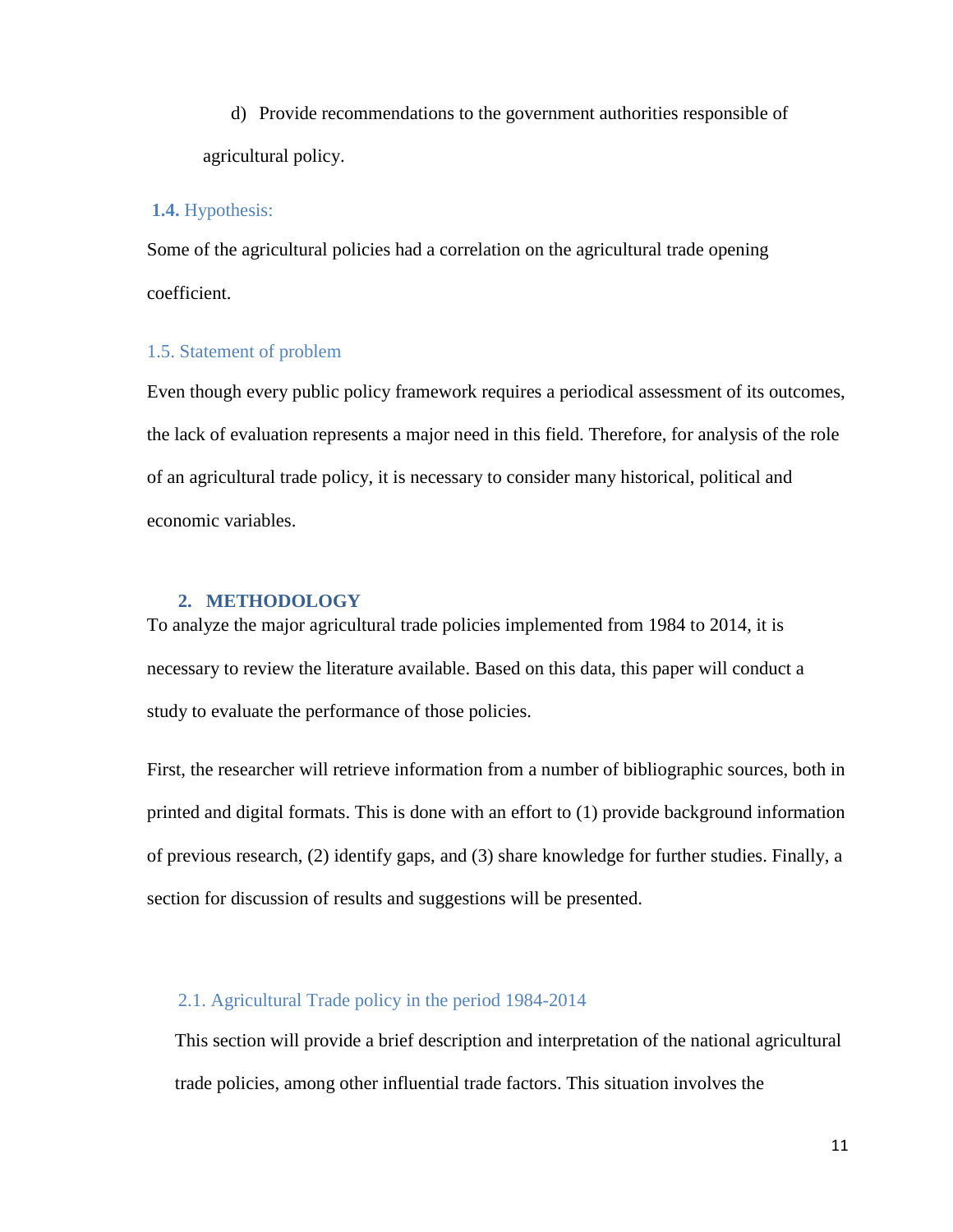identification of the effects that former administrations have had on the agricultural trade sector from the years 1984 to 2014.

## <span id="page-11-0"></span>2.2. Correlation of Agricultural Trade policy and Agricultural Trade Openness Coefficient.

A mechanism to assess the outcomes of a trade policy can be done by evaluating its influence on trade opening. It is necessary to appeal international trading opportunities for Costa Rica to improve his economy. In order to carry out a regression analysis, data such as some trade policies and agricultural trade opening coefficient will be considered as an independent variable and as a dependent variable respectively.

## <span id="page-11-1"></span>2.3. Data Collection

The internet has been the main source of information regarding trade policy and statistics in Costa Rica for national institutions such as the Ministry of Foreign Affairs of Costa Rica. Its website has a significant offer of statistics about trade policies. In addition, the reading of theory in trading models will help to support this paper. Other institutions that provide data about trade policies are: The Ministry of Trade and Industry of Costa Rica, the World Trade Organization, the World Bank and the Trade map among others.

#### <span id="page-11-2"></span>2.4. Data Analysis

Quantitative data will be examined by following a regression analysis process. Moreover, qualitative data will be explored as a result of the documental analysis in the attempt to show the major characteristics and results of each source of data.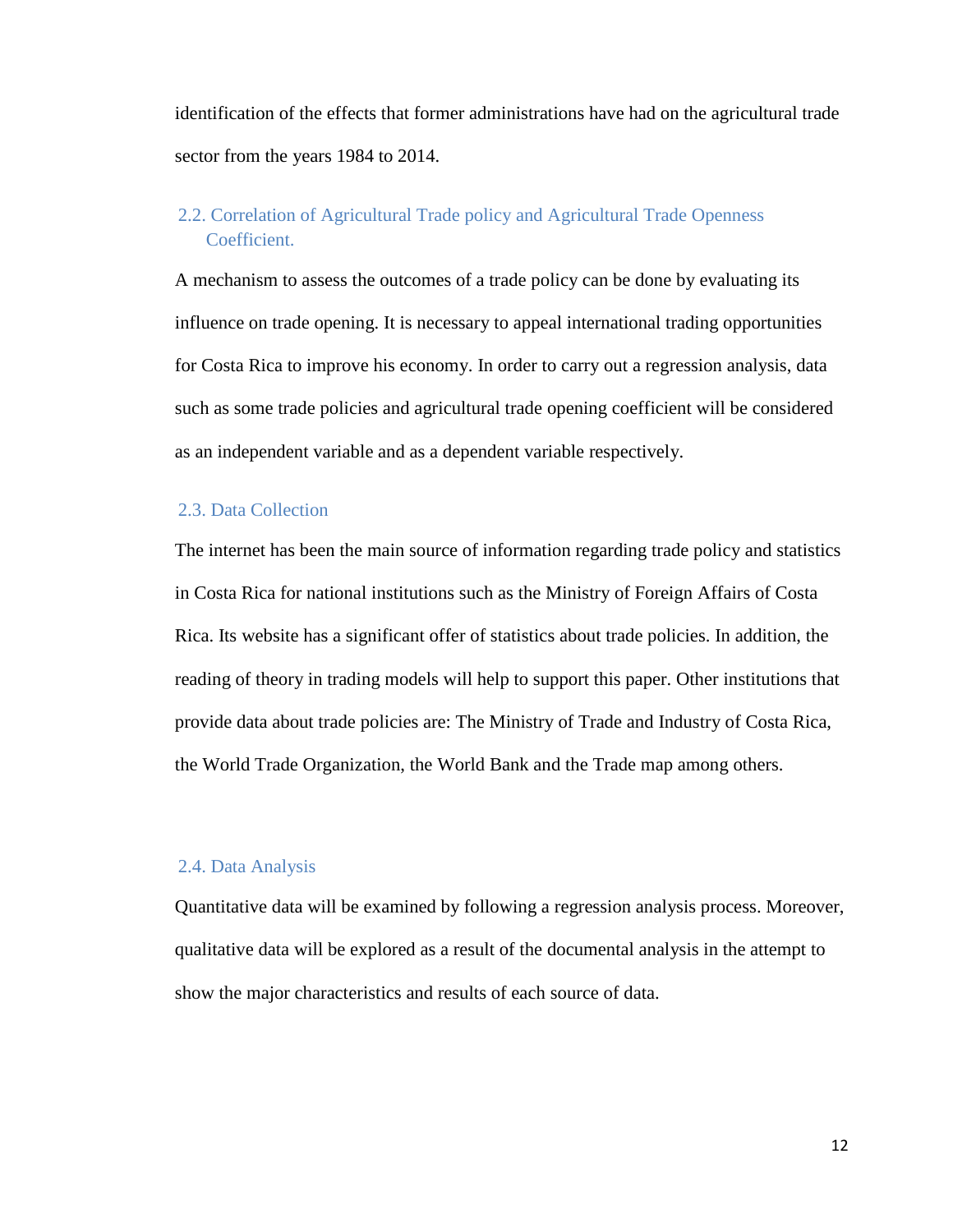#### <span id="page-12-0"></span>2.5. Bibliographic Research

It consists of information from secondary sources such as books, newspapers, magazines, regulations and official data taken from publications issued by governmental institutions.

To grasp an in-depth understanding of the theoretical framework that has regulated trade policies in Costa Rica, it is essential to refer to the official documentation issued by the Costa Rican National Development Plan and Annual Reports of the Ministry of Foreign Affairs of the Republic of Costa Rica.

#### <span id="page-12-1"></span>2.6. Agricultural Openness Coefficient (X+M)/Agricultural GDP

"Opening Coefficient refers to the country's trade percentage of trade, including exports and imports to the country's Gross Domestic Product (GDP)" (Deardorff, 2016, p.18). In this case Agricultural Opening Coefficient refers to trade percentage of agricultural products.

#### <span id="page-12-2"></span>**3.** QUALITATIVE ANALYSIS: **TRADE CONSIDERATIONS**

Adam Smith, a well-known philosopher and economist, argues that "trade is one of the most important indicators for the development of economic and diplomatic bonds among nations" (Smith, 1976, p.132). Close trade relationships may be fundamental to avoid political conflicts. High trade levels also work as indicators of strong or weak governance. Just like the Costa Rican politician, M. Gutierrez, claims that "the role of governance is essential to ensure the effectiveness of a policy. A successful policy is the one that meets the needs of citizens. In the case of Costa Rica, international trade policies have in many ways benefited our lives" (Gutierrez, 2012, p.78)

In search for a policy that favors economic growth foreign trade policies may serve as a way to promote trade opening and the enlargement of the country's market. This applies,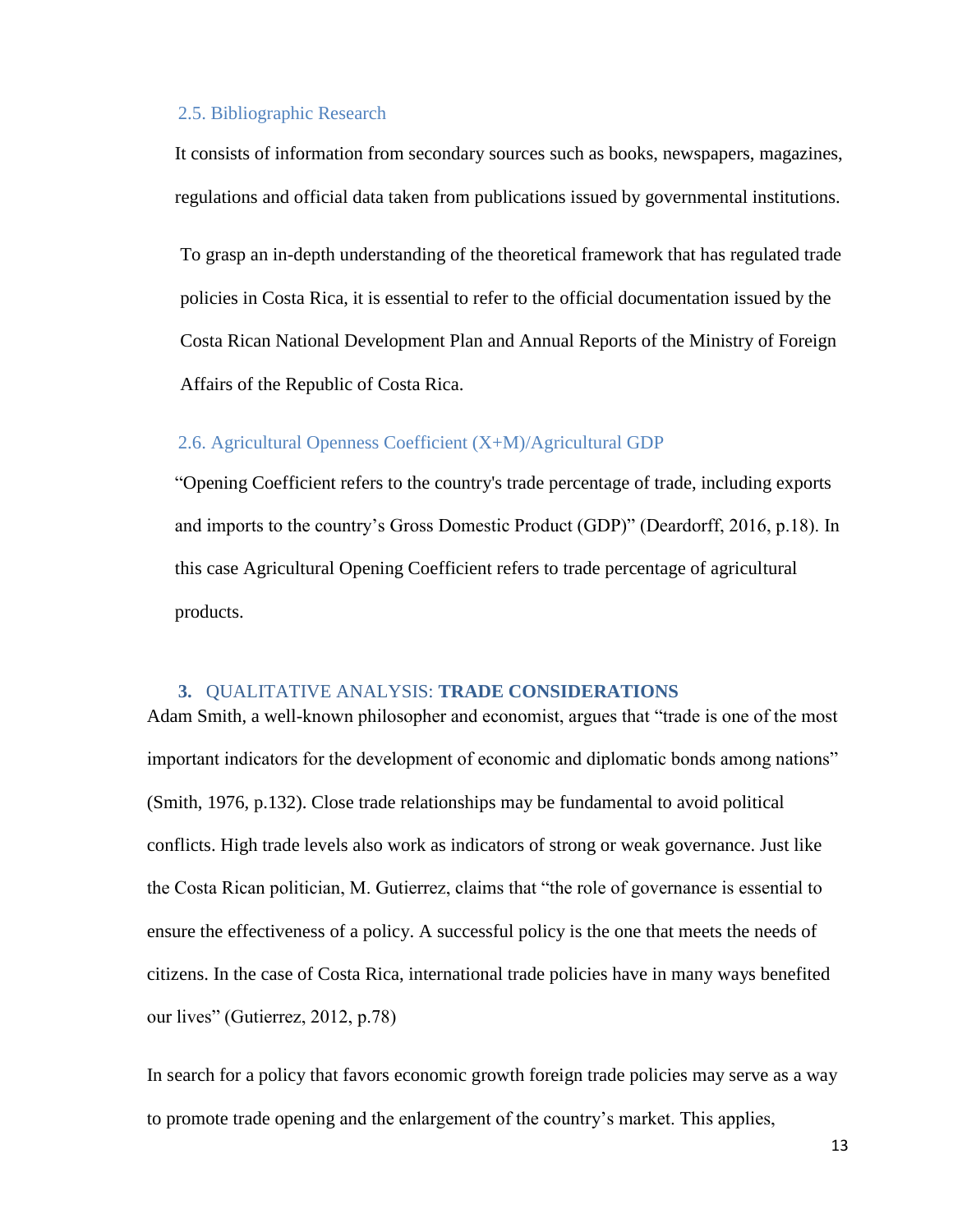especially to Costa Rica where its small market has been a problem. In fact, E. Lizano introduces the idea that "The larger the size of the market, the more specialized workforce is required" (Lizano, 2001, p.14). Rapid advancements in technology represent a large investment in infrastructure, education and human resources that only high-end markets can afford, setting aside small markets.

Costa Rica's<sup>7</sup> small market does not provide an ideal economic ground to achieve a rapid economic growth, given the fact that the success of its economy depends on its appeal to Foreign Direct Investment (FDI). I.e., FDI appeal is definitely a key factor to aim for a broader market. For this reason, this document reviews the main aspects of the Costa Rican trade policies, particularly, the ones related to the agricultural sector. These policies are fundamental, as they have long sustained on the country's welfare.

## <span id="page-13-0"></span>3.1. Trade and its importance from the policies of development

In an attempt to analyze the current use of trade policies, it is necessary to consider the principles of foreign trade theory and the origin of single policies taking into account that both attempt to meet different purposes. The fundamental principles of foreign trade theory lie on the interests and motivations of a country to trade. Indeed, D. Ricardo considers that approaching foreign trade adds value to each nation (Ricardo, 1821). However, from a political view, governments enforce policies with the main goal of contributing to the population's economic health. In this regard, a nation may need to expand its local market to appeal foreign investments.

In this case a small market refers to the small economic demand

7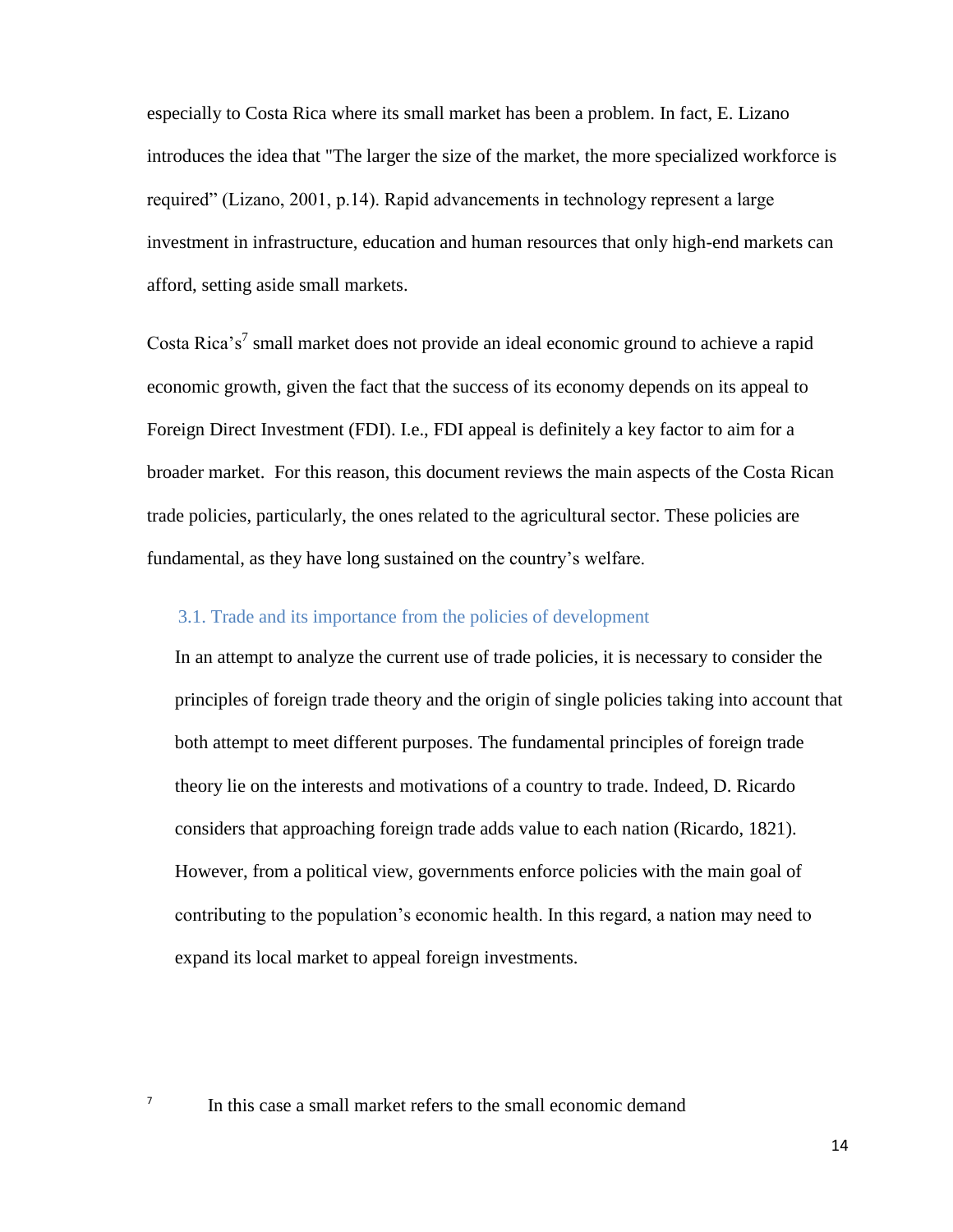From another point of view, trade not only helps to fulfill the basic needs of living but also influences the government's decision-making process. In fact, the country with the largest market and with the greatest human, natural and capital resources is the most attractive one for investments. Therefore, these nations hold a greater capacity to influence the policies that regulate the global market. By doing so, they put their counterparts who struggle to cope with their lack of resources in a position of disadvantage.

Costa Rica can benefit greatly from foreign trade policies. With a small market and a moderate percentage of qualified human resource, its most effective strategy would be to take advantage of the products that result from the agricultural sector. This situation brings us back to the importance of enforcing policies since they represent the starting point to appeal FDI, to induce economic and industrial growth and to affect positively the reputation of the nation in the global market. This panorama shows how trade is important to reach a desirable level of economic and social development. It is important to note that the practice of trading improves the position of a nation in the world. Trade could either imply political power over another market or it could weaken the interdependence of countries, as evident during the 2008 economic crisis.

#### <span id="page-14-0"></span>3.2. Trade Policy

Planning is one of the most important factors that guarantee the future of trade. Governmental institutions are responsible to regulate its legal operations. For this reason, a section in this research is dedicated to the analysis of the existing trade policies agreed during the 2008 economic crisis.

15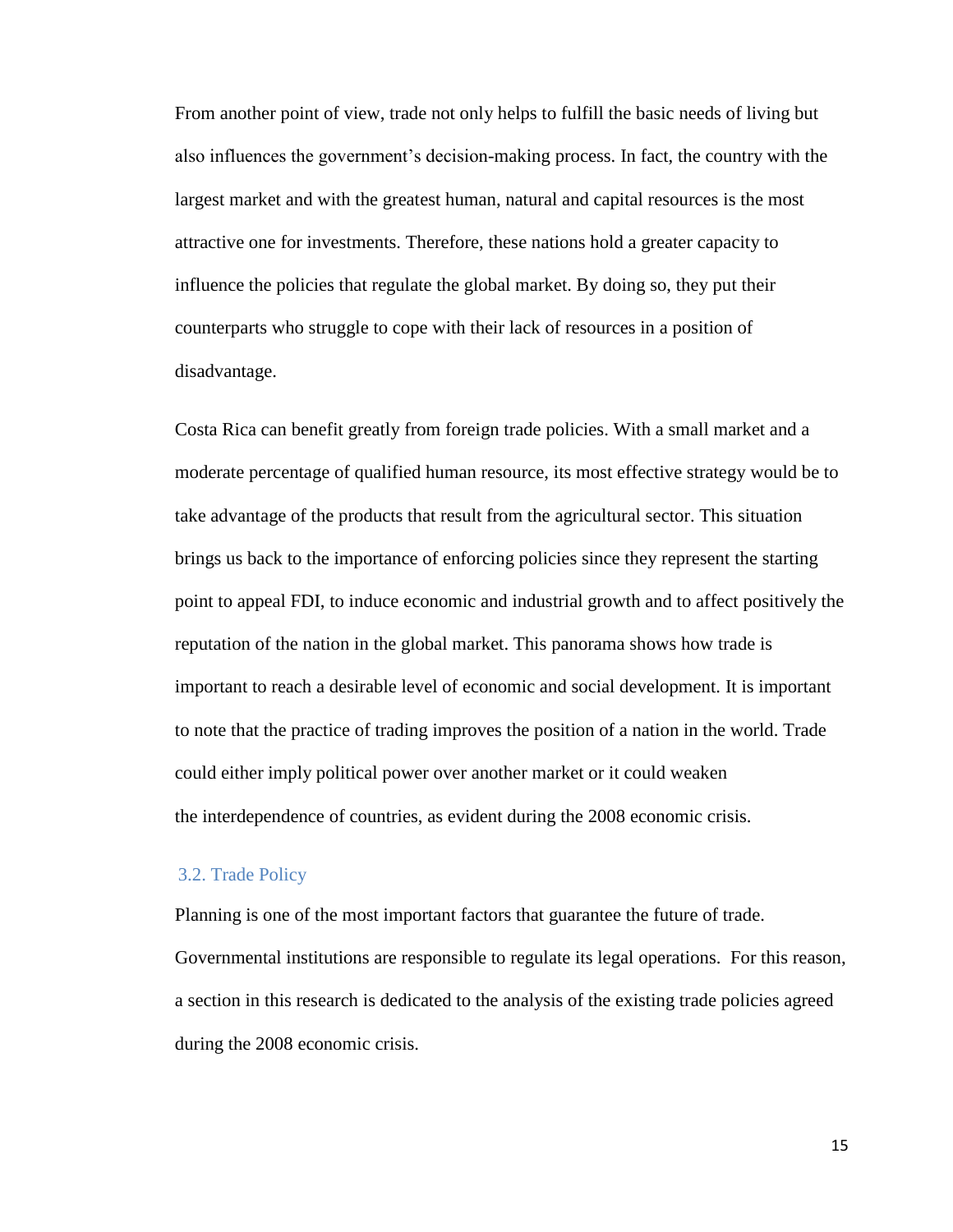Trade policy affects the economic relations between countries. Free-market trade policies result in faster economic growth and economic independence. In the introduction of this chapter, research supports that free-market trade policies meet the basic needs of living. Consequently, it enhances governance, as claimed by Torno 2010 that "the existence of a consensus in policies, governing international trade and institutions has proven the importance in advancing trade liberalization" (p.21). This idea relates to the fact that trade policy can reduce the impact of an economic crisis, by giving small markets the opportunity to gain competitiveness.

#### <span id="page-15-0"></span>3.3. Costa Rican Trade Policies

This research considers the role of policy-making, which relates to the planning stage, and the role of policymakers. The projections, presented by the government, through the National Development Plan 2006-2010 indicate that exports from 2010 totaled US \$13,5 billion (NDP, 2006) In contrast, according to MIDEPLAN, Costa Rica earned only US \$9,5 billion (MIDEPLAN, 2010). Based on this information, Costa Rica failed to improve its exports value. The importance of planning becomes more evident as it allows the government to comply with both, the demands of the international market and the needs of the national population.

The Plan for National Development searches for a healthy distribution of its budget to invest on processes such as internal planning, enforcement of favorable policies and feasibility of a multilateral system that sustain the gradual development of internal and external policy.

Regarding the issue of international trade, Velia Govaere 2011, Ministry of Economy Industry and Commerce (MEIC) in Costa Rica stated that "a country's market equals the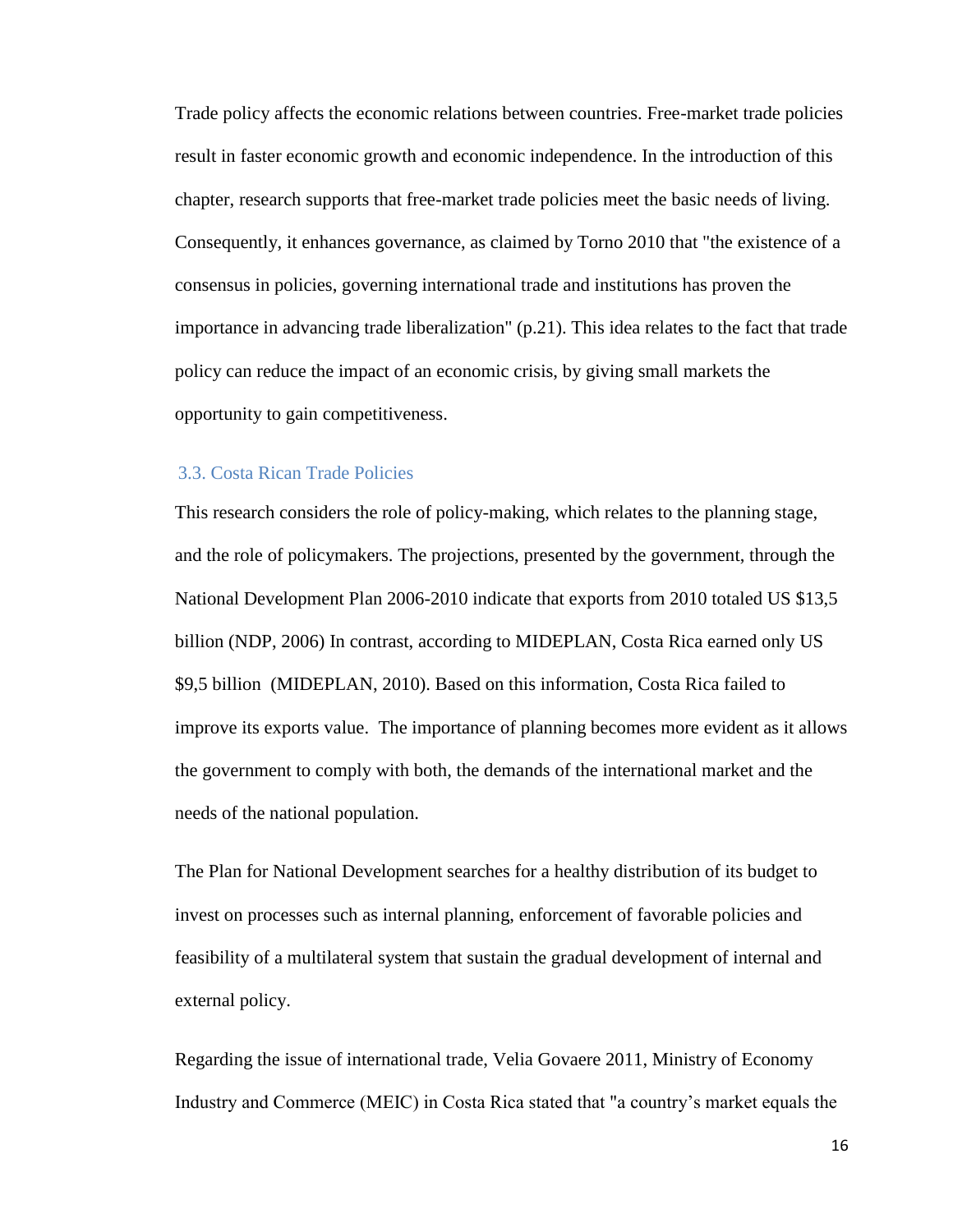world. Its limit is the lack of investment due to the national insufficient competitiveness. From the international view, its limit refers to the nation's capacity to join a global economy"(p.45). As an illustration while the crisis of 2008 affected the global market, the particular markets that depended more on foreign exchange and foreign trade were the mostly affected.

In order to determine the effectiveness of the mechanisms of planning in Costa Rica, it is necessary to analyze the last four publications of the National Development Plans (NDP). This is a key source of information as it contemplates thoroughly various economic and social aspects of Costa Rica.

## <span id="page-16-0"></span>3.4. Main Costa Rican Agricultural Policy

Since 1984 Costa Rica has tried to improve its performance in the agricultural sector. Some of the programs that it has carried out are included in the annual reports, published by the Ministry of Agriculture. Direct subsidy, for instance, is prohibited by the World Trade Organization (WTO). Some of these agricultural policies have succeeded thanks to the collaboration of the University of Costa Rica, the Ministry of Agriculture and Animal Husbandry (MAG), and the private sector. These policies usually involve training programs for staff members, producers, as well as research projects, like laboratory analyses and phytosanitary services

## <span id="page-16-1"></span>**3.4.1. Training Programs for Companies and Producers<sup>8</sup>**

These programs, which are supported by the public and private sector, have proved to be the most successful agricultural policy in Costa Rica. They aim to teach personal staff from

8

This information was taken from Ministry of Agriculture: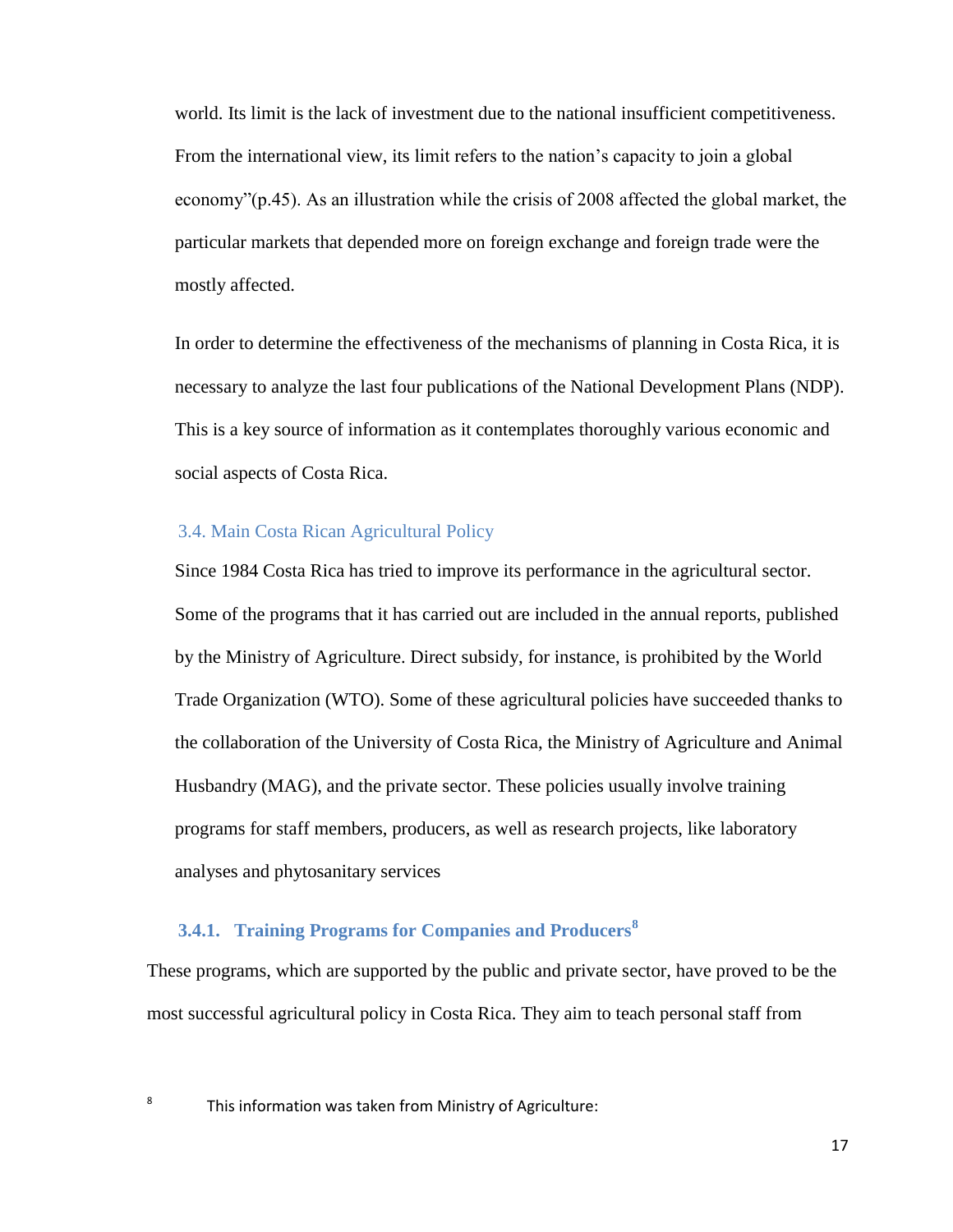private companies and local producers on subjects like export logistics and safe production daily practices.

## **Main Goal**

Training programs are aimed to teach small and medium-sized producers high quality standard practices to improve the competitiveness of their products.

#### **Focus Area**

This section refers to the strategies planned to increase productivity.

## **The strategic actions<sup>9</sup> are the following:**

- The implementation of a national program that provided food security and greater nutritional practice supported by the Ministry of Public Health and other institutions contributed to the increase of the production of goods. It also diversified the population's diet.
- A plan to motivate people to make healthier eating choices, by diversifying their diets and buying the local products.
- An assessment plan, supported by the MAG (Ministry of Agriculture), MEIC (Ministry of Industry and Commerce) and the private sector included periodical evaluations of the value of goods. This process helped to reduce the prices of chemicals, while increasing productivity rates.
- Revision of impact of the General Law of the National Sanitary Service Animal Health (SENASA), supported by the National Advisory Council for Animal Health.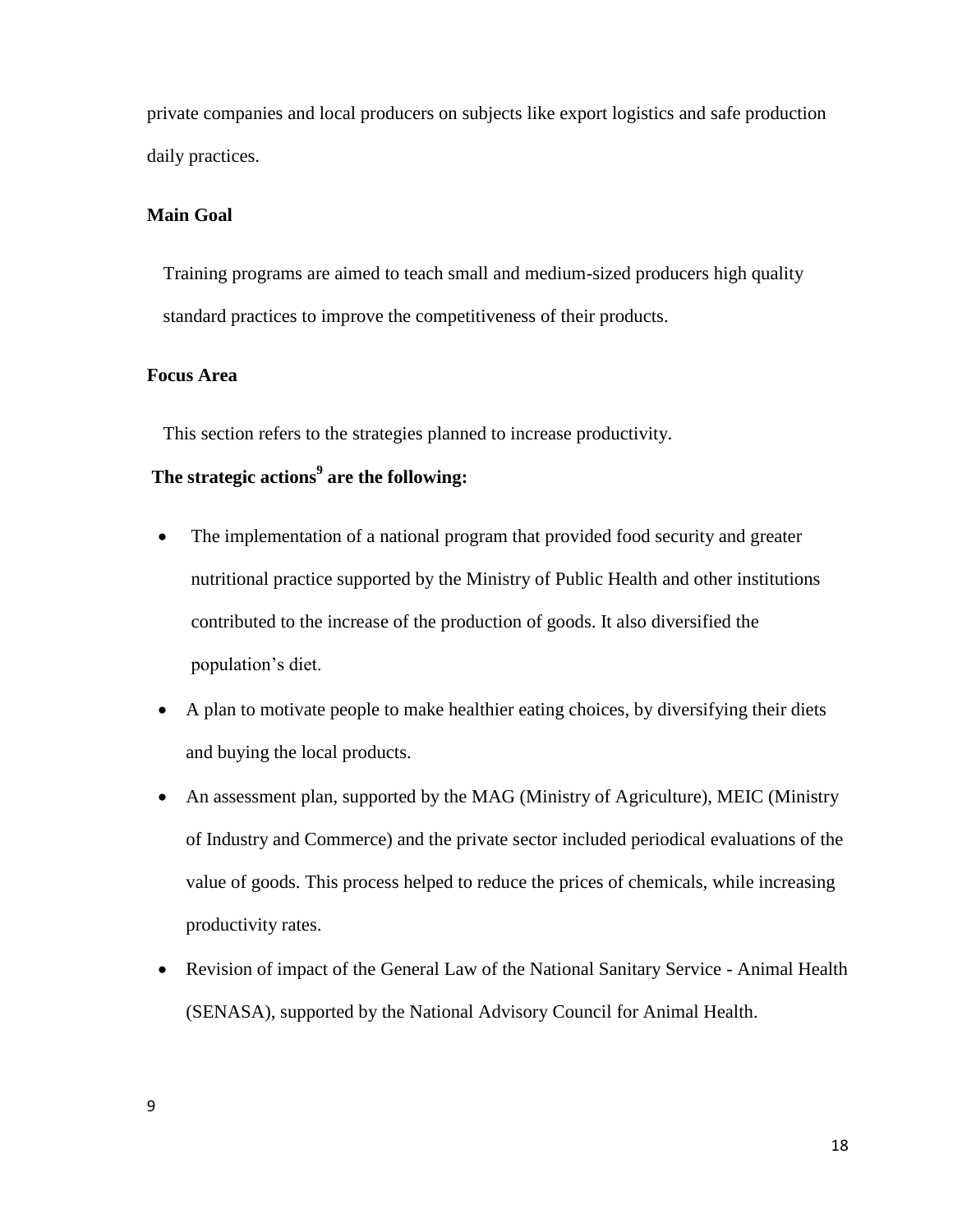- The study of the effects of the law related to organic agriculture practices. It showed an increase in production and marketing rates.
- Development of a national banking system. Its enforcement led to the creation of the fund, *AVA*, which encouraged women, young producers, small and medium enterprises to produce by offering more financial support with lower interest rates.
- Discussion established upon the restore of credits for producers and agricultural unions.
- the establishment of programs, from the public sector that directly supported the small and medium- producer by giving them access to information and funding opportunities, sponsored by MEIC or Micitt (Ministry of Technology).
- Design and implementation of an optional low-cost risk care insurance for producers involved in agricultural and fishing practices with a low cost.
- A plan for the integration of national commissions, which included members from public and private institutions. This enabled them to unify their efforts and address mutual goals such as the reduction of production costs, the use of new technologies, the development of irrigation infrastructure, the improvements in i- genetic, and others.
- Implementation of a program for training and technical assistance that strengthen the overall management capacities of businesses and organizations that supported environmental care and culture. It helped to increase the number of entrepreneurs and medium-sized business.
- Coordination with the MEIC, for the support of agricultural unions, by the introduction of different services such as soft loans.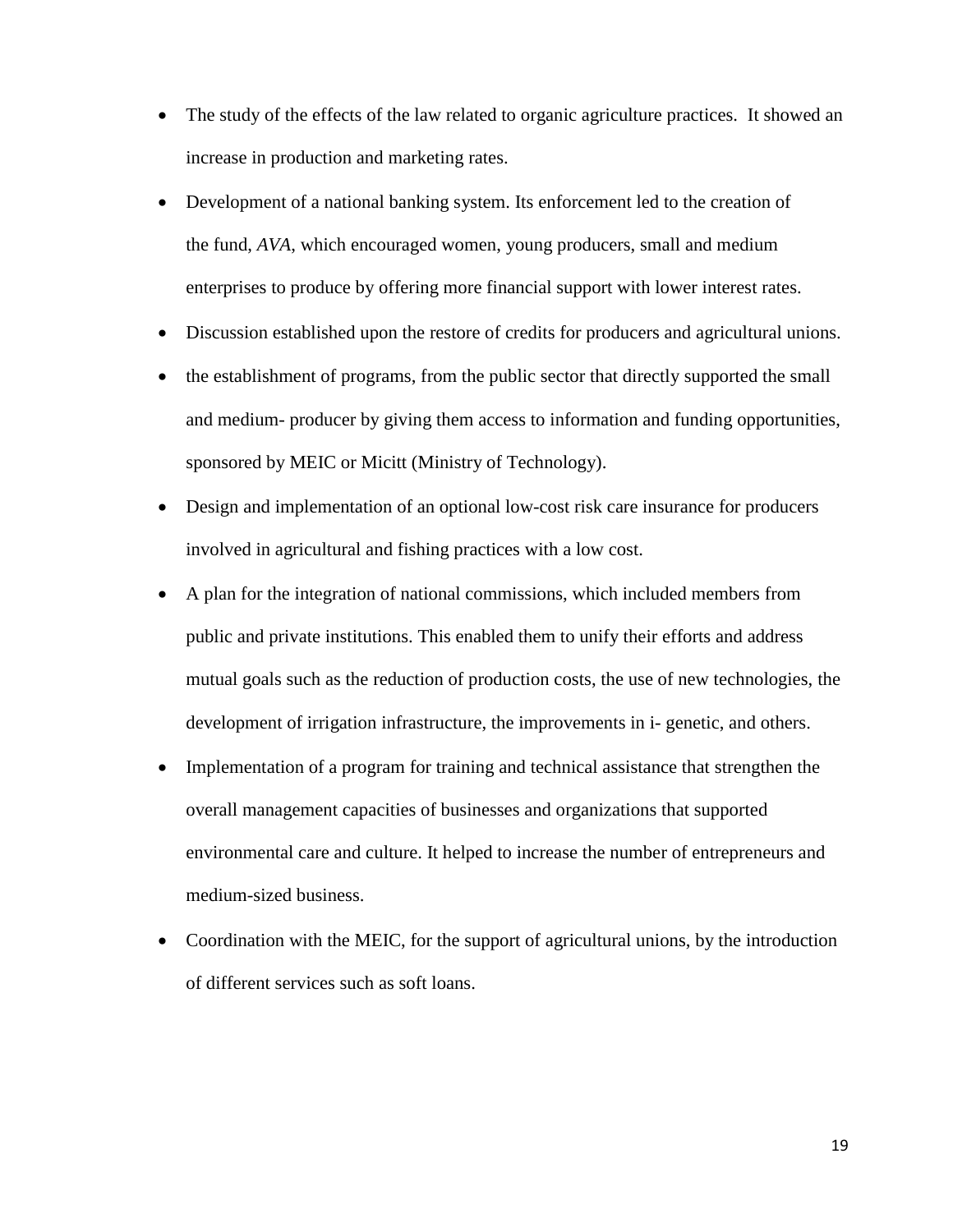## <span id="page-19-0"></span>**3.4.2. Laboratory analysis:<sup>10</sup>**

Since quality has been an important issue for demand of agricultural products, the Costa Rican government carried out several laboratory analyses of the quality of products with the purpose of complying with the health standards and regulations. The Agronomy School, from the University of Costa Rica, collaborated with the examination of the products.

These kinds of analyses belonged to an agricultural policy, in which upon request, local products have to undergo an examination to determine their quality. This policy represented an effort to stimulate research and growth of the agricultural sector.

It is important to remark how these analyses are done just when a product is found with certain type of anomaly. Accordingly, this is the second step where the first one is to practice a visual analysis of agricultural products, and then if any issue is found, it would be necessary to apply this kind of laboratory analysis. In light of this, the less test is done the higher the quality of the products would be.

This is not a test to approve international standards. These analyses are done to corroborate general sanitary and phytosanitary conditions to be consumed by humans. For this reason, just suspicious products need this test (more suspicious products represent more laboratory analysis) no matter if it is a product of export or internal consumption.

Laboratory analysis is just the quantitative part of this policy. However, it represents a small part of some research and developed effort in agricultural policy-making, there are some research centers created to improve agricultural products in Costa Rica.

<sup>10</sup> This information was taken from University of Costa Rica: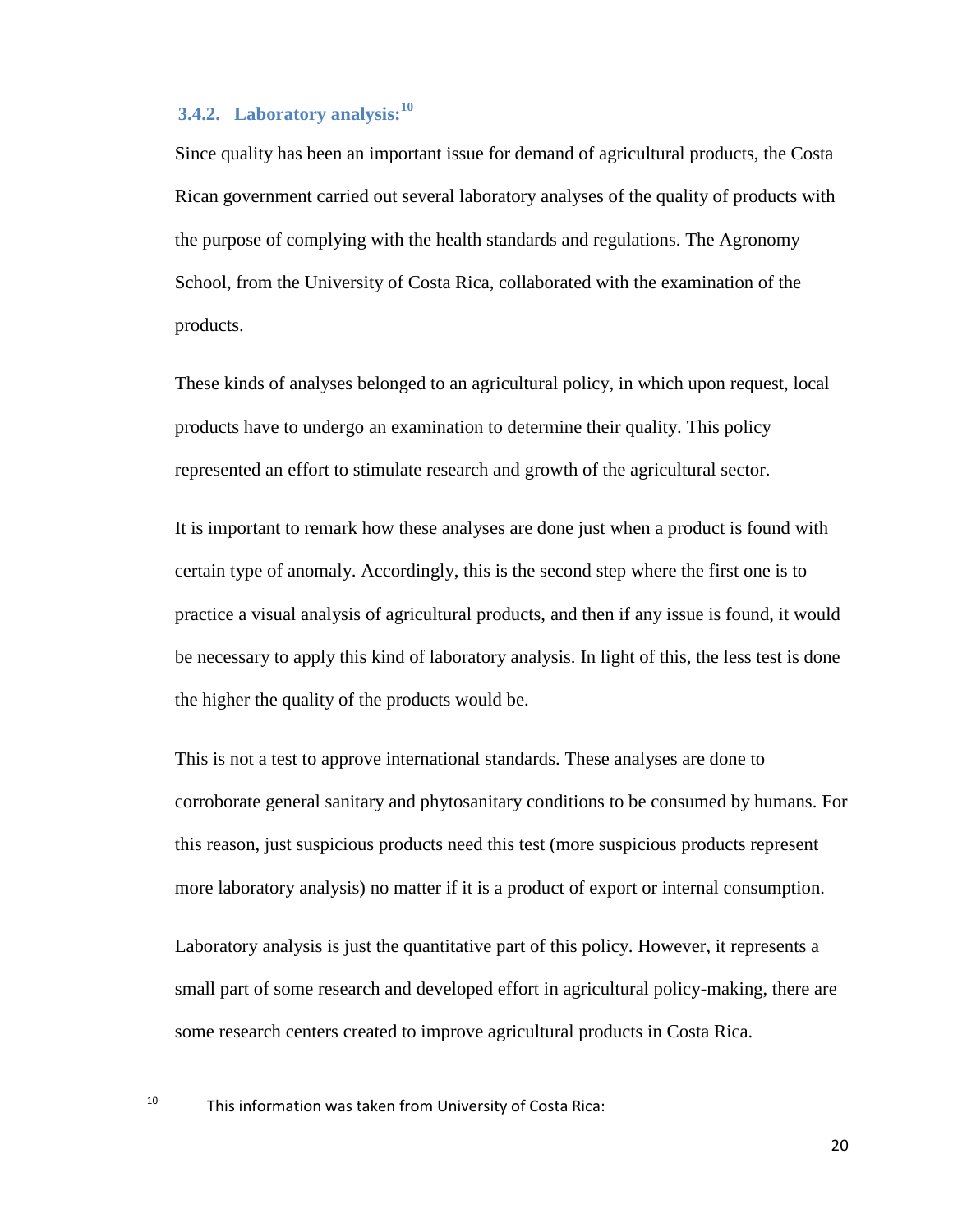#### **Research and its Link with the Industrial Development**

Since 1984 the Ministry of Agriculture has tried to enhance the communication between producers and academicians in order to establish the most ideal practices for the agricultural industry, including the procedures that encompass a phytosanitary test. Through this, farmers have been producing seeds of higher quality and natural insecticides. So far, the Ministry of Agriculture has established the following centers for research and social assistance.

#### **The Agronomic Research Center (ARC)**

It is a unit where professionals from different areas within the Agronomy School investigate issues related to the fertility of soils and plants, organic processes in the soil and postharvest technology; advancements in agricultural biotechnology, biochemistry; and the study of natural resources.

This research center consists of six laboratories. It provides a variety of services such as analyses of soil samples, plant tissues, fertilizers, manure and other organic materials. It has also worked as a facility to provide business-consulting services.

#### **The Grains and Seeds Research Center (GSRC)**

This center is dedicated to the scientific and technological development of the agricultural and agro-industrial sectors. It focuses on subjects, like technology, postharvest of seeds and grains, genetic improvement, biotechnology, micro toxins and quality analysis of grains and seeds. This center develops research, training and social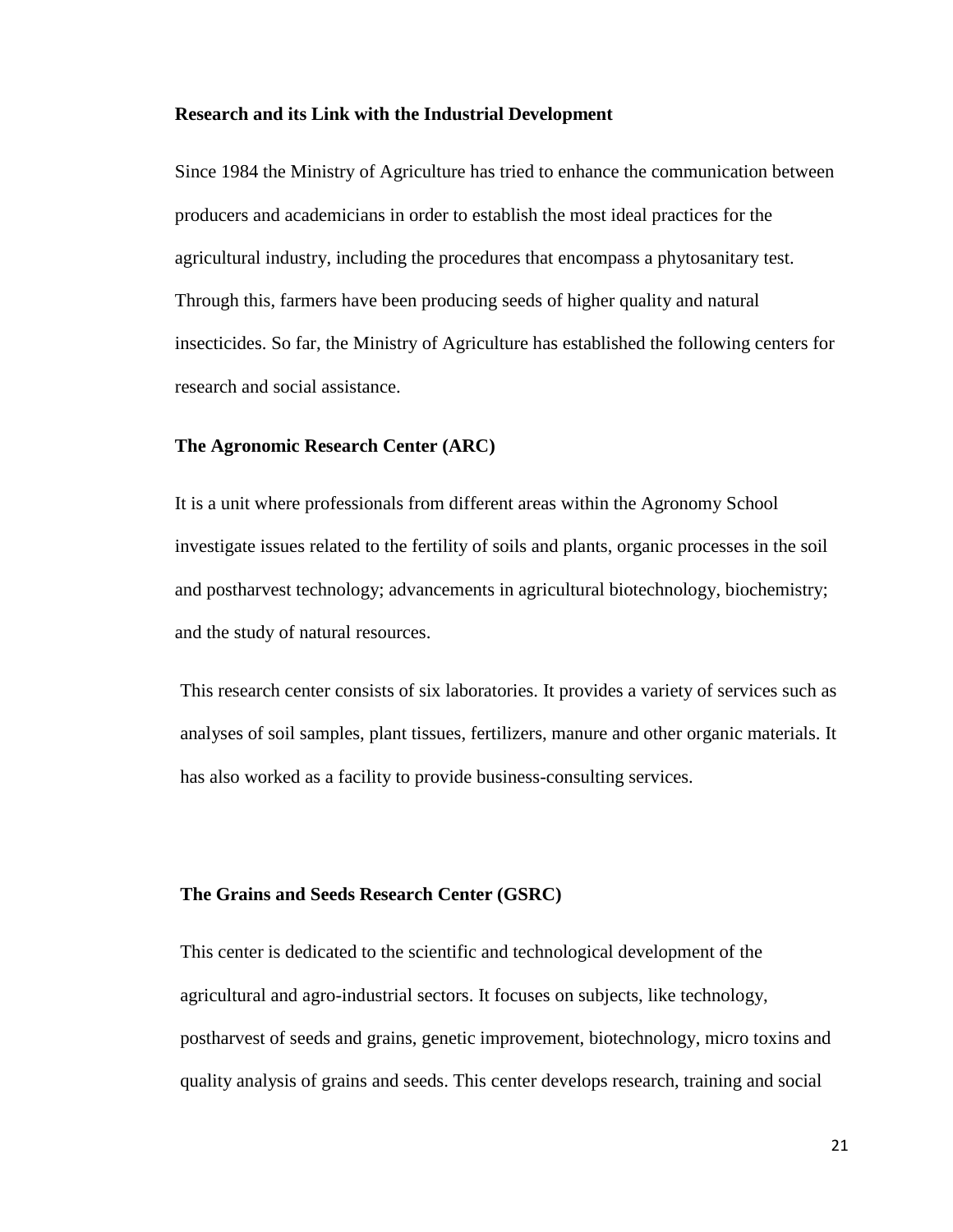action programs. The GSRC is a research unit that belongs to the Vice-Rector's Institute for Research and Agricultural Research (ARI) of the University of Costa Rica.

## **The Crop Protection Research Center (CPRC)**

This center also belongs to the School of Agronomy, at the University of Costa Rica. Its work focuses on fields such as Acarology, Agro-Ecology, Entomology, Plant Pathology, Nematology, Vertebrate Pest and Molecular Techniques. Its team of specialists works for the early detection of diseases, weeds or pests in crops. In addition, it provides information regarding the prevention of health care problems.

#### **The Animal Nutrition Research Center (ANRC)**

This center controls the quality of food for animal consumption. It seeks to strengthen the livestock sector and sustain the care of public health through the development of training programs that help professionals to be up to date on subjects like, animal nutrition and the industrialization of food.

#### <span id="page-21-0"></span>**3.4.3. Projects with specific population**

Most agricultural producers (not exporters) in Costa Rica are small and medium producers due to the government's help. Other populations such as women and indigenous people attend to educational programs related to agricultural business administration and green production techniques. For example, Appendix 5 shows the results of each program since 1984. These results clearly demonstrate an overall unsteady tendency.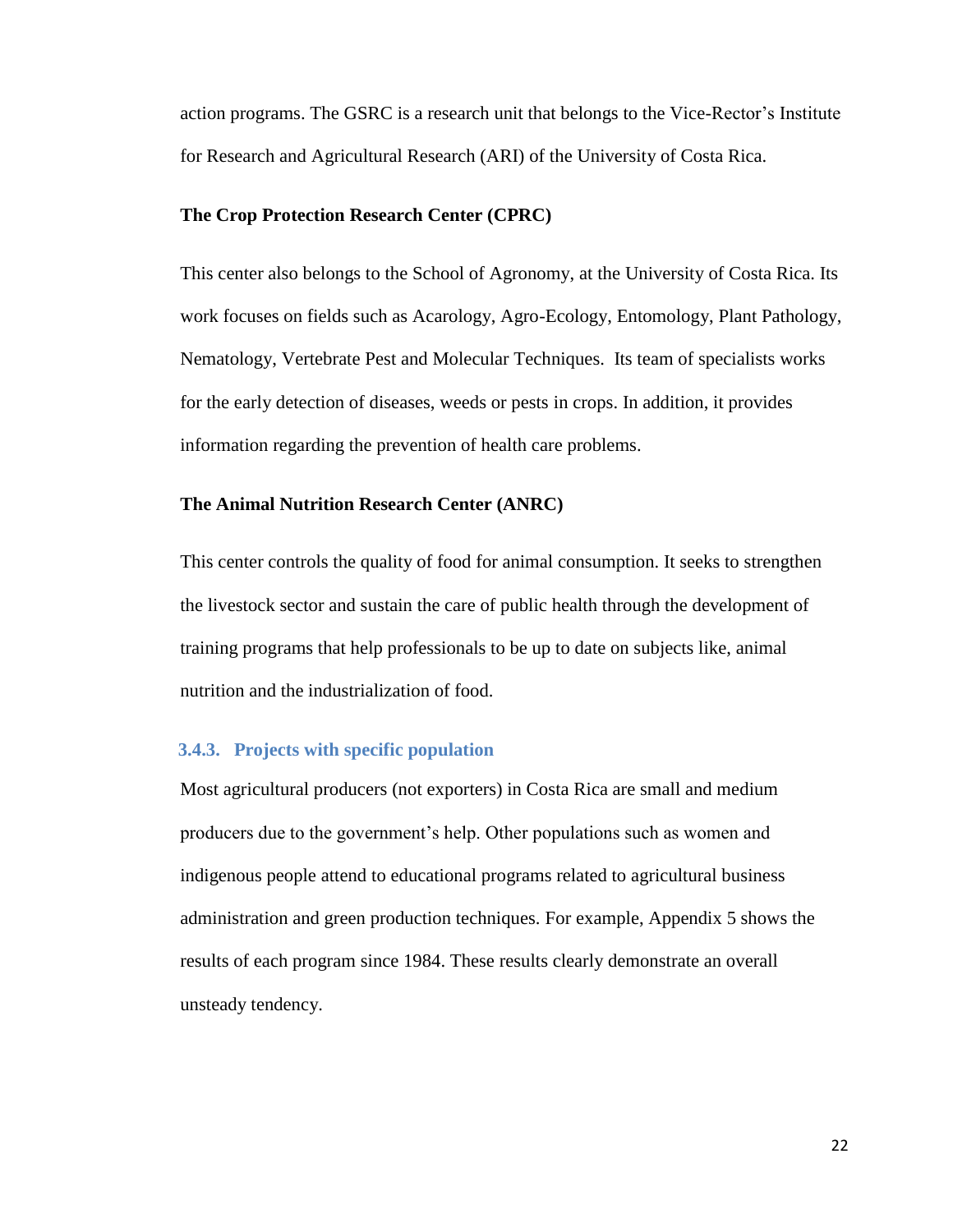## <span id="page-22-0"></span>**3.4.4. Impact of this policy in some specific products**

The following section is a review of the impact of this policy in some specific exported products:

#### **Mellon**

According to Appendix 1, this product entered the program in 2002. It shows that improvements in its quality affected the exports for four years. After that period, the improvements are not evident in the number of exports.

Pineapples: According to Appendix 2, after the years 1988 and 1989, the entrance of the producer and exporter to this program represented a successful policy. The growth was constant, except for the years 1994 and 1995.

## **Bananas**

According to Appendix 3, even though this product is one of the most popular exports in Costa Rica, it does not produce a significant improvement in export rates. In fact, multiple companies export this product, and some of those show a slight increase of growth since 2005.

#### **Mushrooms and Truffles**

According to Appendix 4, this export product was recently introduced in Costa Rica in 2006. Main companies, such as *Hongos de Costa Rica* and *Verdongo,* participated in the training program. Since then there has been an increasing growth, except during the 2008 economic crisis.

## <span id="page-22-1"></span>3.5. The National Development Plan (NDP) 1994-1998

The National Development Plan lays out a general action plan to boost the national trade performance. Its goal is to give more access to markets, to appeal more foreign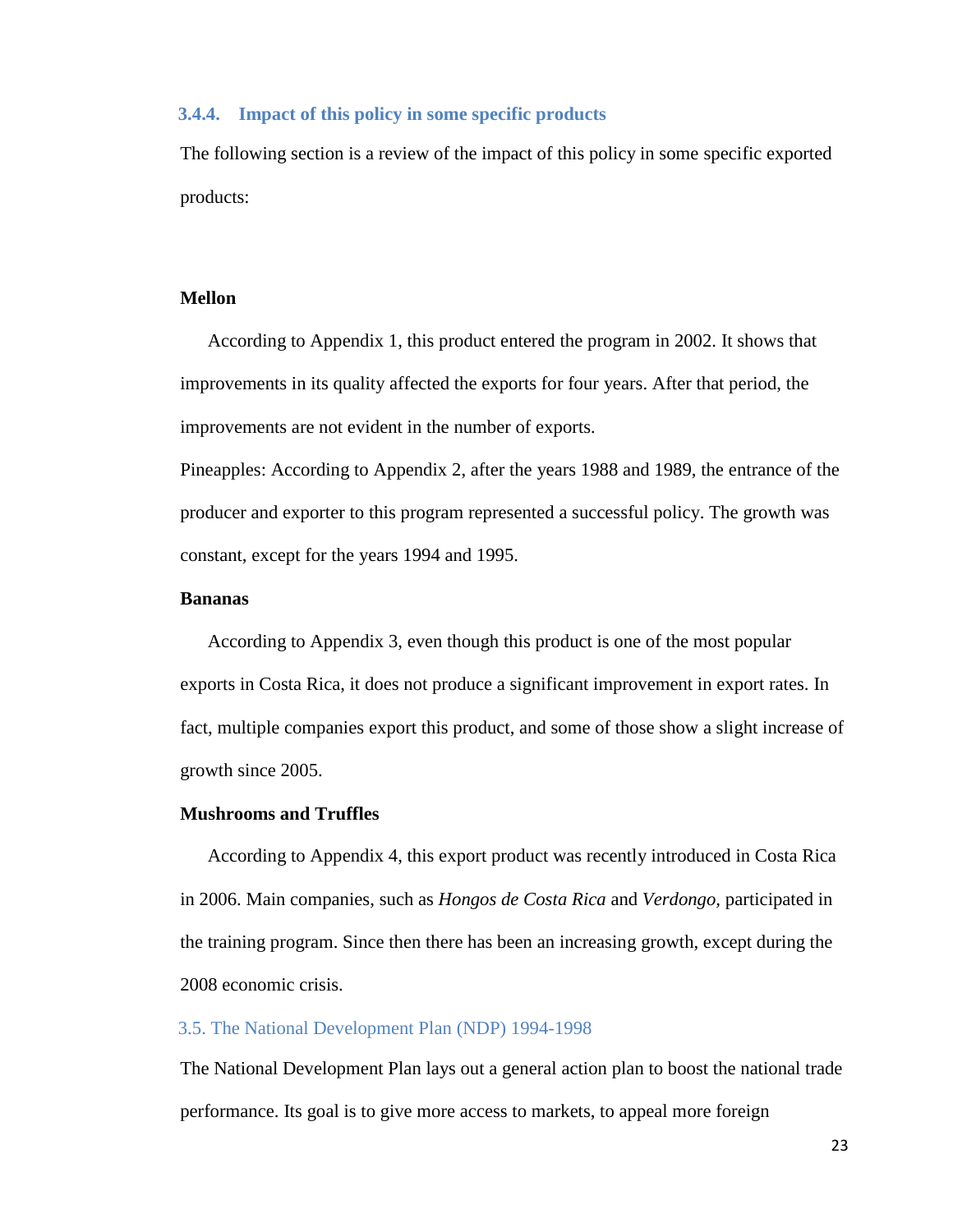competition and to give more support programs to the export sector. It is important to note that the NDP mentions any specific trading partners. Hence, data such as results and statistics are not available.

Foreign trade policies should be addressed to fulfill specific objectives. They should guarantee a safe access of Costa Rican exports in the international markets, to promote a more active and systematic involvement of the country in multilateral foreign trade forums, particularly in the newly created World Trade Organization (WTO) which will "position Costa Rica in the global economic map and eliminate all barriers that hinder Costa Rica's competitiveness in the international market." (NDP 1994-1998)

Based on that brief description, it can determine that the goals of the Costa Rican government were to reach more international access, as well as to enhance its competitiveness. Indeed, the government achieved one of its goals. The 1994 Free Trade Agreement between the Government of the Republic of Costa Rica and the Government of the United Mexican States by Law No. 7474 helped to increase the country's participation in international trade. Costa Rica surpassed its expectations with an increasing exports of US\$9,04 billion in 2010 to US\$ 10,22 billion in 2011 (Statistical Portal, Ministry of Foreign Trade, 2014).

Regarding to export rates, the Ministry of Foreign Commerce of Costa Rica (MCEC) indicates that Costa Rica experienced a significant increase in this area of over 200%. In 2001, Costa Rica received US\$ 4,7 billion and US\$ 10,22 billion in 2011(MCEC, 2012).

## <span id="page-23-0"></span>3.6. National Development Plan 2002-2006

The main goal of trade, contemplated in the NPD is to increase Costa Rica's trade integration in the world economy, by establishing fair regulations to ensure competitive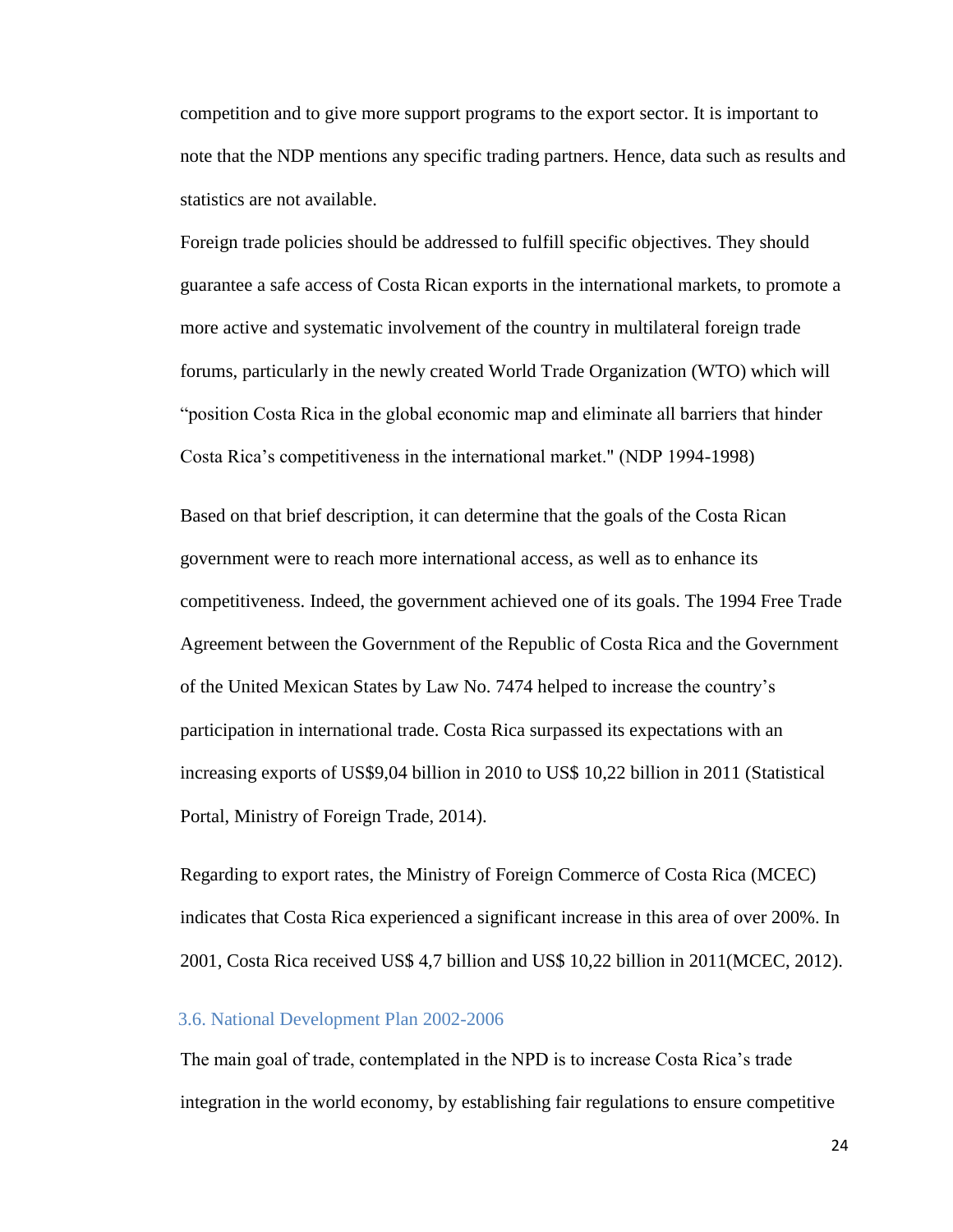leverage in the global market. Other important goals that the NDP aims to reach are (a) the negotiation and review of trade agreements, (b) the promotion of regional integration within Central American and other continents, (c) the institutional strengthening and improvement of the relationships between public institutions and the private sector, (d) the active and constructive participation within the Multilateral Trade System, (e) the promotion of a higher involvement of small and medium-sized enterprises (SMES) in foreign trade, strengthening their exporting capacities, (f) the improvement of competitiveness at an international scale and  $(g)$  the promotion of programs that seek to increase the appeal of FDIs.

## <span id="page-24-0"></span>3.7. National Development Plan 2006-2010

Compared to previous NDP's plans, this one included clearer goals and more positive results. This plan became evident by the achievement of US\$13.5 billion in 2010 in exports, an increase in appeal of foreign direct investment with a value of US\$ 1.8billion in 2010, and the enhancement of the export service levels, which resulted in US\$6.5billion in 2010. (NDP, 2011)

One of the remarkable aspects of this NDP was its successful strategic process of planning that helped to achieve those results before mentioned. The introduction of a Free Trade Agreement between the Dominican Republic, Central America and the United States, the important negotiation of an agreement between the Central American Association and the European Union, and the negotiation of a Free Trade Agreement with Panama, Colombia and the Republic of China represented some of the most influential actions that improved Costa Rica's economic performance from the years 2006 to 2010.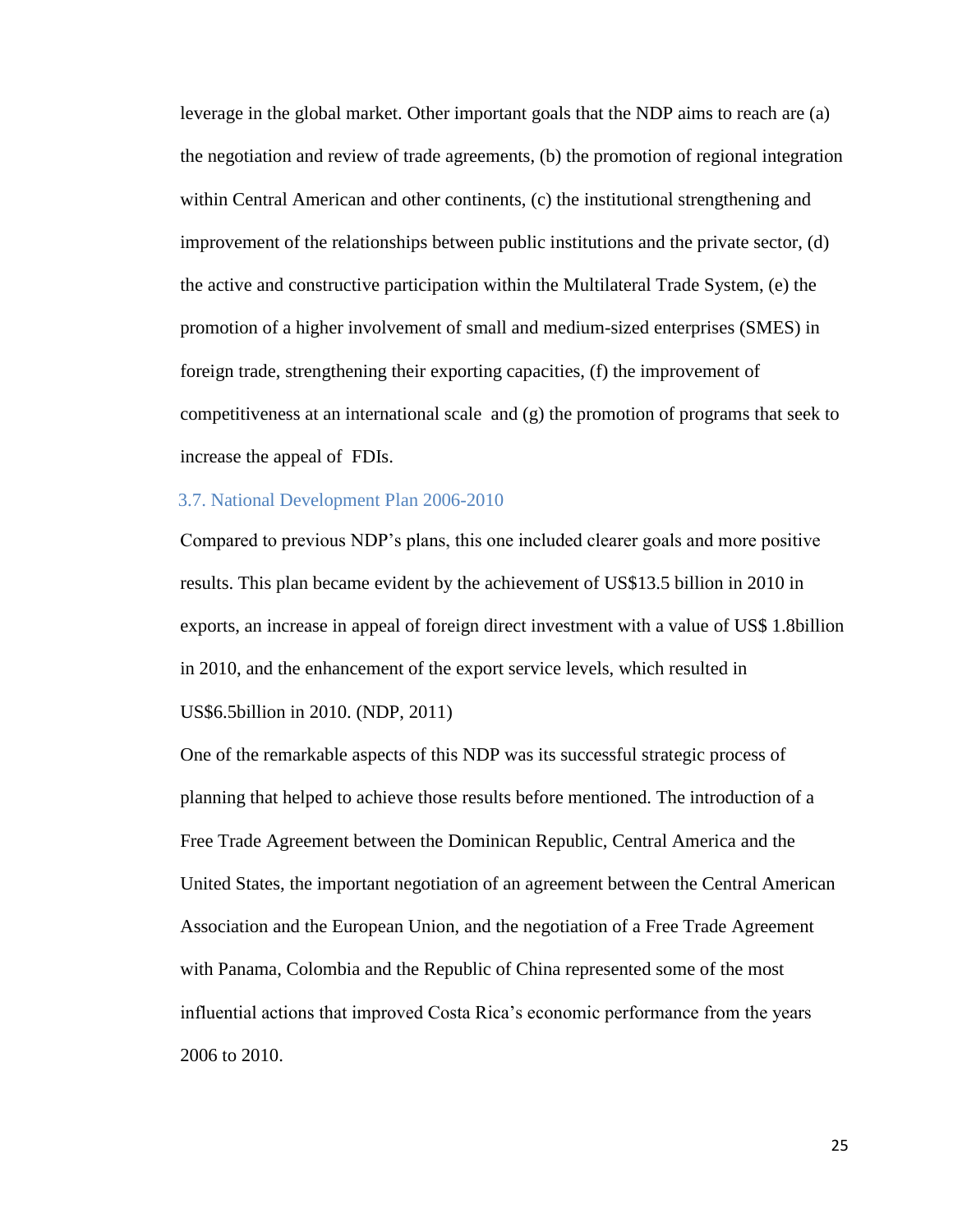This strategy meets with the general goal of creating more favorable trade opportunities, and this attempt of negotiating bilateral and multilateral agreements has remained constant since the 1990s.

Along with the idea that planning strategies had improved during this administration, the NPD's 2006-2010 report included valuable information that allowed a greater comprehension of results. This issue included content such as strategic planning approaches, action taking plans, short and long-term goals, indicators, baselines, and the budget available that eased the interpretation of results for assessment purposes.

#### <span id="page-25-0"></span>3.8. Trade policies during 2008 Economic Crisis

During the second half of 2008, the most severe financial and economic crisis since the Great Depression in 1929 unfolded when the United States mortgage market collapsed. This was largely due to the mortgage debts owed by many financial institutions (Kindleberger, 1991). Even though the economic crises are not far a new phenomenon in history, the impact of the widespread 2008 US crisis brought to light the weaknesses of an interdependent global market. For example, the reduction of traditional means of credit and the lack of financing means affected the daily operations of many companies.

The financial crisis also influenced political changes in the global market. For instance, China's strong economy promised a steady and powerful growth. With China now leading the world economy, the global market experienced a harsh period of stagnation. In fact, Costa Rica's exports decreased in November and December 2008.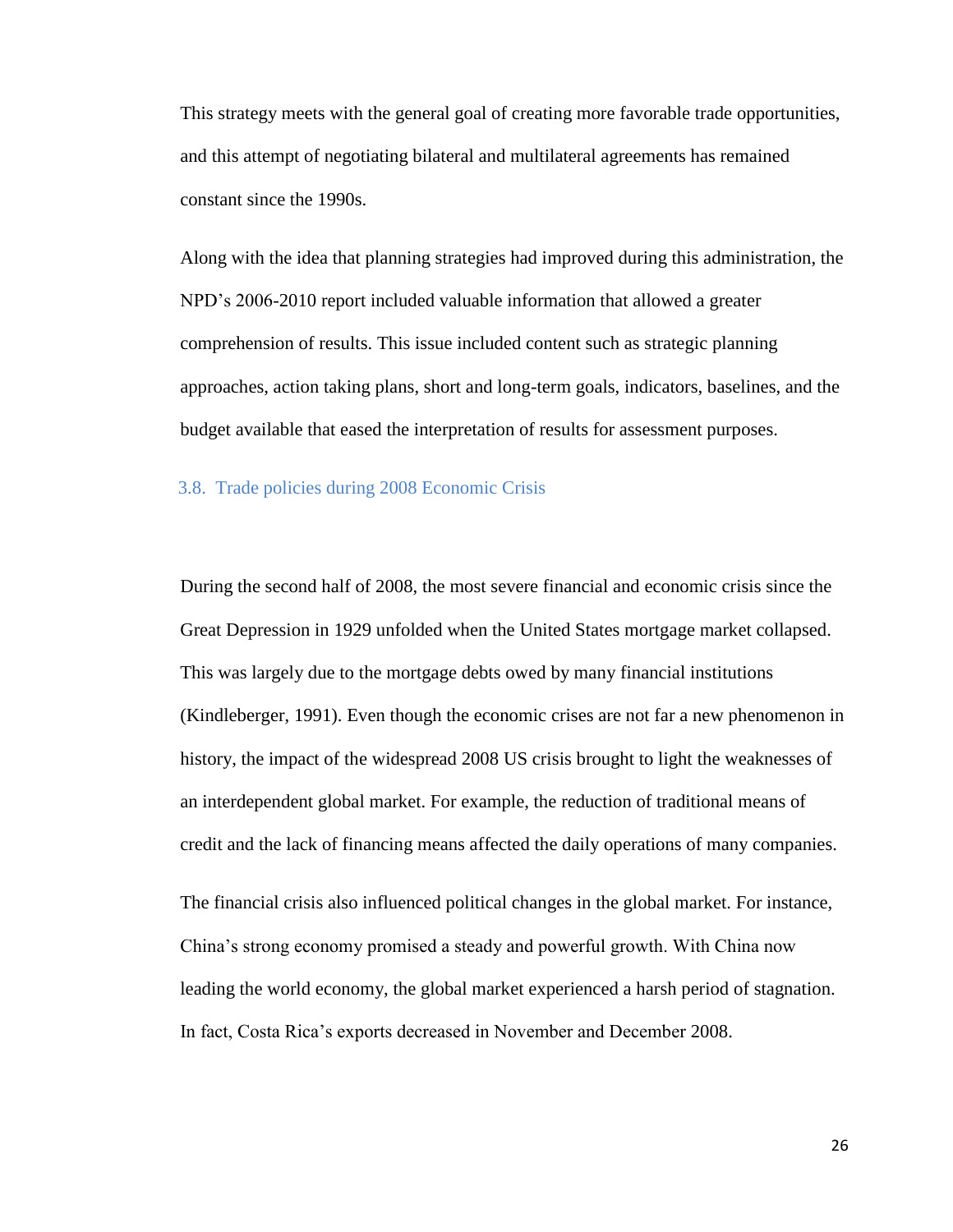Many reasons caused this financial crisis. Apart from the US mortgage debts, the economic historian, C. Kindleberger, explains that the crisis is attributed to the American culture of consumerism and the overuse of credit mainly stimulated by the offer of low interest rates (Kindleberger, 1991). The consequences of these practices affected the real estate market as well. For example, buyers would acquire a property with speculative purposes regardless of the buyers' limitations to pay. This state of affairs led to the rise of the mortgage crisis of 2008, whereby housing prices fell dramatically. In fact, the assets of families decreased, as well as their possibilities to purchasing.

# <span id="page-26-0"></span>3.9. Impact of the 2008 Economic Crisis in the Trade Relations of Costa Rica **Imports**

The world economic crisis affected the imports, with a drop of 25% in 2008 and 2009 (TradeMap, 2016). A reduction of this percentage represents negative consequences at an international scale.

#### **Exports**

Appendix 6 shows an astonishing capacity for the export products to sustain a steady pace despite the struggle during the economic crisis. This rate dropped only by 9% between 2008 and 2009 (Trade Map, 2016). I.e., in 2009, the trade balance suffered just a slight reduction in its deficit, in comparison to previous years.

Another reason why the exports did not drop as dramatically as the imports is because the prices of products remained low.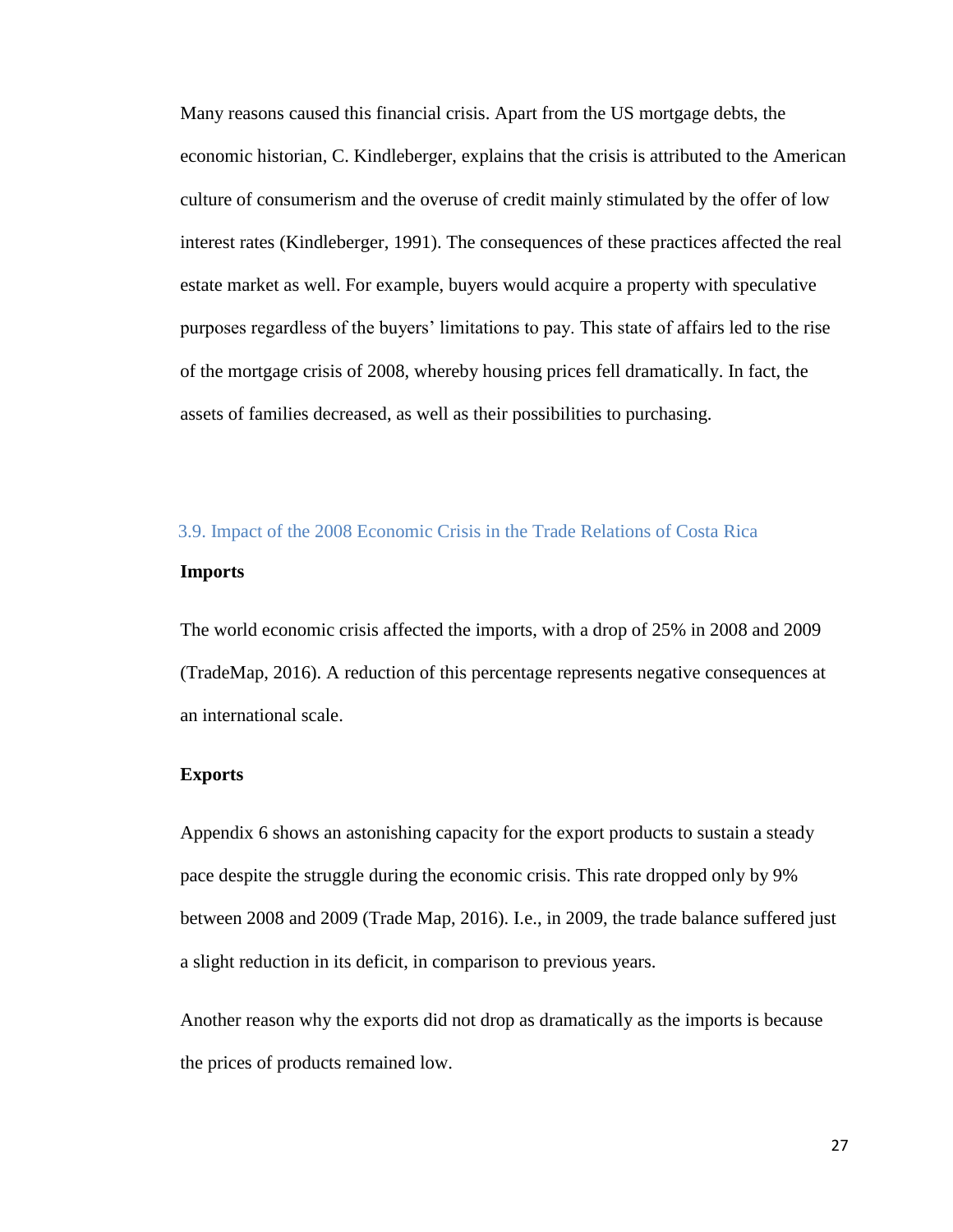## <span id="page-27-0"></span>3.10. National Development Plan 2010-2014

Although the Costa Rica's market strived to overcome the limitations of economic opening, its government sought to fulfill the needs of the global market, by incorporating a series of programs, designed to generate high quality job opportunities and appealing high value FDIs. In order to do so, these policies consisted of a comprehensive action plan that improved the social sector which increased the percentage of educated human resource.

A more productive human capital was intended to expand, strengthen and utilize the existing trading platform, which translates into the negotiation of new trade agreements and the strengthening of existing ones. In this administration, Costa Rica accomplished a free trade agreement with China and Singapore and the Association Agreement with the European Union.

The report indicates a plan to increase the volume and pace of growth in exports. By the end of the administration, Costa Rica expected to reach \$12,000 million in goods and \$5,000 million in exports of services a year. (NDP, 2015)

#### <span id="page-27-1"></span>3.11. **Other Costa Rican trade strategies***:*

The positioning of the country as an attractive destination for foreign investment is the result of a 25-year old policy (Govaere, 2011). However, 2010 was a turning point year for the Costa Rican market as the negotiations with China closed, and an agreement with Singapore was completed in May of that same year along with three years of negotiations with the European Union.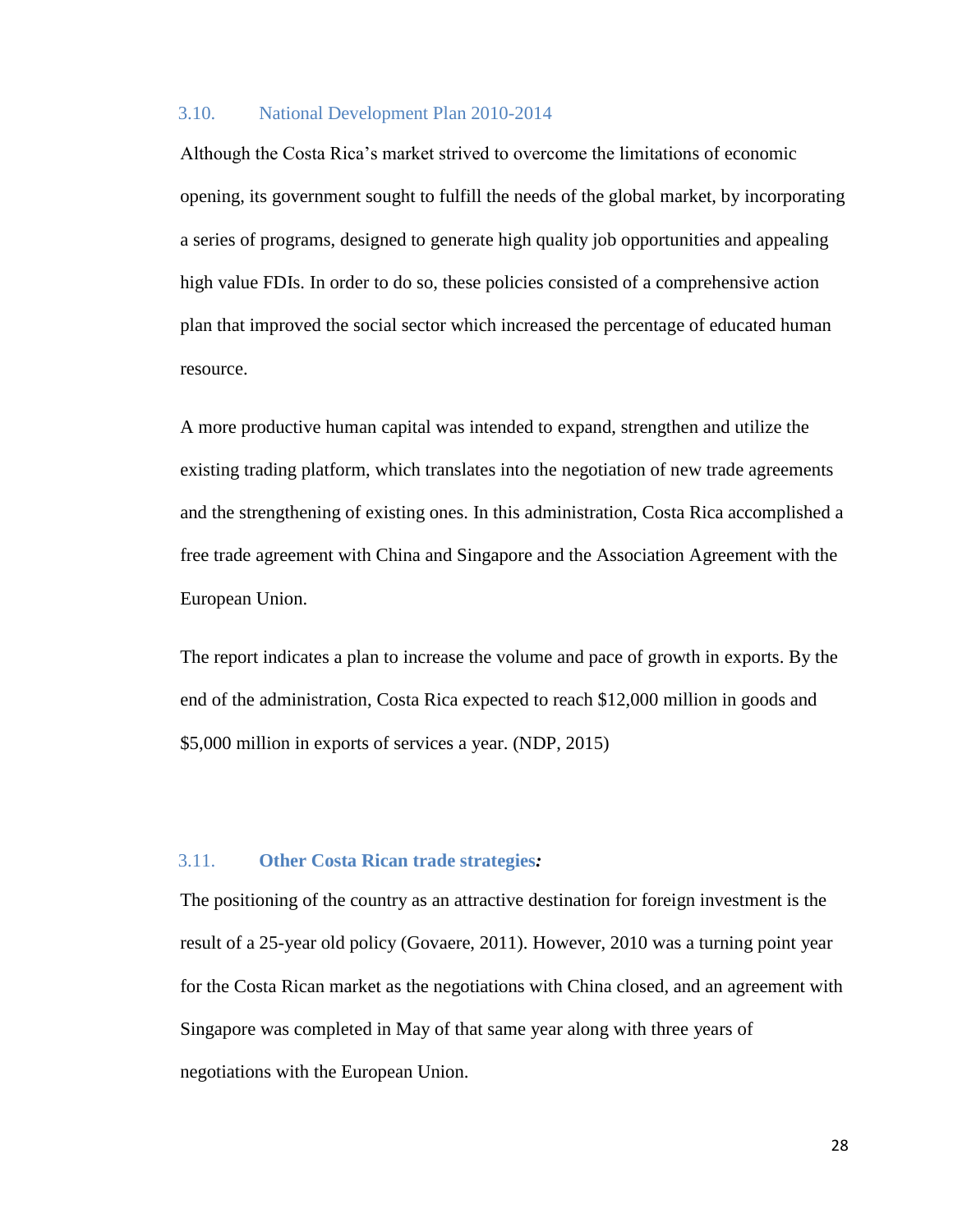The commercial opening practices of Costa Rica have been characterized by its pragmatism. As an active member of the WTO, the country had joined Central America in regional negotiations with the United States and Europe. Moreover, it was successful in negotiating bilateral agreements with strategic countries such as Chile, Canada, Panama, and especially with China.

"Diversification has been crucial, and for that reason, the foreign commercial policy can be considered as one of the most complex in the Latin American region" (Govaere, 2011). Definitely, the diversification of markets and open trade policy has led the country - and the Central American region- to face the international crisis with greater resilience. In fact, the Western Hemisphere Advisors of the International Monetary Fund (IMF) indicate that the region benefited from its foreign policy, giving the fact that many neighbor countries faced a serious decline of 6.3% in their exports in 2009 (IMF, 2010). Central American countries improved with positive changes, ranging the 4% and 10% in exports, according to the data from the Economic Commission for Latin America (ECLAC] (*La Nación*, 2010).

In relation to Costa Rica's particular scenario, these results confirm that trade opening had deepened in the past 25 years. Nicolas Eyzaguirre, regional IMF Director, stated,

Panama and Costa Rica are the most advanced nations in Central America, thanks to their developing model of diversification, which proved to enhance foreign investments, gain more security and establish long-term and short-term goals. In this context, it is clear that these countries' strategy is the reason of their economic growth, since tourism and revenues from remittances decreased (La Nación, 2010).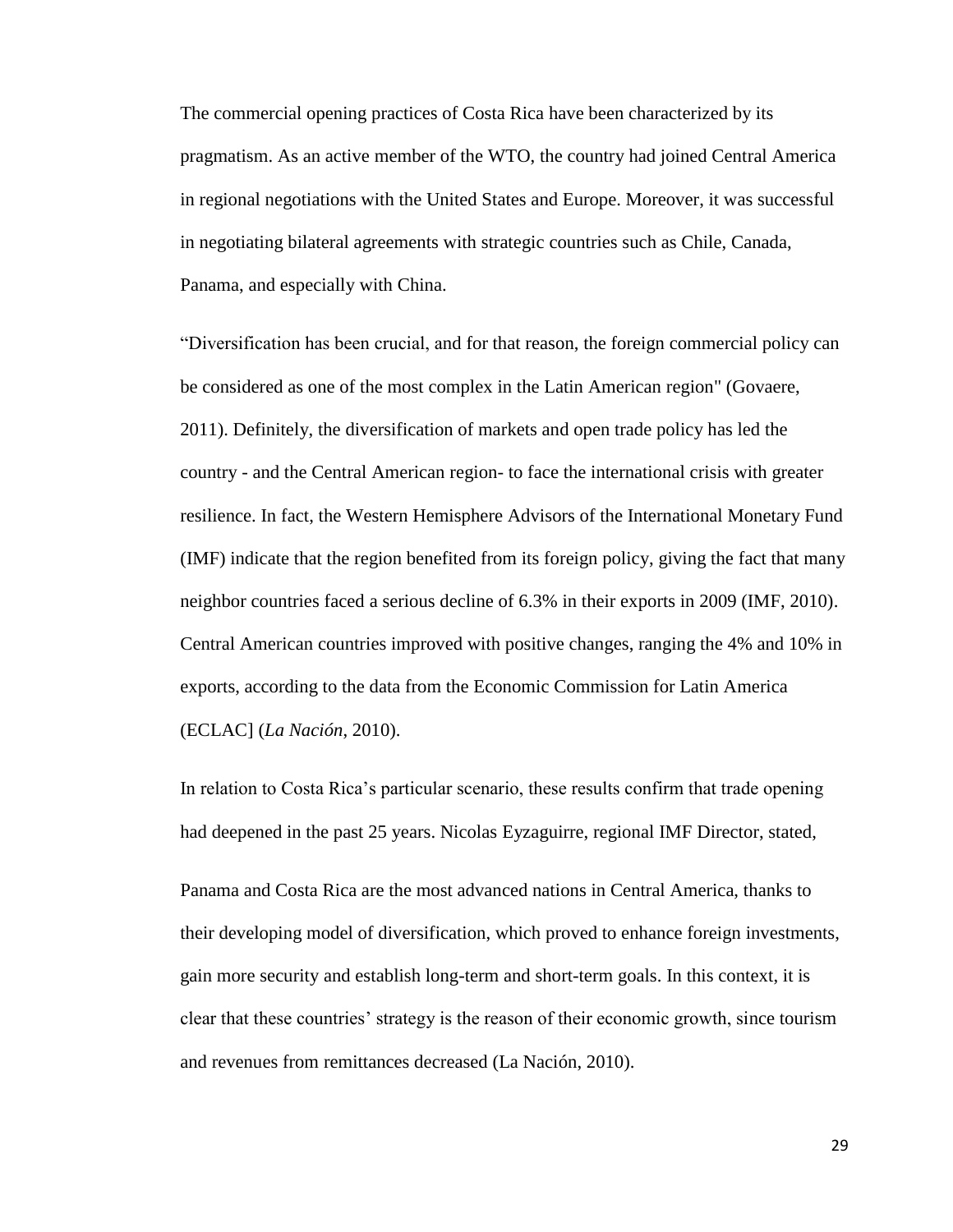Based on Costa Rica's economic growth, it has pursued a successful approach, based on trade opening, diversification of goods and attraction of high value foreign investments. Only in 2014, Costa Rica managed to participate in 12 different trade agreements. According to Ocampo, (2010), our country had in operation the free trade agreements that ensured a 60% of our exports. These agreements ran under a predictable, clear and transparent legislation.

The Free Trade Agreements between China, Singapore, the European Union, Costa Rica and other 42 preferential trading partners increased the percentage of exports with preferential access to 92% (COMEX, 2012). As a result of a policy of long-term commercial opening, Costa Rica's exports have grown significantly. "In 2010 we exported to more than 135 countries, with approximately 4116 different products. This represented a profit of almost \$9 billion" (Ocampo, 2010).

Costa Rica experienced a small reduction of their exports during the global crisis in 2009. In fact, according to a study from COMEX in 2010, "Costa Rica's FDI has grown in average 12% each year since 1990 to 2009." Contrary to previous years, exports reached only US \$9.47 billion in 2010 before the impact of the financial crisis. This shows, according to a 2010 report from the Ministry of Foreign Trade, that Costa Rica earned US\$4 billion more than the expected amount in 2009 (COMEX, 2011). In this regard, Anabel Gonzalez, minister of Foreign Trade stated,

The year 2010 represented a time of slow recovery in exports, after the 2008 financial crisis. However, the results show that Costa Rica has kept its market in operation thanks to a set of actions, including the signing of the Dominican Republic- Central American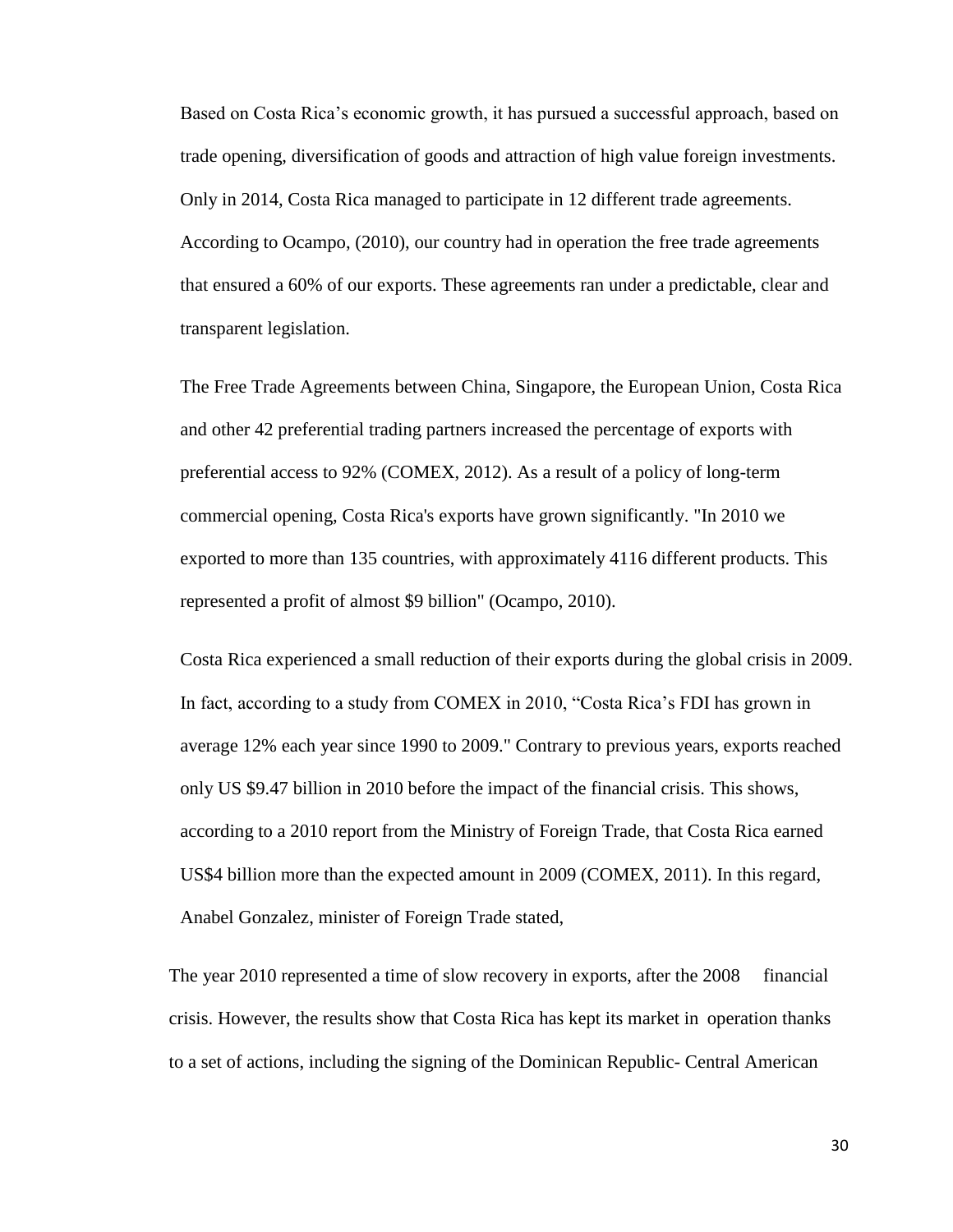Free Trade Agreement (CAFTA- DR), which resulted beneficial with an increase in exports of 24.1% (COMEX, 2011).

In regard to other commercial dealings, it is important to point out the declarations of the Ministry of Foreign Trade: "The great Republic of China has shown a surprising rapid development. For the Latin American countries, it is evident the necessity to adapt our political realities to meet the incoming trade and economic demands. By doing so, we will appeal foreign direct investment. Today, China is the third largest economy in the world, with a population of more than 1,300 million inhabitants and with an average growth of 9% out of the GDP since 1980" (COMEX, 2011).

In 2006, the Republic of China ranked as Costa Rica's second largest export market. It later became the third largest, since the moment the European Union became a significant market as well. The negotiations between Costa Rica, China and Singapore took place during the first quarter of 2010 (WTO, 2013).

The Republic of China also brought technological input to our country since the trade agreement in 2006. It contributed with technological advancements such as computer processors, drivers, and hardware. This technological input represented 96% of Costa Rican exports to China (PROCOMER, 2012).

## <span id="page-30-0"></span>3.12. Free Trade Agreements signed by Costa Rica during the period 1999-2014

The number of FTAs is equivalent to the level of a country's opening to favor the reduction of national tariffs, in exchange of a greater participation in the international market. Regarding the legislation of foreign trade policies, the 1962 Central American Agreement of Association unifies the member regions, by establishing a code of customs, valuation and joint classification.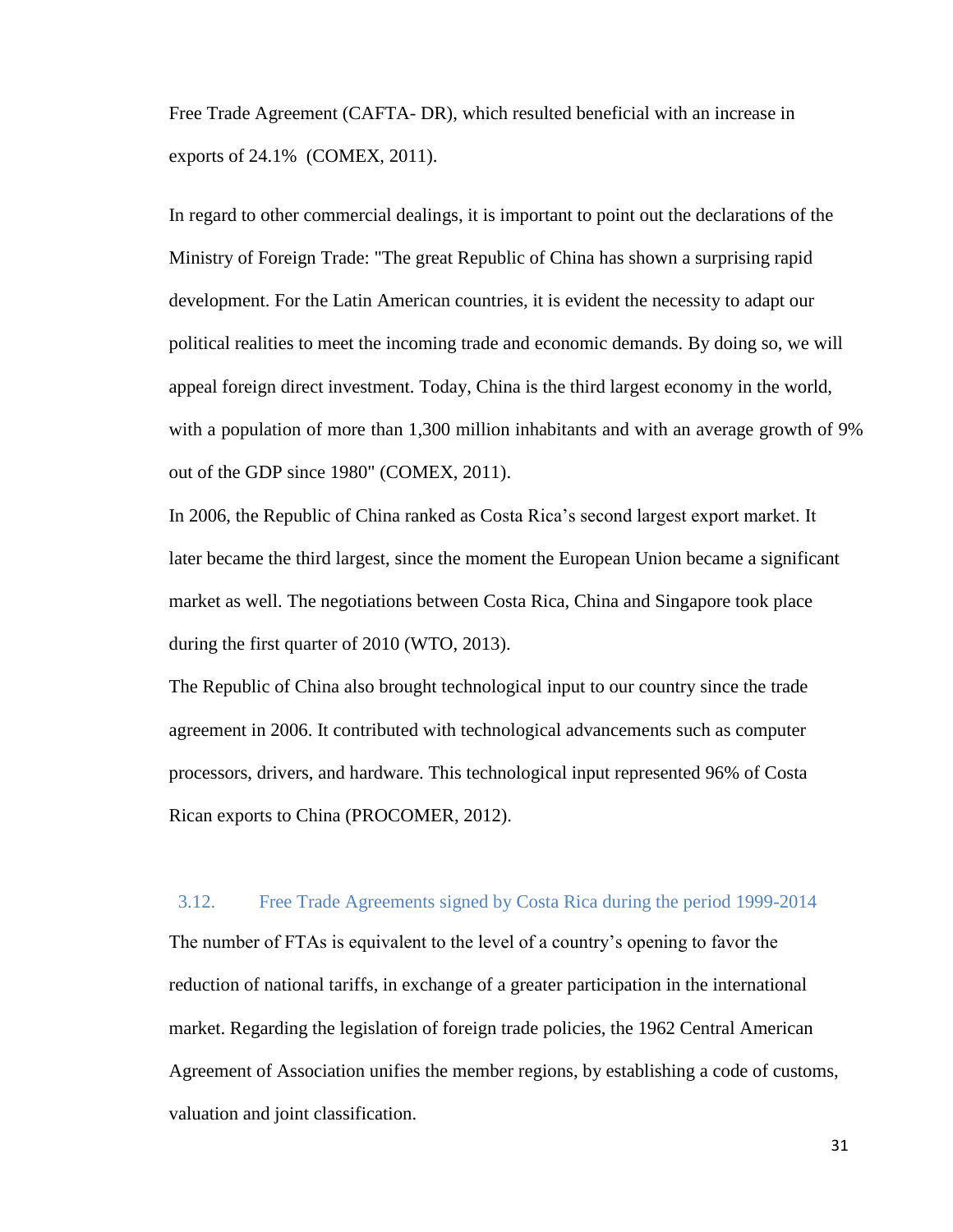According to Appendix 7, 12 trade agreements over a period of 20 years is a healthy indicator of the level of trade opening in Costa Rica.

## <span id="page-31-0"></span>3.13. Analysis of the average tariff imposed by Costa Rica to imports

In any commercial relationship, the levy of taxes and tariffs play an important role. For instance, favorable tariffs encourage the production sector, while high tariffs make trades expensive, especially for small producers. (CR Trade Ministry, 2010)

Graph N1 depicts the evolution of tariffs in Costa Rica from 1995 to 2011. It shows a gradual decline in the agricultural and industrial sectors from 1997 to 2000. This panorama would explain the increase in trade flows of the period in question.



Source: Chart built by data of annual reports of Costa Rican Ministry of Agriculture: http://www.mag.go.cr/bibliotecavirtual/boletines-indice.html

According to some data from customs authority different tariffs may apply upon the agreement of a bilateral and multilateral trade. For example, a reduction of more than 100% in import tariffs applies to the industrial sector and approximately 50% to the agricultural sector. Despite a 50% decrease in receipts from imports, the agricultural sector has been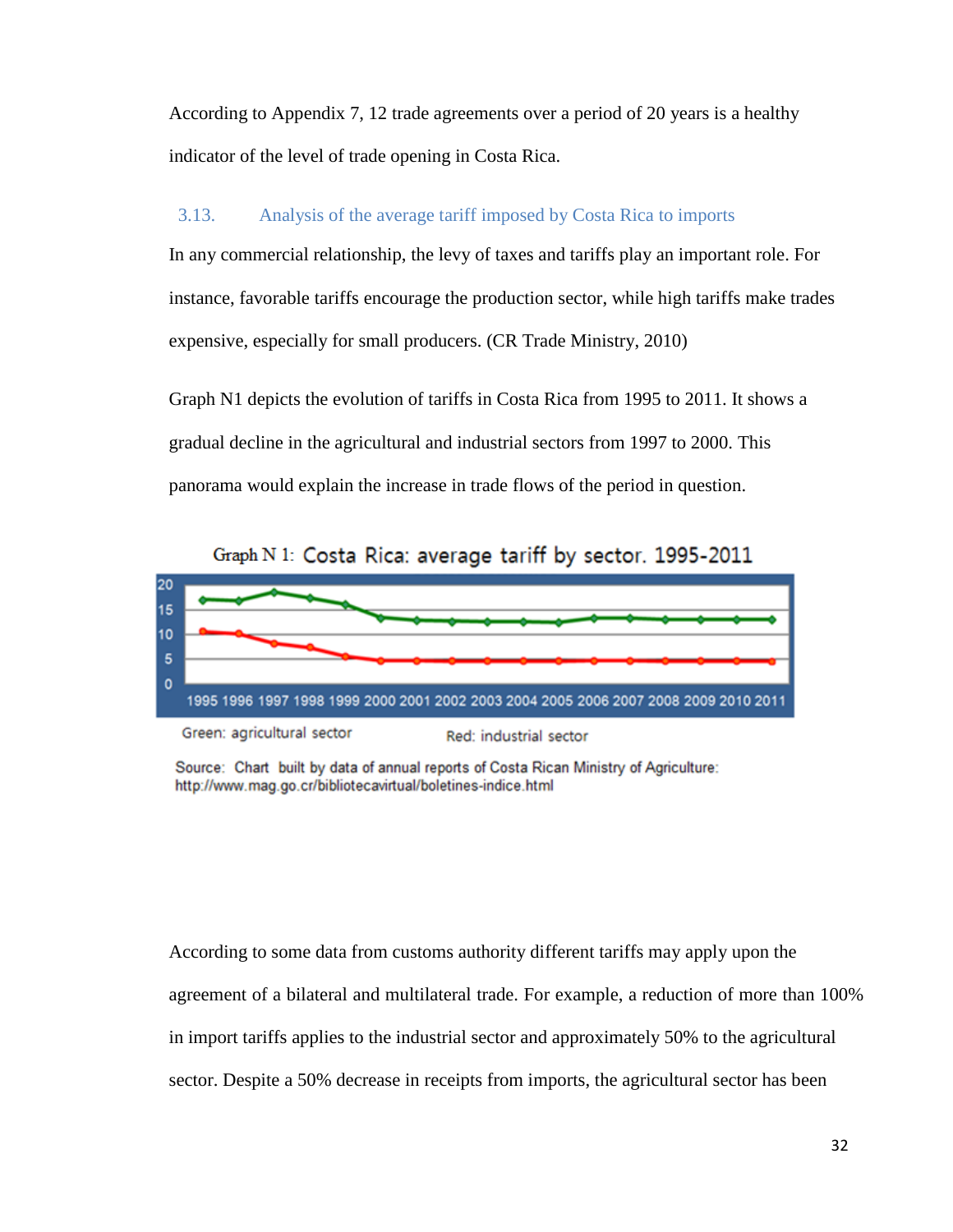able to sustain its economy, and in 1996 and 1997, the agricultural sector grew by almost 2%. (DGA, 2002).

#### <span id="page-32-0"></span>3.14. Non-Tariff Regulations

At a global level, most imports, especially of food are required to meet a standard of quality. According to data from the Foreign Trade Promotions Agency of Costa Rica, in 2011, 12% of total exports of goods came from the sector of processed food sector, and 32% from the agricultural sector (PROCOMER, 2012). Most of these products were raw materials for the food industry.

According to the Ministry of Health, to meet these safety standards in Costa Rica, products such as chemicals, pharmaceuticals, cosmetics, insecticides, pesticides require phytosanitary certificates. In the case of importing toxic substances a permission of imports is required (Ministry of Health 2012).

According to the DGA, Costa Rica keeps a record of the sanitary standards of products, phytosanitary measures (SPS) and technical regulations. From January 2001 to December 2006, Costa Rica submitted 30 SPS notifications to the WTO. From the technical regulations adopted, the vast majority was in relation to technical characteristics of products, including some unprocessed agricultural products. The review of technical regulations, carried out by Costa Rica, ensures the proper functioning of trade, not having to deal with unjustified obstacles to export (World Trade Organization, 2011). In the same way, products such as cosmetics, chemicals, toxic substances, pesticides, agrochemicals and insecticides require a free sale certificate (CLV) label from the country of origin. This label, after being certified by the Costa Rican Embassy, should include pertinent information about the ingredients to be on sale. In addition, the Ministry of Health must assess the components of drugs, pharmaceuticals and cosmetics every five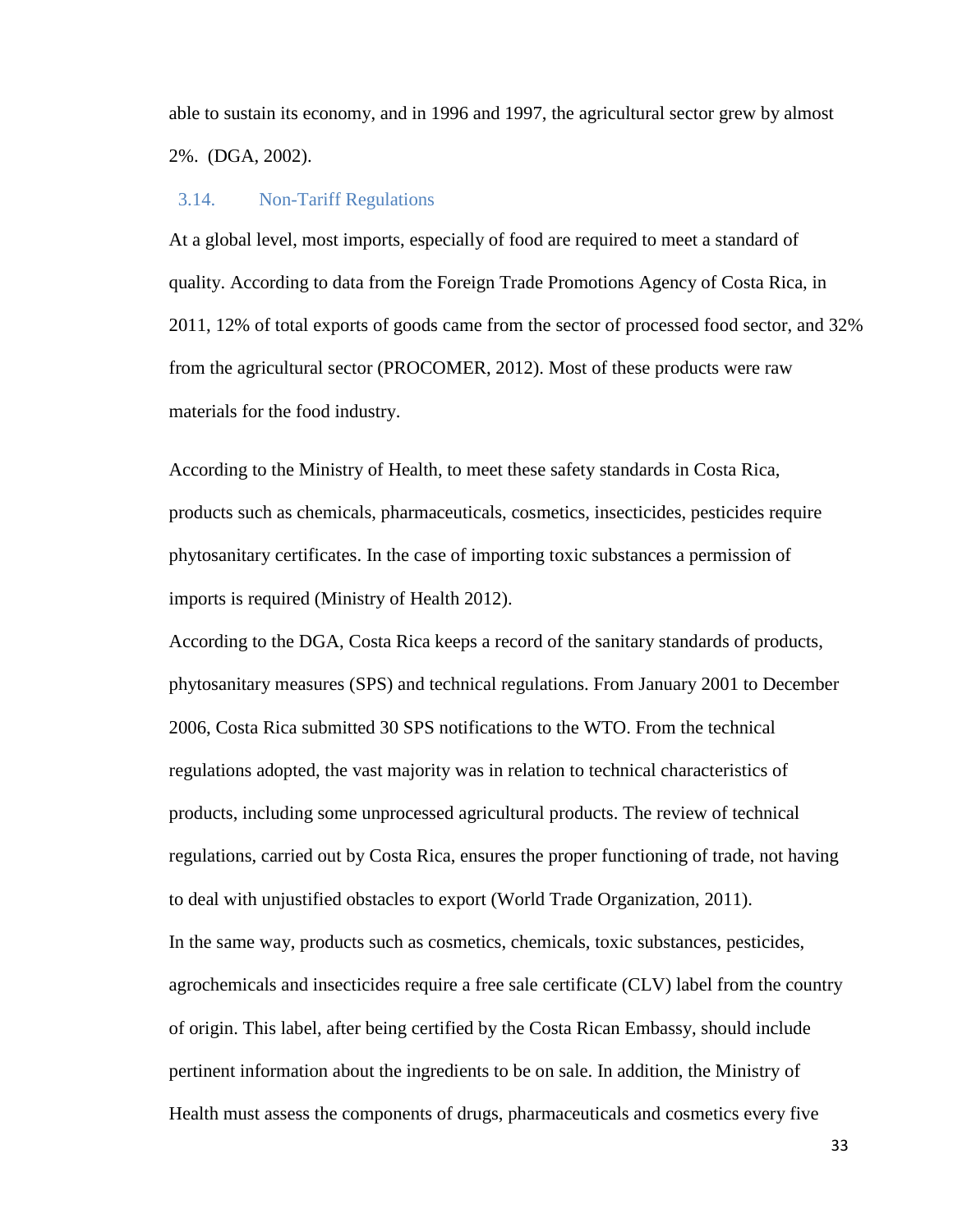years. In the case of manufacturers and importers, they must register their products at the Ministry of Agriculture and at the Animal Husbandry.

#### <span id="page-33-0"></span>3.15. Costa Rica's Labeling Regulations for Agricultural Products

Labeling applies only to products for human consumption and chemical substances. According to law, food, fertilizers, pesticides, hormones, veterinary preparations, vaccines, mouthwashes and pharmacists require Spanish labels (MEIC, 1997).

These requirements include the name of the product, the list of ingredients, net contents, name and address of the importer, country of origin, allotment identification, date of expiration, instructions for the conservation, and instructions for its use. Some additional mandatory requirements include, quantitative labeling of the ingredients and permissions from the Ministry of Health.

#### <span id="page-33-1"></span>3.16. Prohibited Imports in Costa Rica:

Most kinds of ammunitions require a license from the Ministry of Security to be imported. The government, however, allows the imports of fuel, alcohol and tire rims. Ethyl alcohol is allowed with an authorization from the Ministry of Health and the Ministry of Economy, prior to its import (Ministry of Economy, 2012).

## <span id="page-33-3"></span><span id="page-33-2"></span>4. QUANTITATIVE ANALYSIS: DATA AND MODEL SPECIFICATION 4.1. Variables

#### <span id="page-33-4"></span>4.1.1. Dependent variable: Agricultural Openness Coefficient.

((I+E)/GDP \*(agricultural import and export products and GDP of agricultural sector)

Agricultural opening coefficient shows a degree of agricultural opening in a country according to its overall agricultural activity. Agricultural opening coefficient is chosen as a dependent variable because it shows an inclination for international trade investments.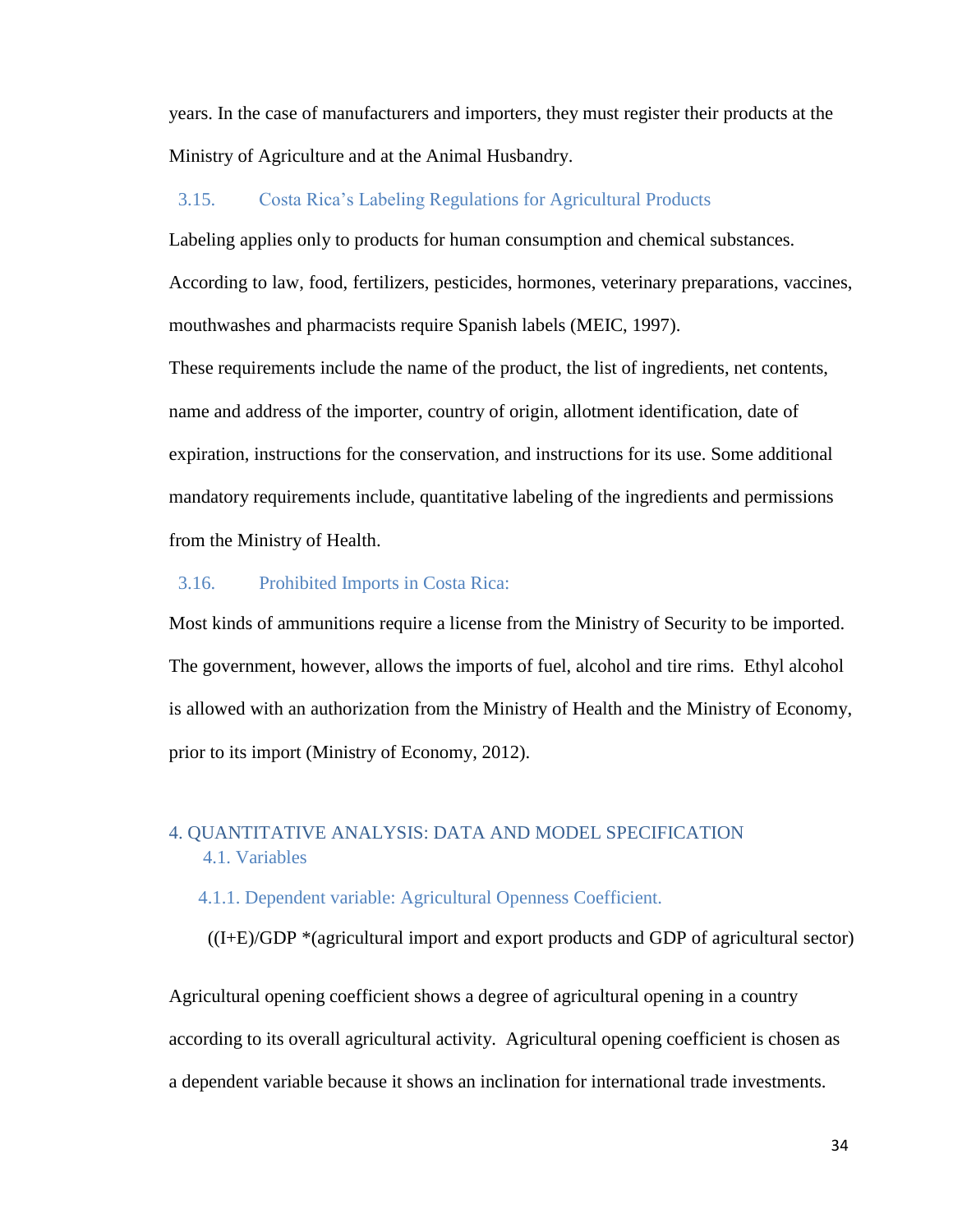An open market is the most ideal approach, especially for a small economy. However, it is necessary to conduct a study to determine the impact of international agricultural policy in agricultural opening.

According to Graph 2, the agricultural opening coefficient in Costa Rica had an average of 0.78 from 2001 to 2014; whereas 14 years ago, the total opening coefficient was 0.72.



Source: date taken from World Bank data base: http://data.worldbank.org/

Appendix 6 shows an increase of exports, this information matches with the 2016 index of economic freedom. This appendix shows that Costa Rica had a good performance in terms of economic freedom (67.4) and average of opening coefficient (72.0). It also indicates how the agricultural sector had a slight improvement in comparison to other sectors (78.0 in average). The agricultural sector proved to be strong, as well as the government's strategy to attract foreign investment.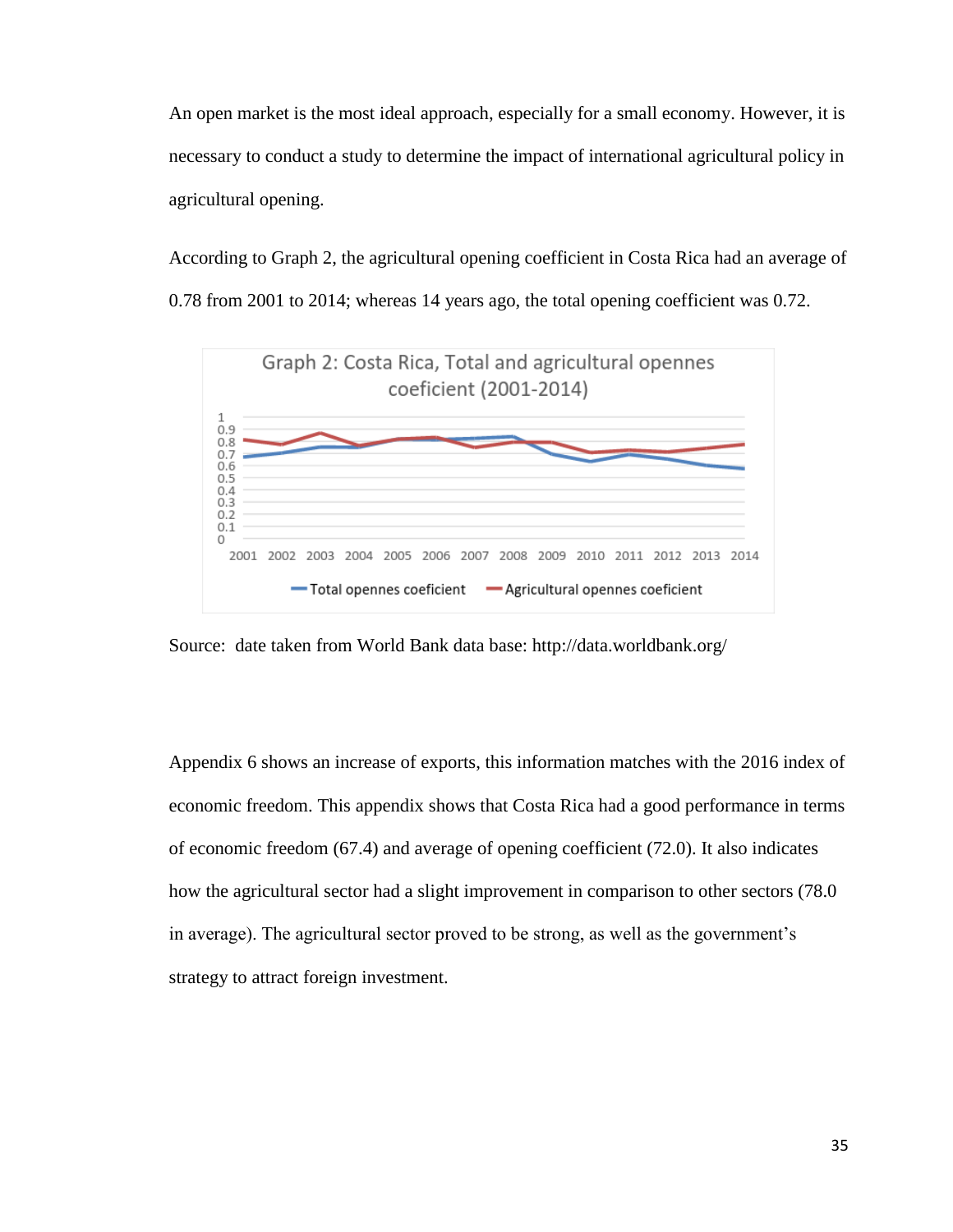#### <span id="page-35-0"></span>4.1.2. Independent Variables:

#### **4.1.3. Control Variables**

<span id="page-35-1"></span>A control variable is an important mechanism to calculate the value of the independent variables. Appendix 10 shows the corresponding results for each variable.

#### **Agricultural Land (Percentage of land area)**

This topic refers to the share of land area that is arable for the growth of permanent crops. According to the Food and Agricultural Organization (FAO), "arable land is the one for temporary crops, meadows, lands for mowing or for pasture, land for markets or kitchen gardens, and fallow land. Abandoned lands that are a result of cultivation shifts are excluded." (FAO, 2010)

## **Employment in Agriculture (Percentage of Total Employment)**

"People who work for a public or private employer and receive remuneration in the form of wages, salaries, commissions, tips, piece rates, or pay in kind." (FAO, 2010)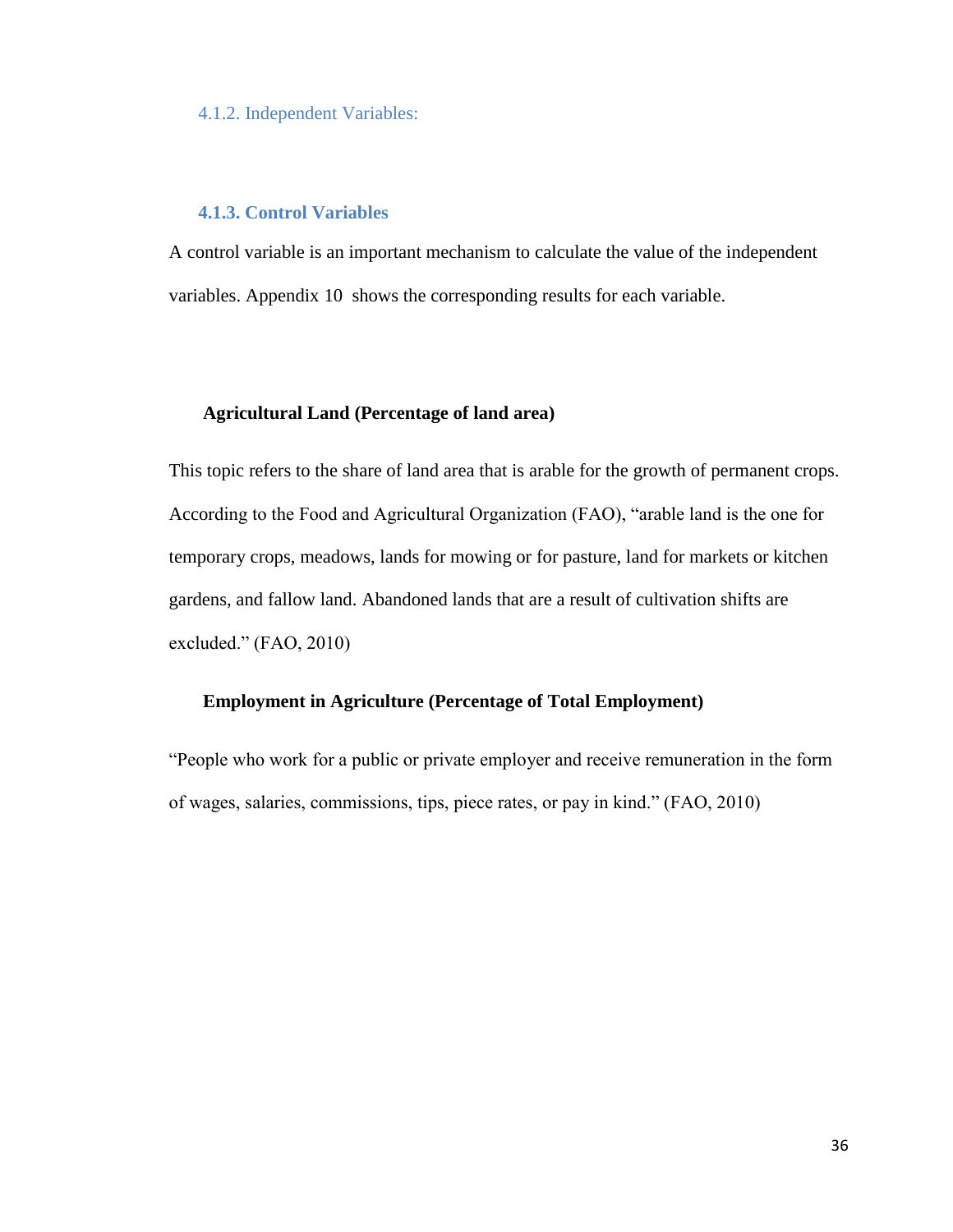## <span id="page-36-0"></span>**4.2. Model**

$$
Y\!\!=\!\!B_0+B_1\,X_1+B_2X_2+B_3X_3
$$

Where:

Y=Opening index /  $B_0$  = Constant /  $B_1$  = Coefficient of Training programs /  $B_2$  = Coefficient of Laboratory analysis  $/B_3$  = Coefficient of Projects with specific population /  $X_1$  = Training programs /  $X_2$  = Laboratory analysis/  $X_3$  = Projects with specific population.

## 4.3. Hypothesis Test

<span id="page-36-1"></span>Are the training programs correlated with opening coefficient?

In this case the null hypothesis is the not positive correlation between the three policies\* and the opening index, and the alternative hypothesis is the positive correlation between those variables.

\* Not positive correlation between the Laboratory Analysis and the opening index.

\* Not positive correlation between the Training Programs and the opening index.

\* Not positive correlation between the projects with Specific Populations and the opening index.

## <span id="page-36-2"></span>5. EMPIRICAL RESULT: REGRESSION ANALYSIS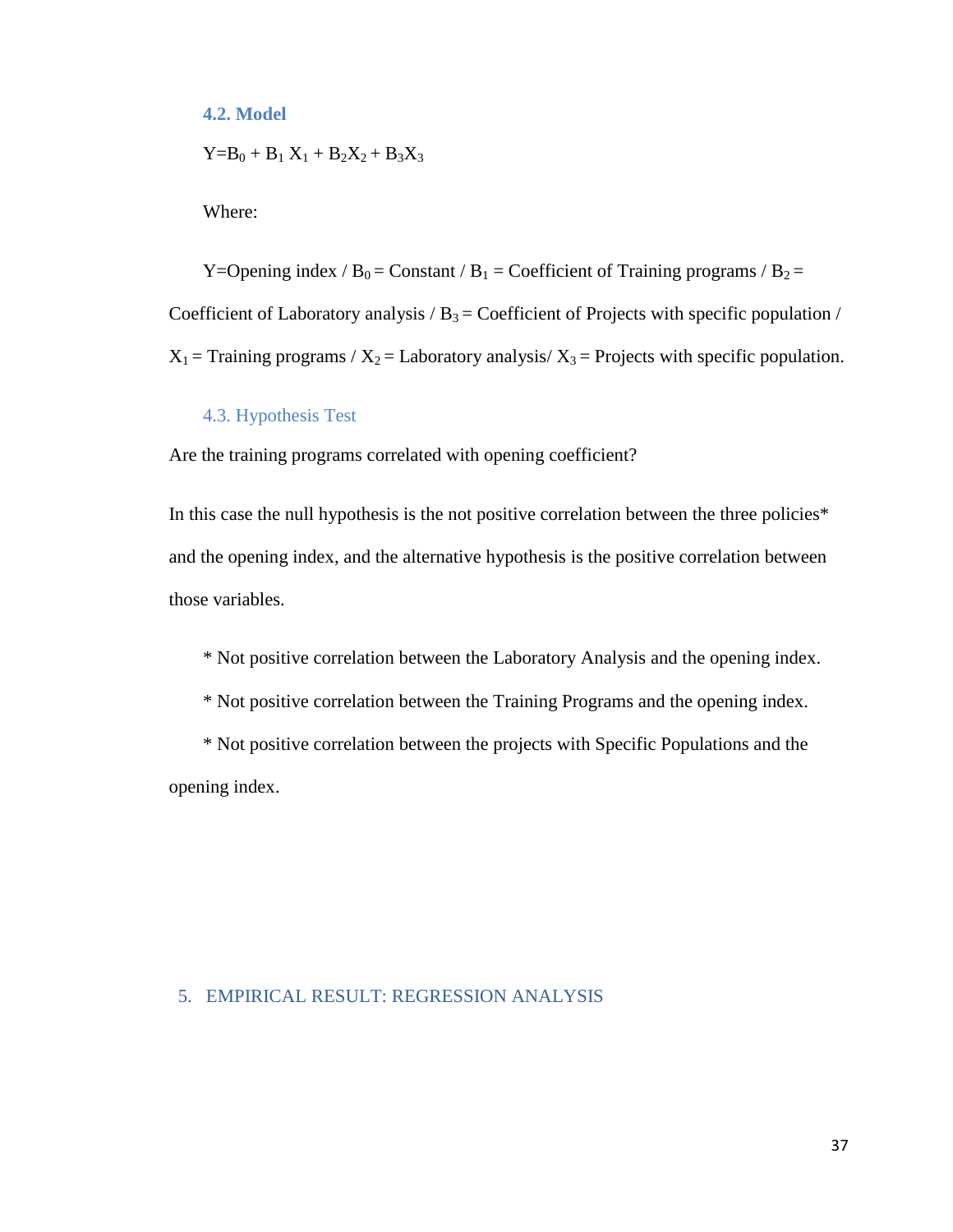<span id="page-37-0"></span>**5.1 Results from the Laboratory Analyses, Training Programs, Projects for Specific Populations and the Openness Coefficient.**

The regression analysis was conducted based on the coefficients showed in the table above. In the case of the projects for specific populations, the results make it difficult to reject yet the null hypothesis. In the case of the laboratory analyses and training programs, it shows a clear series of valid parameters to reject the null hypothesis and to accept the correlation between the opening coefficient and these variables.

## **Table Number 1: The Regression Analysis, dependent and independent variables**

| <b>Variab</b> | <b>Beta</b> | <b>Stand</b> | $R -$          | T       | P > t |
|---------------|-------------|--------------|----------------|---------|-------|
| le            |             | . Error      | squared        | value   |       |
| Labor         |             | .0000        |                | $-5.69$ | 0.000 |
| atory         | .0004412    | 775          |                |         | ∗     |
| analysis      |             |              | 0.638          |         |       |
| <b>Traini</b> | .0003       | .0001        | $\overline{2}$ | 3.19    | 0.004 |
| ng            | 831         | 203          |                |         | ∗     |
| programs      |             |              |                |         |       |
| Project       | .0004       | .0010        |                | 0.40    | 0.694 |
| s with        | 033         | 143          |                |         |       |
| specific      |             |              |                |         |       |
| population    |             |              |                |         |       |

Source: Stata Results

## **Project with Specific Population:**

Data shows a non-statistical correlation between this policy and agricultural opening index. As it has been previously detailed, before this policy is oriented to help specific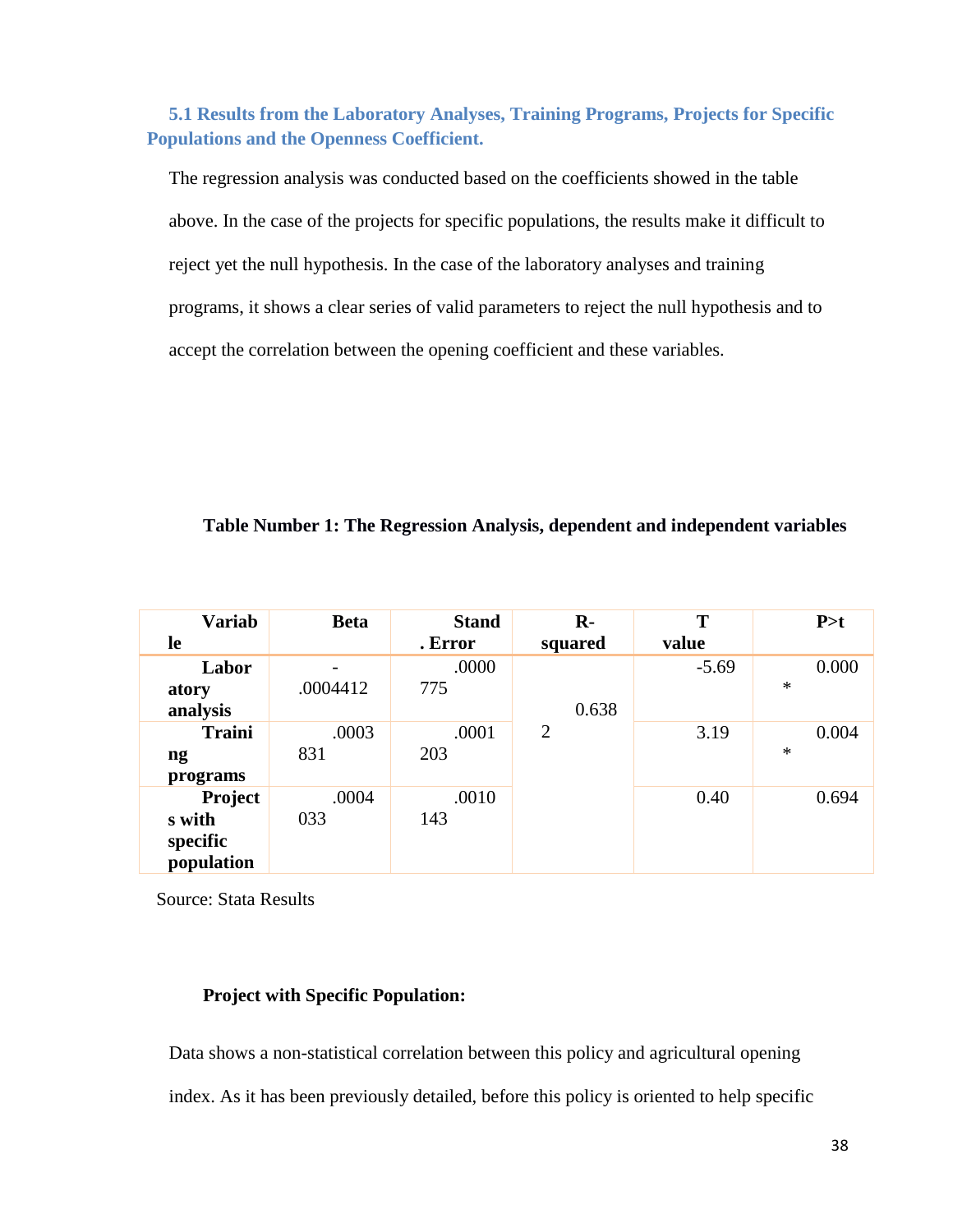population as indigenous, women, and other vulnerable conditions and it is totally acceptable a non-relation with international trade because most of production goes to local market only.

#### **About Laboratory Analysis:**

Table number 1 shows a negative T value between this policy and opening index that means a negative correlation between them. According to the director of Agronomic Research Center of University of Costa Rica it is totally reasonable since "this is not a test for exportation or international qualifications, this a test for general sanitary and phytosanitary conditions and it is not done for all products: it is the second step after a general revision when a product shows problems it goes to laboratory analysis" (Navarro, 2016).

According to the explanation above, laboratory analysis is done just when a product shows some kind of problem that means a higher quality of products that represent less necessity of analysis and that is why a negative correlation is seen; bigger necessity of analysis is related with less quality of products and a lower result in opening index.

**Training Programs:** This is not a policy to improve export capacity. Training programs try to improve business skills especially to small and middle size companies. It shows a positive correlation and a statistical correlation with agricultural opening coefficient which means that this is a successful policy to improve free trade without violation of WTO rules because it is just a general service of training. This is an important result to encourage this kind of training programs not just in agricultural sector but all other sectors.

39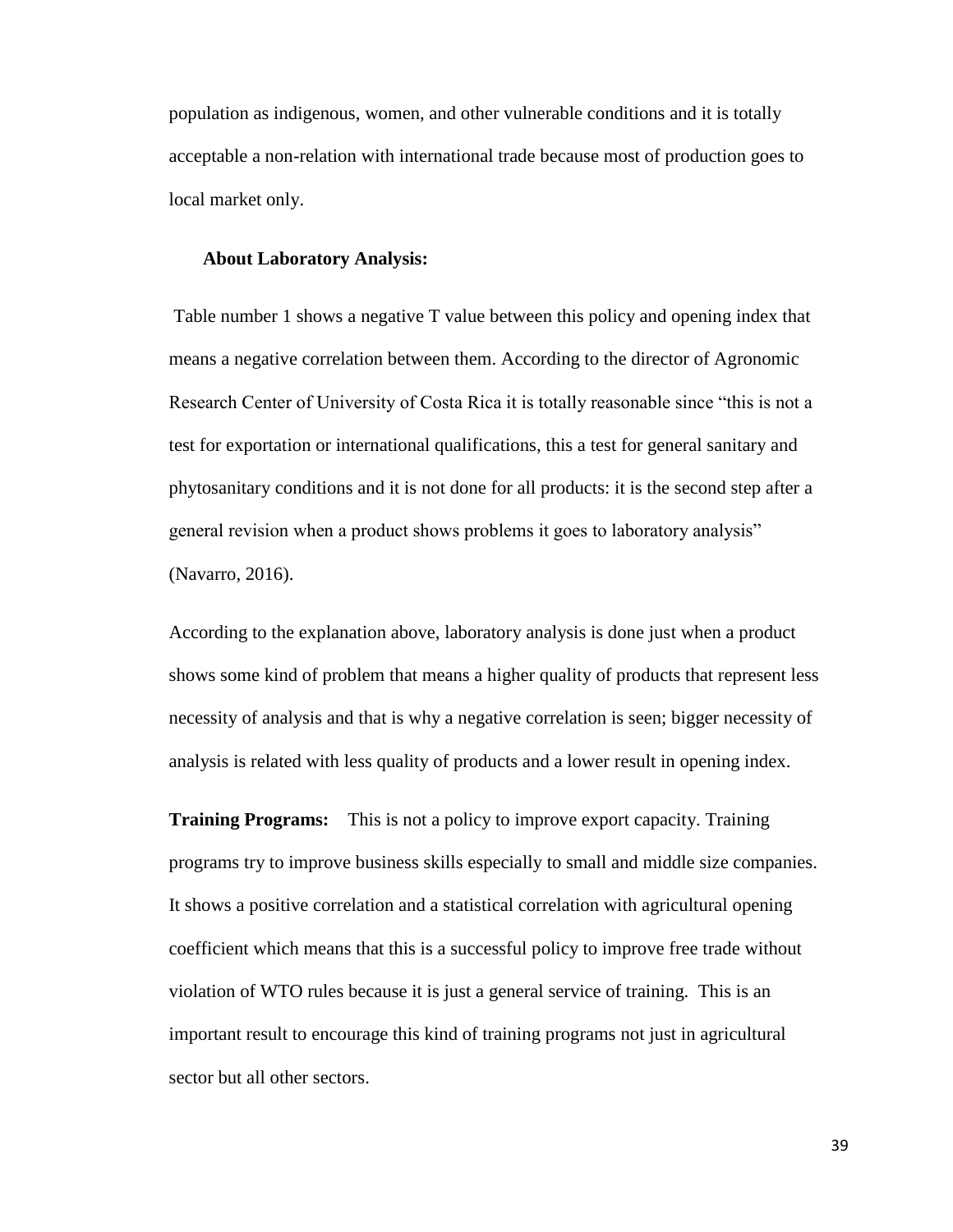## <span id="page-39-0"></span>**5.2.Results from the Laboratory Analyses, Training Programs, and Agricultural Openness Coefficient**

Table number 2 shows a correlation between these agricultural policies and the levels of opening. This data shows the changes of 63% in agricultural opening coefficient, in training programs and laboratory analyses.

Table Number 2: The Regression Analysis, dependent and independent variables

| Variable               | Beta     | Stand. Error | R-squared | T value | P > t    |
|------------------------|----------|--------------|-----------|---------|----------|
| Laboratory<br>analysis | .0004428 | .00007<br>62 | 0.6361    | $-5.81$ | $0.000*$ |
| Training<br>programs   | .00040   | .00010<br>25 |           | 3.97    | $0.000*$ |

Source: Stata results

This table shows how these two variables have a strong statistical correlation with opening coefficient in some way more training programs and less necessity of laboratory analysis produce better levels of trade opening.

<span id="page-39-1"></span>**5.3.Results from the Dependent Variables, Control Variables and Openness Index**

The 66% of change in opening index was due to the independent and control variables. It is important to point out how the confident level of laboratory analysis decreases from 99% to 95% after taking into account the control variables*.*

**Table number 3: Results from the Dependent Variables, Control Variables**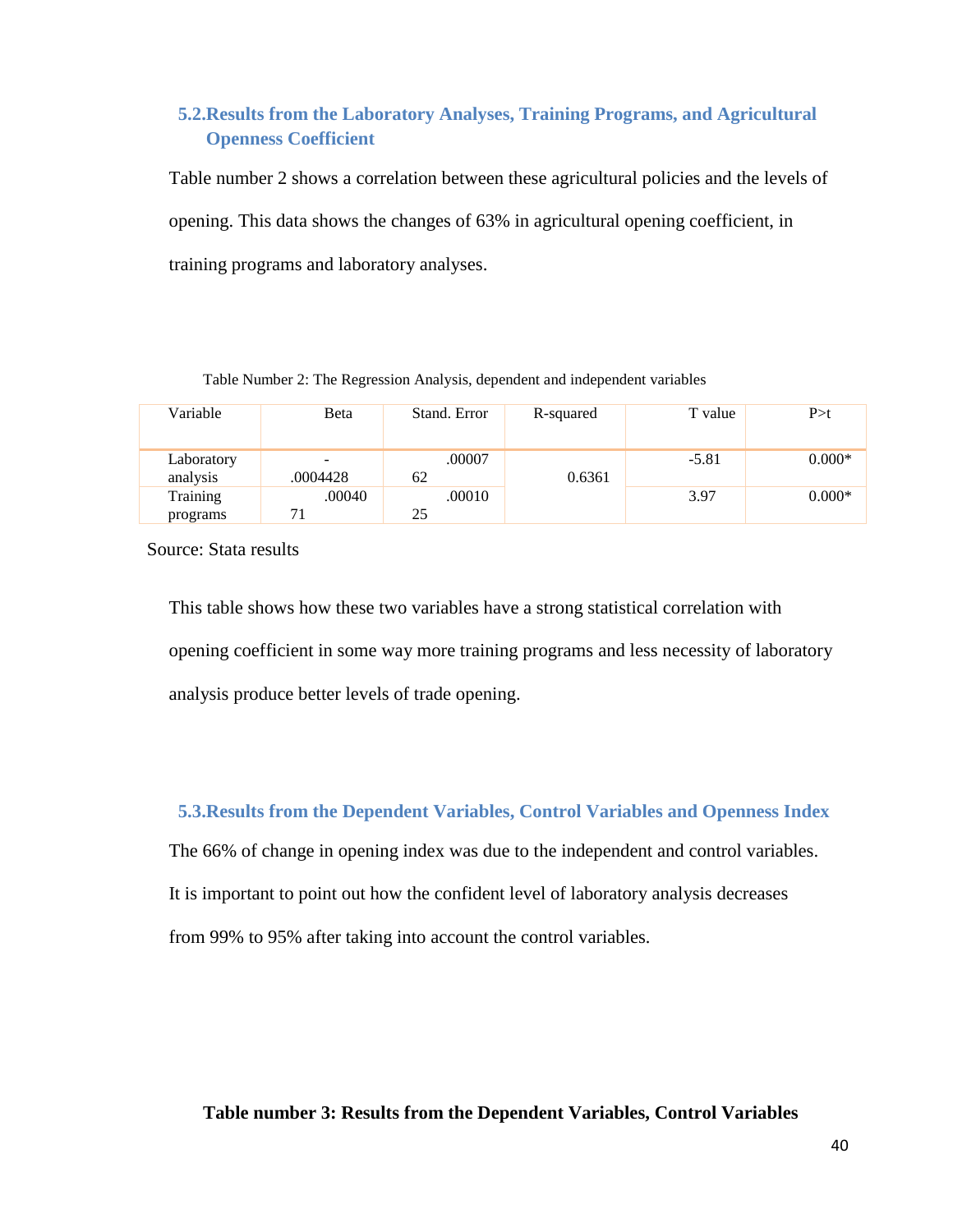#### **and Openness Index**

| <b>Variable</b>  | <b>Beta</b>              | Stand.         | $\mathbf{R}$ | <b>T</b> value | P > t    |
|------------------|--------------------------|----------------|--------------|----------------|----------|
|                  |                          | Error          | squared      |                |          |
| Laborato         |                          | .000124        |              | $-2.56$        | $.017**$ |
| ry analyses      | .0003173                 |                |              |                |          |
| <b>Training</b>  | .000359                  | .000107        | 0.6640       | 3.34           | $.003*$  |
| programs         |                          | 5              |              |                |          |
| <b>Agricultu</b> | $-.000692$               | .001650        |              | $-0.42$        | .678     |
| ral Land         |                          |                |              |                |          |
| <b>Employ</b>    | $\overline{\phantom{a}}$ | .003859        |              | $-1.12$        | .274     |
| ment             | .0043142                 | $\overline{2}$ |              |                |          |

Source: Stata results

Taking control variables in count is important to see consistency of independent variable. We can see how variables changed from 2 to 4 but coefficient just changed from 63% to 66% that means a real importance of independent variables and how Training Programs is becoming the most important variable and an important output to making decision process.

#### <span id="page-40-0"></span>**5.4.Multicollinearity**

Multicollinearity is a common problem found in regression analyses. It occurs when independent variables are correlated. By default, if the correlation between two independent variables is between -0.70 and 0.70, the multicollinearity level is low. In this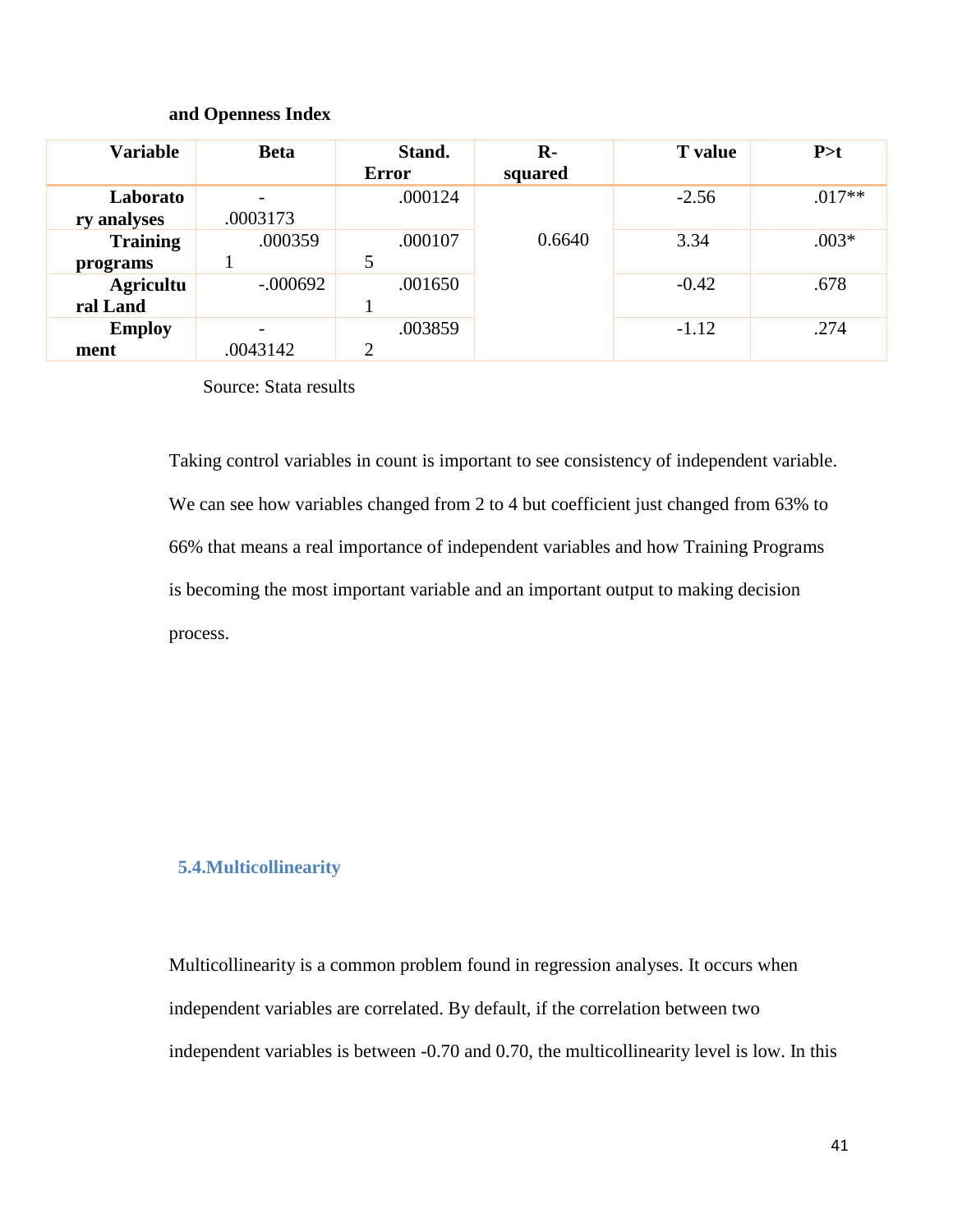case, the correlation between dependent variables is almost 0 (.0002) showing that multicollinearity does not seriously alter the results of a multiple regression model.

#### **Table number 4: Multicollinearity analysis of independent variables**

| <b>Variable</b>                                              | <b>Beta</b> | Stand.<br><b>Error</b> | $\mathbf{R}$ -<br>squared | <b>T</b> value | P > t |
|--------------------------------------------------------------|-------------|------------------------|---------------------------|----------------|-------|
| <b>Training</b><br>programs<br>and<br>laboratory<br>analyses | .009743     | .1379                  | 0.0002                    | 0.07           | .944  |

**Source: Stata results** 

## <span id="page-41-1"></span><span id="page-41-0"></span>6. CONCLUSIONS, RECOMMENDATIONS AND FUTURE EXPECTATIONS **6.1. Conclusions**

After reviewing the most important agricultural policies in Costa Rica, it is important to point out how producers, governmental and educational institutions work together to collect the most updated information to design an effective action plan.

Despite the 2008 economic crisis, the agricultural sector did not show any significant change. This is the result of the successful implementation of national policies in favor of the industrial sector. The outcomes were evident based on the positive correlation with the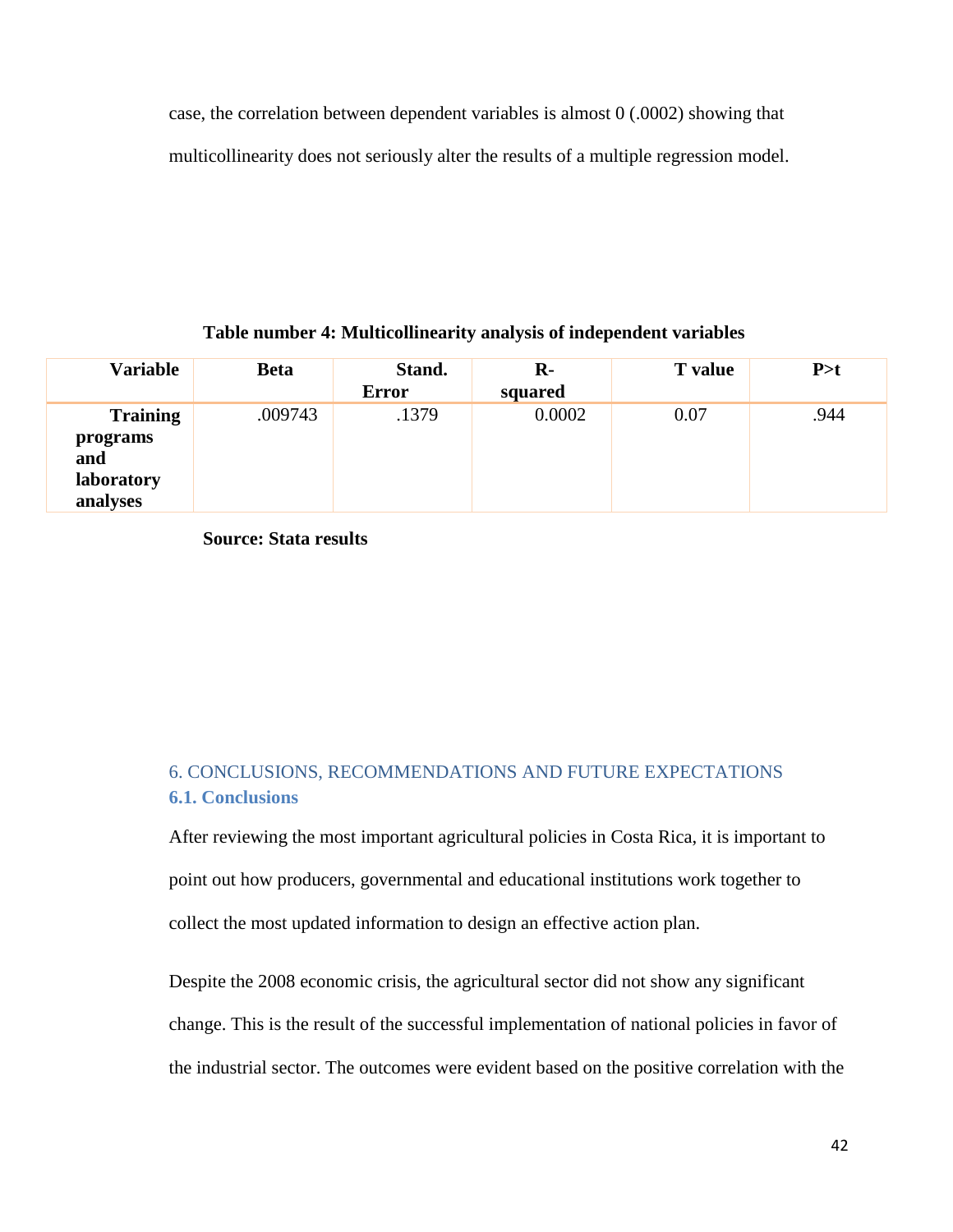opening coefficient. Due to the public management that favored an open market model, today, Costa Rica is a middle high-income country.

Although this paper could benefit future decision-making analysis, it is important to consider its limitations, which are the lack of a strong statistical evidence or the lack of a causality analysis, as well as the fact that only three agricultural policies were examined.

During 1984 to 2014, Costa Rica implemented a large variety of agricultural policies, especially after the publication of National Development Plans reports. However, just three industrial policies have been applied the training programs, phytosanitary tests, and projects for a specific population. In the case of phytosanitary tests, they correspond to advancements in research and development, as evident with the creation of the Agronomic Research Center and others.

This paper assumes free trade as the ideal attempt to increase the demand of a small market. For this reason, opening index is used as a successful indicator. As explained before, the quantitative analyses, training programs and phytosanitary tests showed a correlation.

The phytosanitary tests also showed a strong coefficient of determination indicating the importance of research and development for the access and productivity of a market. On the other hand, projects for a specific population did not show correlation with the opening index. This was due to the characteristics of the target population, which were small and middle size companies. This is a population that does not focus on exports. Therefore, it does not have a significant impact in the opening index.

43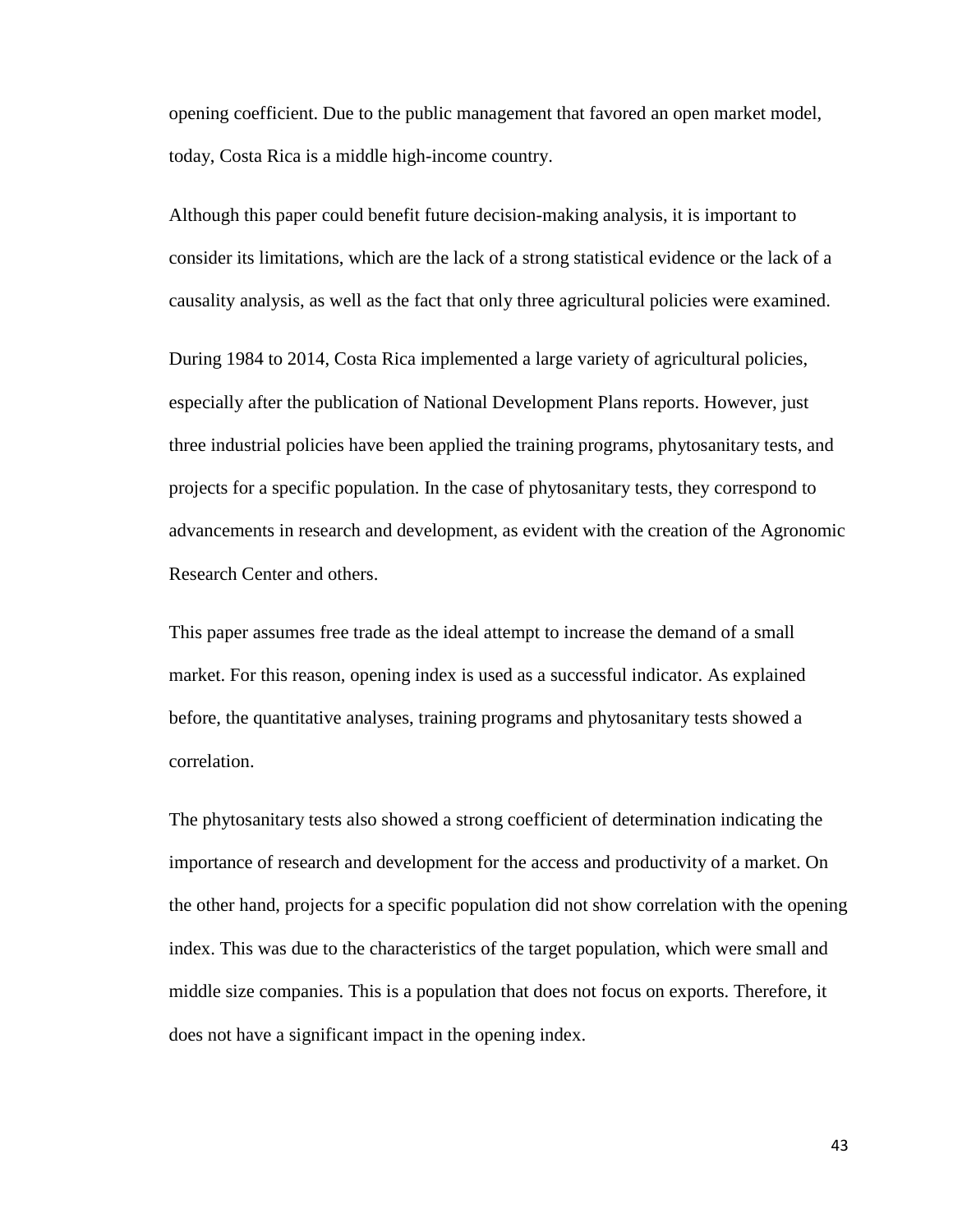In conclusion, Costa Rica has showed how some policies, especially the ones oriented to research and development, lead to a chain of socio-economic benefits such as more international trade opportunities<sup>11</sup> and higher welfare.

#### **6.1. Recommendations**

As a general recommendation this paper propose to make more emphasis and invest more resources in training programs; this is the stronger variable to affect opening coefficient and in effect it has positive impact in international trade and in economic development. Another recommendation would be to implement more evaluation programs of public policy to quantify impact and determine the level of success in each one.

After analyses the general characteristics of some Costa Rican agricultural policies demonstrate the existence of correlation with agricultural trade. The opening coefficient is important to give some recommendation on how to improve actual conditions and continue with free trade and opening, especially to find better developed conditions for a small population, like the case of Costa Rica. For this reason, I suggest the following improvement:

#### **1. Implement a Policy Evaluation System**

It is important to know the consequence of policies implemented in this case opening index was a way to measure it, and to determine whether the policy has or not an impact.

#### **2. Improve Research and Development**

<sup>11</sup> According to 2015 index of economic freedom, Costa Rica has an overall free economy.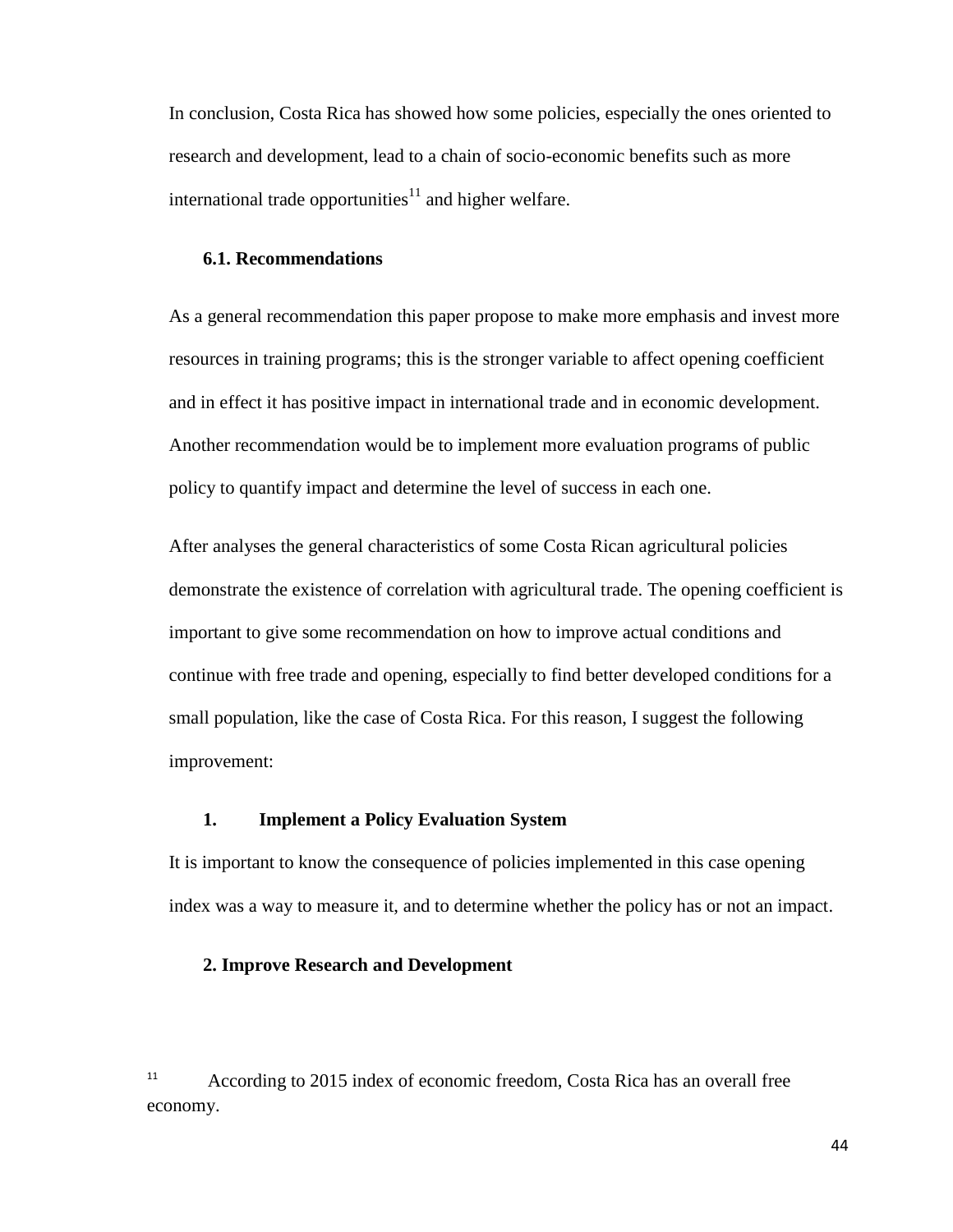The government and University of Costa Rica have tried a few plans of research in agriculture. Now, this paper is a proof of how it already has had an impact in trade and opening been the only way of subsidy allow by the World Trade Organization (WTO) indirectly.

#### **3. Continue Training Programs**

The main result of this paper is about how teaching producers how to increment efficiency is the best way to get better results in trade taking advantage of comparative advantage.

#### **4. Continue with the Opening Market Policy**

Trade is especially necessary for small market countries as Costa Rica. For this reason, it is important to continue with open market policies and reducing barriers.

#### **5. Provide Public Information Sources**

During this research was difficult to find some data. For this reason, it is advisable to provide some official Internet sources of policies information.

## <span id="page-44-0"></span>**6.2. Future expectations**

The Ministry of Agriculture (MAG) announced in November 2015 a new agricultural policy that resulted from a first assessment stage of the performance of public, private and academic institutions. The documents assessed, included previous policies and data, provided from different sources such as the National Chamber of Agriculture and Agribusiness, UPANACIONAL (Union of Small and Medium Size Producers), CAC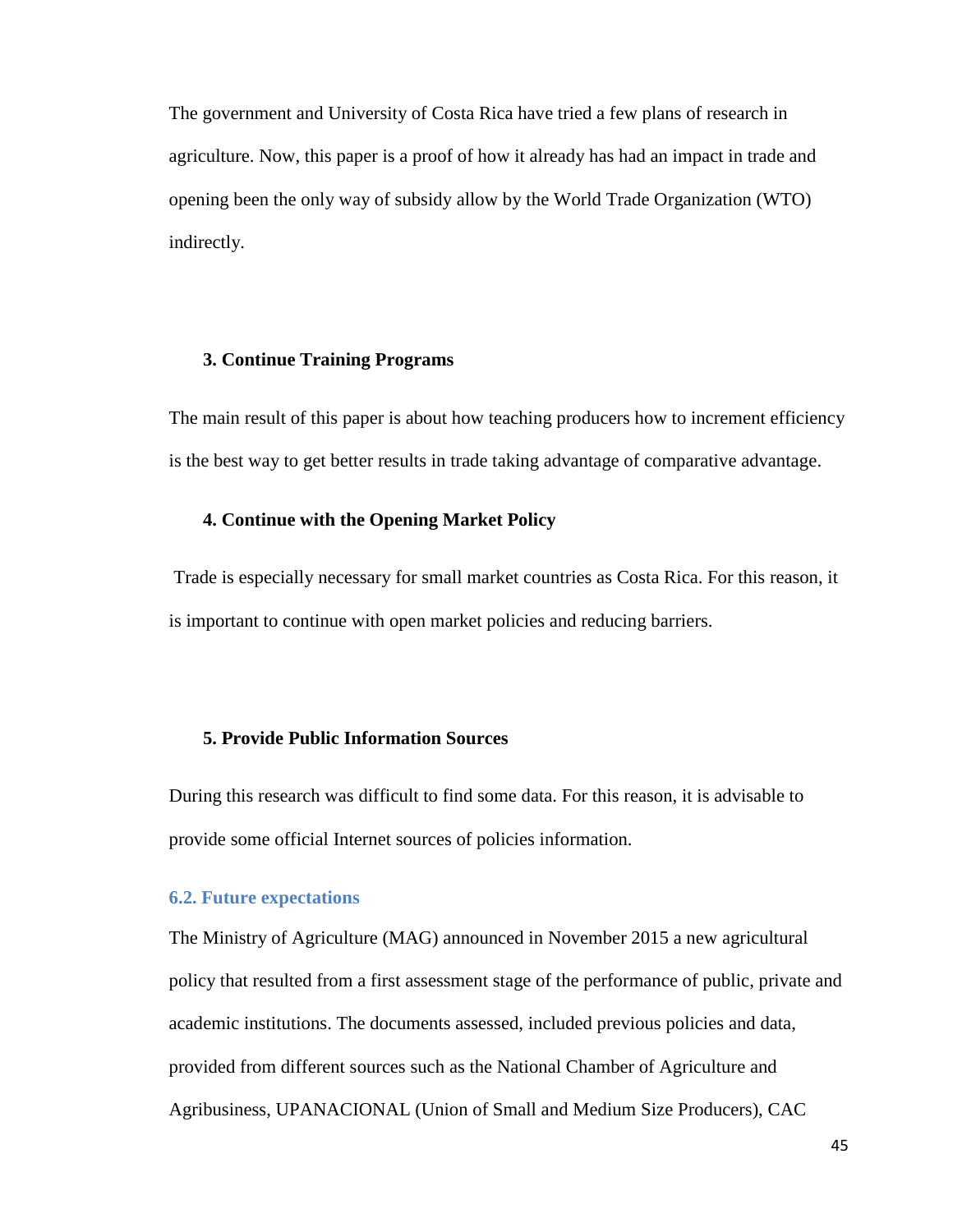(Central American Agricultural Council), OIRSA (International Regional Organization for Agricultural Health), and others. (MAG, 2015)

A second assessment stage took place and ended in December  $31<sup>st</sup>$ , 2015. During this stage, all sectors participated with the purpose of collecting more accurate data than the one from the first stage. According to the MAG, this process of policymaking should be considered as a continuous process. The policy consists of three main pillars:

**Training programs for companies and producers:** The goal is to increase the level of competitiveness of the Costa Rican agricultural sector. There are several issues involved such as safety of the agricultural sector, financing and insurance, information and communication systems, efficiency in management of markets, infrastructure and support.

**Laboratory analysis and certificates:** This pillar gives priority to the generation and transfer of technology. Technological innovation covers all aspects of life. Thus, technological input should influence scientific, technological and socio-economic research. The use of technology should also alleviate certain social issues, like environmental conservation, mitigation and adaptation to the effects of climate change.

**Projects for a specific population:** The goal is to invest in socio-economic programs for rural communities and the conservation of the natural resources, by fostering the active participation of the community's members. These projects pay careful attention to the improvement in production quality, through the increasing use of technology, organizational and business management skills; access to financing resources; ecological agribusiness opportunities; increase of clean productions; and sustainable management of land and other resources.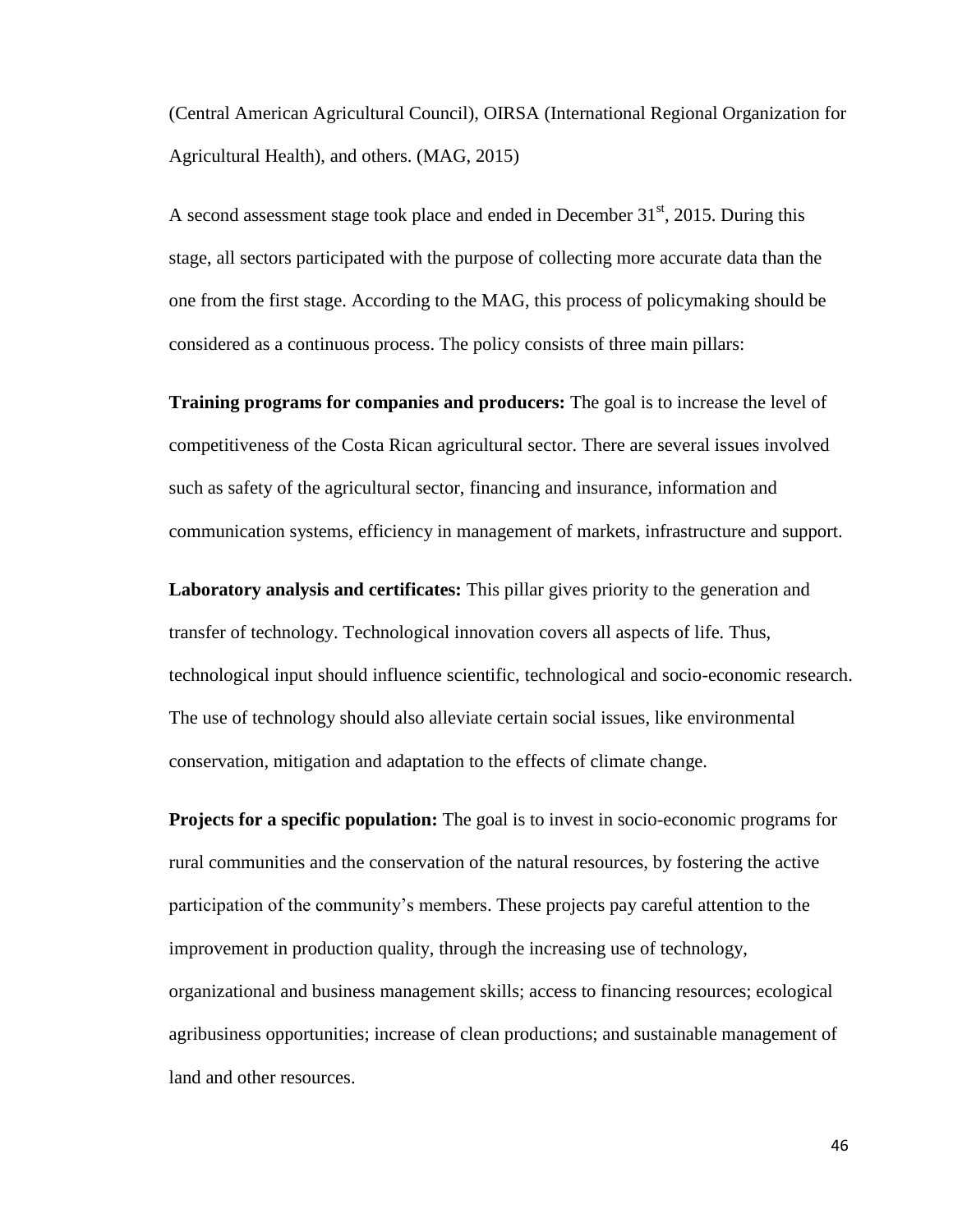During the presentation of the plan, agricultural groups, former ministers and members of the School of Agriculture from the University of Costa Rica participated in the discussion. A major concern was the lack of guidelines to carry out the plan.

Some of the policy instruments of interest include, effective management of free trade agreements, simplification of bureaucratic procedures, use of digital instruments, modernization of quarantine stations at ports and airports, and improvement of procedures such as inspections, certifications, surveillance and pest and disease control. Additionally, the policy includes, permission to use biotechnology products for animal feeding; use of bilateral protocols and sanitary agreements to increase the market access; access to an information center, consumption of biotechnology products; and the increase of public and private alliances for the development of biotechnology projects, among others.

#### <span id="page-46-0"></span>**REFERENCES**

- Azzawi, Shireen. 2013. Did Trade Liberalization Benefit Female Workers? Evidence on Evidence on Wage and Employment Effects from Egypt. The Economic Research Forum, Working Paper 787. Giza, Egypt. accessed on 13 June 2014.
- Bussolo Maurizio, Mizala Alejandra, and Pilar Romaguera.2002.Beyond Heckscher– Ohlin: trade and labour market interactions in a case study for Chile. *Journal of Policy Modeling* 24(2002): 639-666.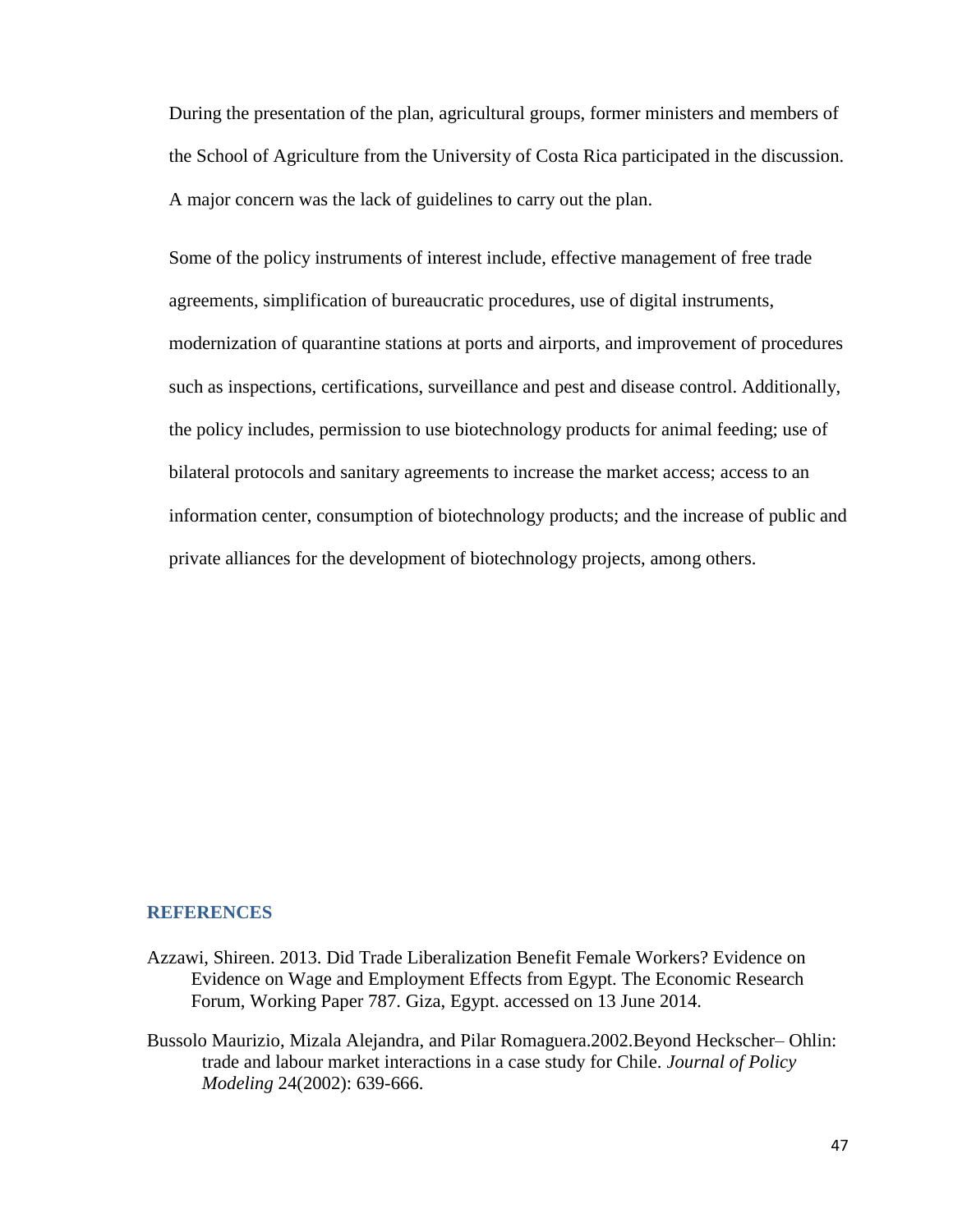- Coe, Daniels. 1995. "A Economic new theory". Endex editorial of Economics. Fith editidion. P86-152.
- Comex. 2012. Official data from Costa Rica. Online version. Available in: www.comex.go.cr. Reviewed March 2016.
- Contessi, Silvio, Francesa De Nicole, and Li Li. 2013. International Trade, Female Labor, and Entrepreneurship in MENA Countries. Federal Reserve Bank of St. Louis Review
- De Cordoba, Santiago, Sam Laird, Jean-Christophe Maur, and Jose Maria Serena. 2005. *Trade liberalization and adjustment costs*, Trade Analysis Branch. UNCTAD, Geneva.
- Deardorff's' glossary of international economics. "Openness index". Online version. Available in . Reviewed November 2015.
- Franklin, David L., M.W. Harrell and J.B. Leonard. 1987. Income Effects of Donated Commodities in Rural Panama. *American Journal of Agricultural Economics*. Vol. 69, No. 1. pp 115-122.
- Govaere, Delia. 2011. "Ajustes econonomicos modernos: Comercio de Mercancias". Editorial UNED. San Jose, Costa Rica. Available in . Reviewed January 2016.
- Gutierrez, Max. 2012. "Desarrollo Economico y social". Editorial UNED. San Jose, Costa Rica.
- Immink, Maarten D.C and Jorge A. Alarcon. 1993. Household Income, Food Availability and Commercial Crop Production by Smallholder Farms in the Western Highlands of Guatemala. *Economic Development.*
- International Monetary Fund. 2010. "Word Data and Economic Conditions. Online version. Available in: . Reviewed March 2015.
- *Journal of Agricultural Economic*s*.* Vol. 58. No. 2 pp 131-142. Praveen, John. 1994. The Short-Run Trade-Off Between Food Subsidies and Agricultural Production.
- Kindleberger, Charles. 1991. "Economic Crisis and Development". Editorial of Columbia University. Second edition.
- Milman, Anna., E. Frongillo, M. de Onis and J. Hwang. 2005. Differential Improvement among Countries in Child Stunting is Associated with Long-Term Development and Specific Interventions. *Journal of Nutrition.*
- Morgan, Lynn M. 1989. The Importance of the State in Primary Health Care Initiatives. *Medical Anthropology Quarterly*, New Series Vol. 3, No. 3 pp 227-231.
- National Development Plan. Annual publication. Ministry of Planning. Government of Costa Rica. Available in . Reviewed November 2015.
- Pinstrup-Andersen, Per, N. Ruiz de Londono and E. Hoover. 1976. The Impact of Increasing Food Supply on Human Nutrition: Implications for Commodity Priorities in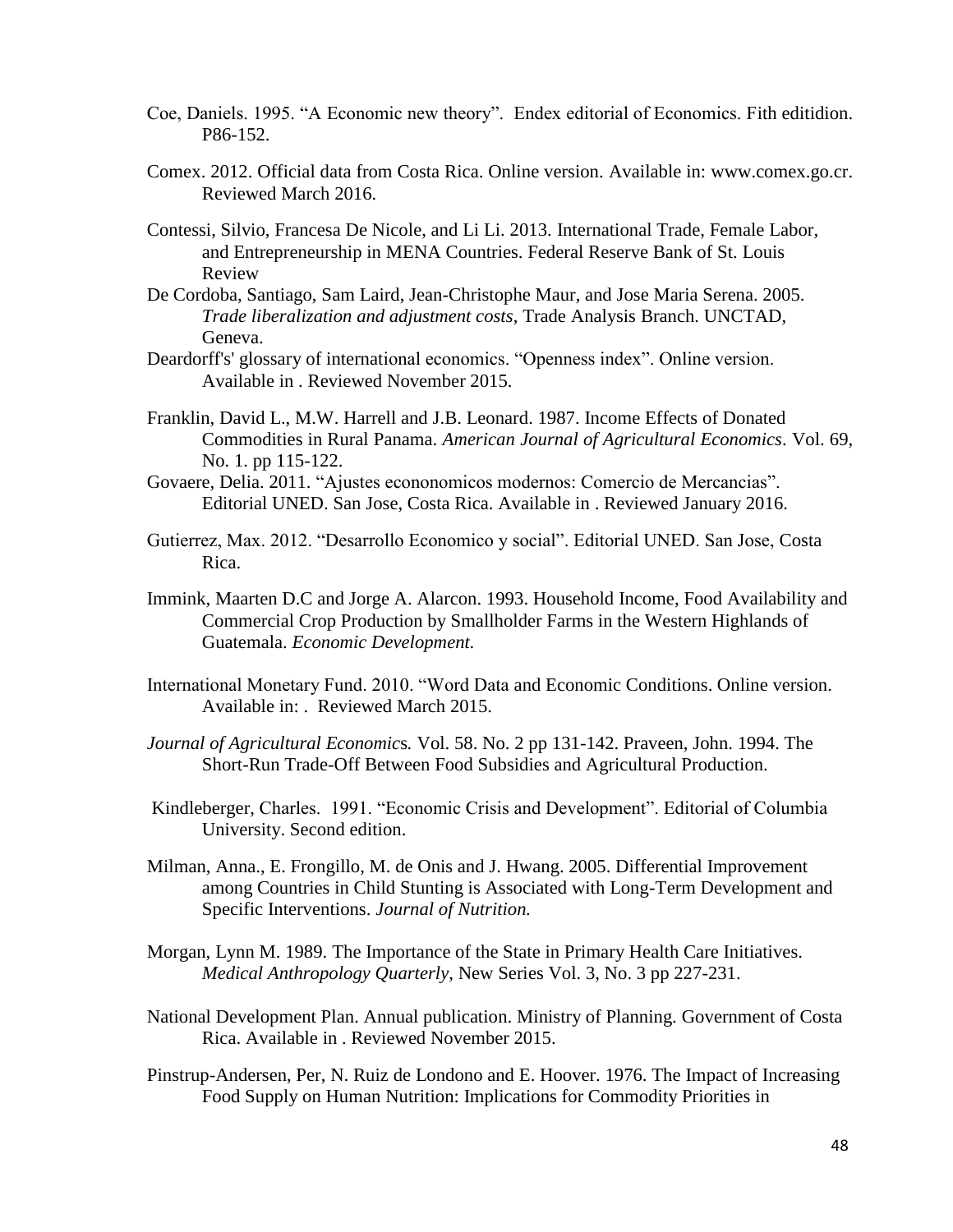Agricultural Research and Policy.

- Ricardo, David. 1821. "Principles of political economy and taxation". Batoche books. Third edition. Online version: . Reviewed march 2015.
- Schiff, Maurice and Alberto Valdes.1999. Poverty, Food Intake and Malnutrition: Implications of Food Security in Developing Countries. *American Journal of Agricultural Economics*. Vol. 72, No. 5 pp 1318-1322.
- Schiff, Maurice and Alberto Valdes.1999. Poverty, Food Intake and Malnutrition: Implications of Food Security in Developing Countries. *American Journal of Agricultural Economics*. Vol. 72, No. 5 pp 1318-1322.
- Smith, Adam. 1976. "wealth of nations". Editorial: Thomas Candell. Fith edition. P130-205.
- Statistical Portal, Ministry of Foreign Trade, 2014. "Trade Statistics". Available in: Reviewed January 2016.
- Torno, Juaquin. 2010. "Normas arancelarias en Costa Rica: Aplicacion practica". Editorial UCR. San Jose. Costa Rica. Vol. 135, No. 6. pp 1415-1422.
- TradeMap. 2013. Statistical Portal. "Imports and exports statistics". Available in: . Reviewed March 2015.
- Working Paper No. 2012-053C. United States. accessed on 17 August 2015.
- World Trade Organization (2013). World Trade Report 2013. Factors shaping the future of worldtrade.http://www.wto.org/english/res\_e/booksp\_e/world\_trade\_report13\_e.pdfh ttp://www.wto.org/e nglish/res\_e/booksp\_e/world\_trade\_report13\_e.pdf. accessed on 13 September 2015. World Trade Organization. accessed on 30 June 2015.

#### **APPENDICES**

Appendix 1: Mellon export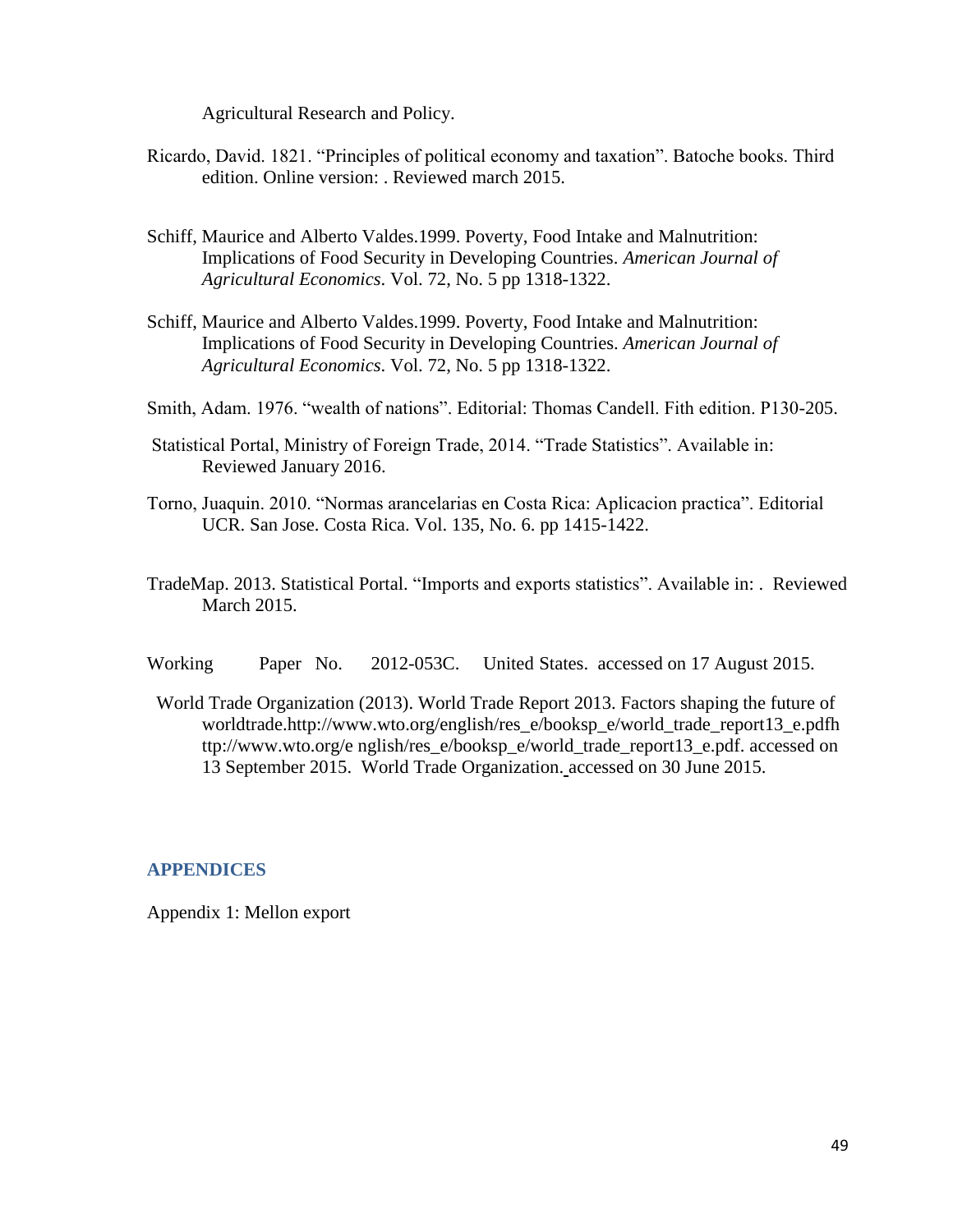

Source: trademap.com





Source: trademap.com

**Appendix 3: Bananas export**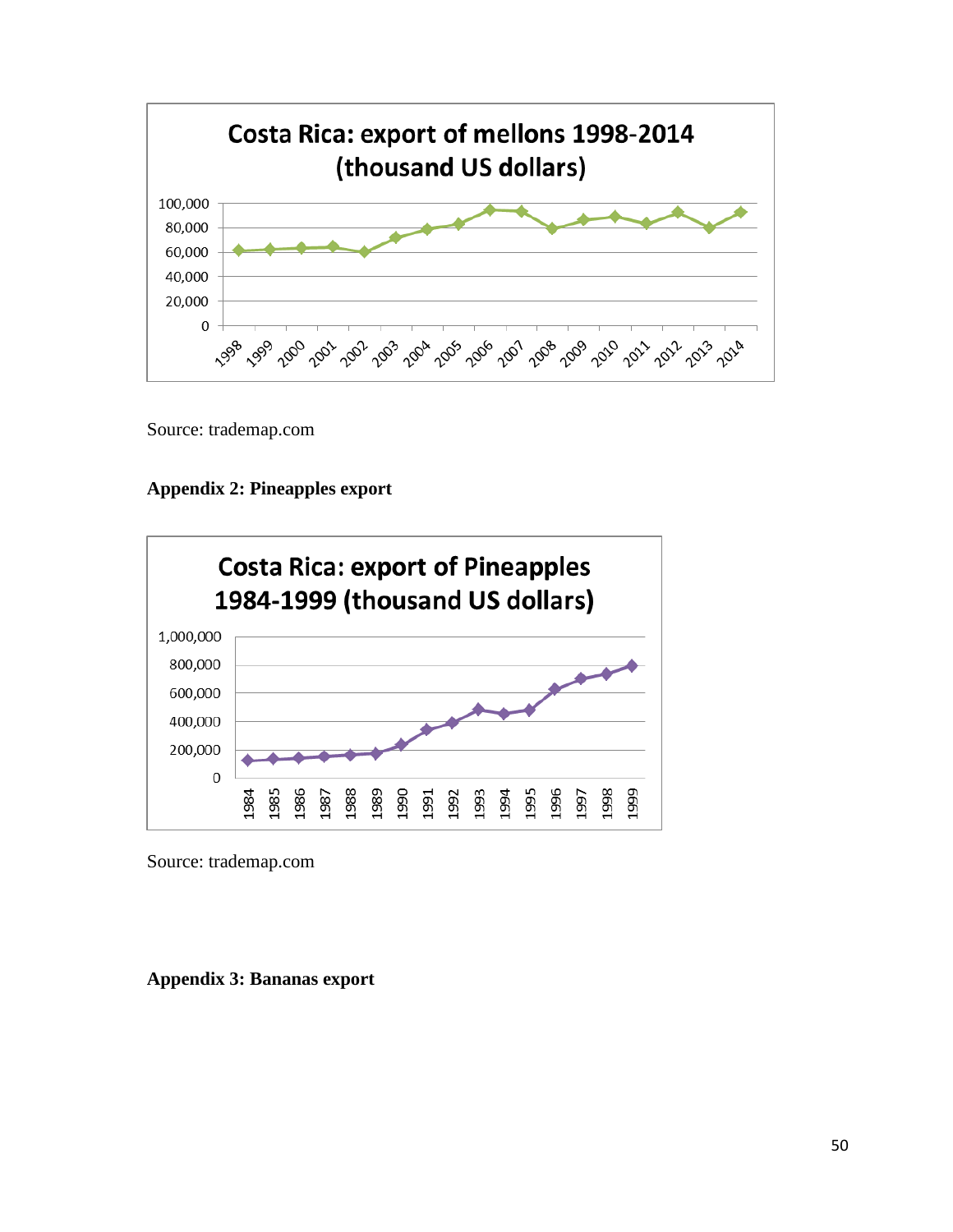

Source: trade data base: www.trademap.org

## **Appendix 4: exports of mushrooms and truffles**



Source: trade data base: www.trademap.org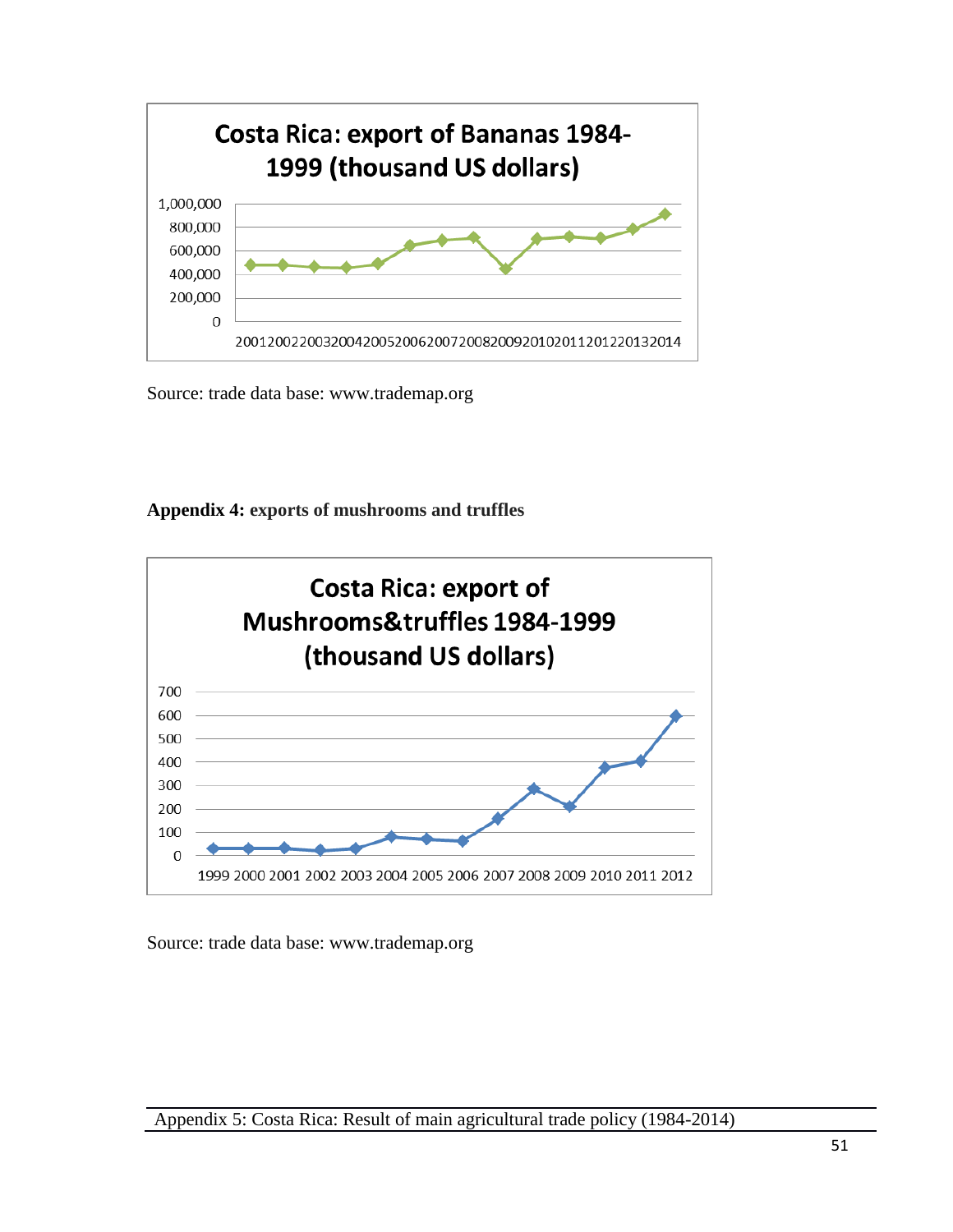| Year                                                                                  | Training programs for<br>companies and<br>producers | Laboratory analysis and<br>certificates to verify the<br>quality of international<br>standards | Projects with specific<br>population (rural women<br>and youth, indigenous<br>people, areas with low<br>social development index<br>and others) |  |  |  |
|---------------------------------------------------------------------------------------|-----------------------------------------------------|------------------------------------------------------------------------------------------------|-------------------------------------------------------------------------------------------------------------------------------------------------|--|--|--|
| 1984                                                                                  | 327                                                 | 1,210                                                                                          | $\overline{0}$                                                                                                                                  |  |  |  |
| 1985                                                                                  | 526                                                 | 1,261                                                                                          | 10                                                                                                                                              |  |  |  |
| 1986                                                                                  | 626                                                 | 1,399                                                                                          | 50                                                                                                                                              |  |  |  |
| 1987                                                                                  | 399                                                 | 1,431                                                                                          | 36                                                                                                                                              |  |  |  |
| 1988                                                                                  | 327                                                 | 1,378                                                                                          | 21                                                                                                                                              |  |  |  |
| 1989                                                                                  | 455                                                 | 1,314                                                                                          | 44                                                                                                                                              |  |  |  |
| 1990                                                                                  | 392                                                 | 1,304                                                                                          | 60                                                                                                                                              |  |  |  |
| 1991                                                                                  | 502                                                 | 1,420                                                                                          | 46                                                                                                                                              |  |  |  |
| 1992                                                                                  | 677                                                 | 1,410                                                                                          | 46                                                                                                                                              |  |  |  |
| 1993                                                                                  | 506                                                 | 1,378                                                                                          | 38                                                                                                                                              |  |  |  |
| 1994                                                                                  | 188                                                 | 1,420                                                                                          | 34                                                                                                                                              |  |  |  |
| 1995                                                                                  | 573                                                 | 1,452                                                                                          | 36                                                                                                                                              |  |  |  |
| 1996                                                                                  | 669                                                 | 1,357                                                                                          | 45                                                                                                                                              |  |  |  |
| 1997                                                                                  | 639                                                 | 1,378                                                                                          | 43                                                                                                                                              |  |  |  |
| 1998                                                                                  | 554                                                 | 1,357                                                                                          | 44                                                                                                                                              |  |  |  |
| 1999                                                                                  | 638                                                 | 1,113                                                                                          | 44                                                                                                                                              |  |  |  |
| 2000                                                                                  | 470                                                 | 1,007                                                                                          | 34                                                                                                                                              |  |  |  |
| 2001                                                                                  | 448                                                 | 933                                                                                            | 36                                                                                                                                              |  |  |  |
| 2002                                                                                  | 450                                                 | 1,071                                                                                          | 31                                                                                                                                              |  |  |  |
| 2003                                                                                  | 536                                                 | 1,096                                                                                          | 42                                                                                                                                              |  |  |  |
| 2004                                                                                  | 405                                                 | 1,084                                                                                          | 27                                                                                                                                              |  |  |  |
| 2005                                                                                  | 470                                                 | 1,134                                                                                          | 29                                                                                                                                              |  |  |  |
| 2006                                                                                  | 625                                                 | 1,121                                                                                          | 38                                                                                                                                              |  |  |  |
| 2007                                                                                  | 470                                                 | 1,071                                                                                          | 38                                                                                                                                              |  |  |  |
| 2008                                                                                  | 394                                                 | 979                                                                                            | 41                                                                                                                                              |  |  |  |
| 2009                                                                                  | 379                                                 | 1,080                                                                                          | 41                                                                                                                                              |  |  |  |
| 2010                                                                                  | 448                                                 | 1,051                                                                                          | 45                                                                                                                                              |  |  |  |
| 2011                                                                                  | 461                                                 | 998                                                                                            | 41                                                                                                                                              |  |  |  |
| 2012                                                                                  | 644                                                 | 1,074                                                                                          | 41                                                                                                                                              |  |  |  |
| 2013                                                                                  | 670                                                 | 1,042                                                                                          | 54                                                                                                                                              |  |  |  |
| 2014                                                                                  | 700                                                 | 1,100                                                                                          | 87                                                                                                                                              |  |  |  |
| Source: Chart built by data of annual reports of Costa Rican Ministry of Agriculture: |                                                     |                                                                                                |                                                                                                                                                 |  |  |  |

http://www.mag.go.cr/bibliotecavirtual/boletines-indice.html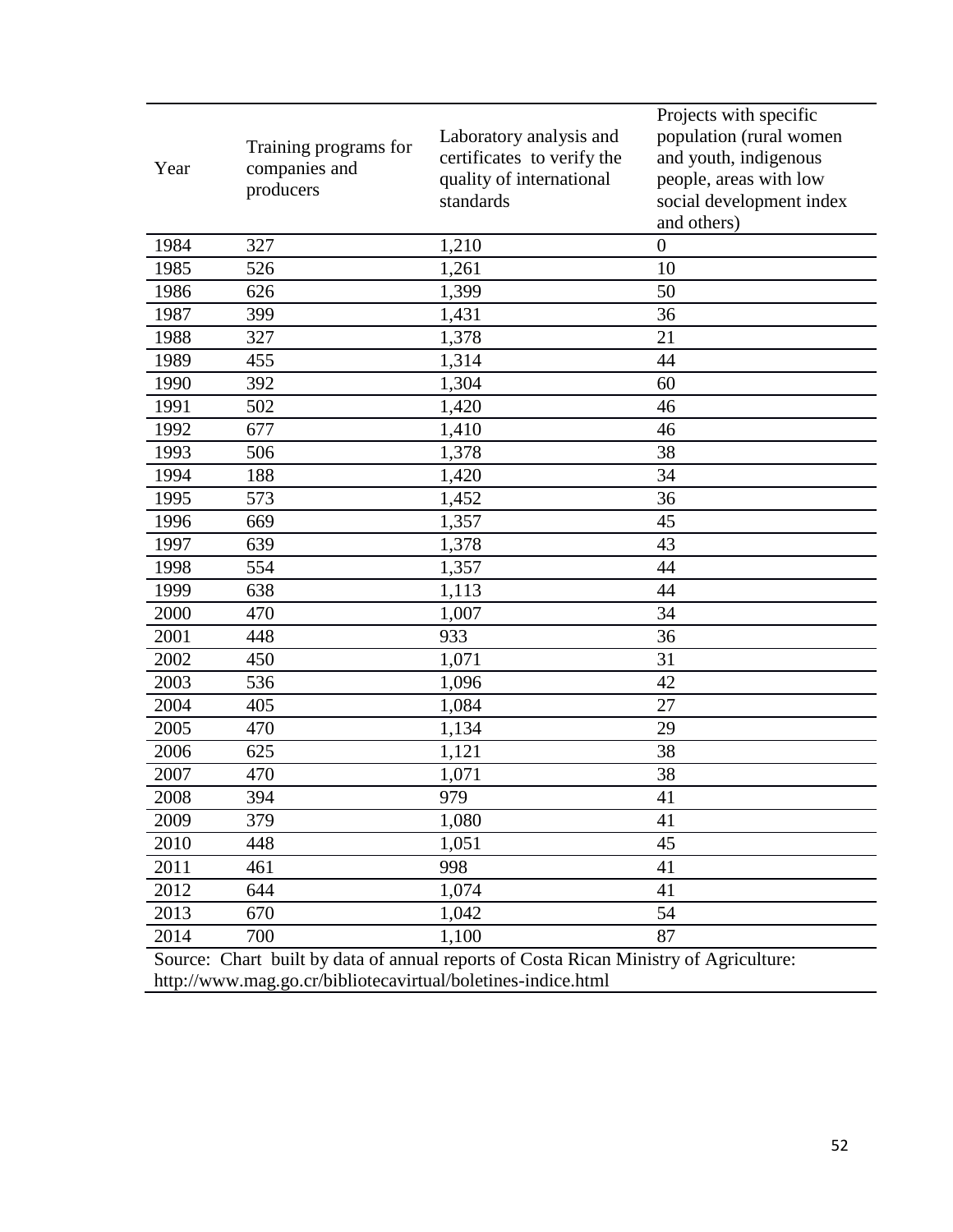# **Appendix 6: Costa Rican Total Exports and Imports 2001- 2014 (thousand US dollars)**



Source: Graph built by data of Costa Rican Central Bank (CRCB) [www.bccr.go.cr](http://www.bccr.go.cr/)

Appendix 7: Costa Rican Free Trade Agreements since

| 1999 to 2013                                       |                          |  |  |  |
|----------------------------------------------------|--------------------------|--|--|--|
|                                                    |                          |  |  |  |
| Parts                                              | Date                     |  |  |  |
| Costa Rica-Dominican Republic                      | July 08-1999             |  |  |  |
| Costa Rica – México                                | January 01--<br>1995     |  |  |  |
| Dominican Republic – Central                       | October 04-oct-          |  |  |  |
| America                                            | 2001                     |  |  |  |
| Chile - Central America                            | <b>August 01 -2011</b>   |  |  |  |
| Canada - Costa Rica                                | November 01-<br>nov-1994 |  |  |  |
| <b>Costa Rica- Caribbean Community</b>             | October 7 2005           |  |  |  |
| Dominican Republic – Central                       | March 01 2006            |  |  |  |
| America United Estates (CAFTA-                     |                          |  |  |  |
| DR)                                                |                          |  |  |  |
| Panamá - Costa Rica (Panamá -                      | November 23-             |  |  |  |
| Centroamérica)                                     | 2008                     |  |  |  |
| China - Costa Rica                                 | August 01-ago-<br>11     |  |  |  |
| Singapore – Costa Rica                             | April 22 - 2013          |  |  |  |
| Costa Rica - Peru                                  | April 24 - 2013          |  |  |  |
| Costa Rica - European Union                        | July 11 - 2013           |  |  |  |
| Source: http://www.comex.go.cr/tratados/index.aspx |                          |  |  |  |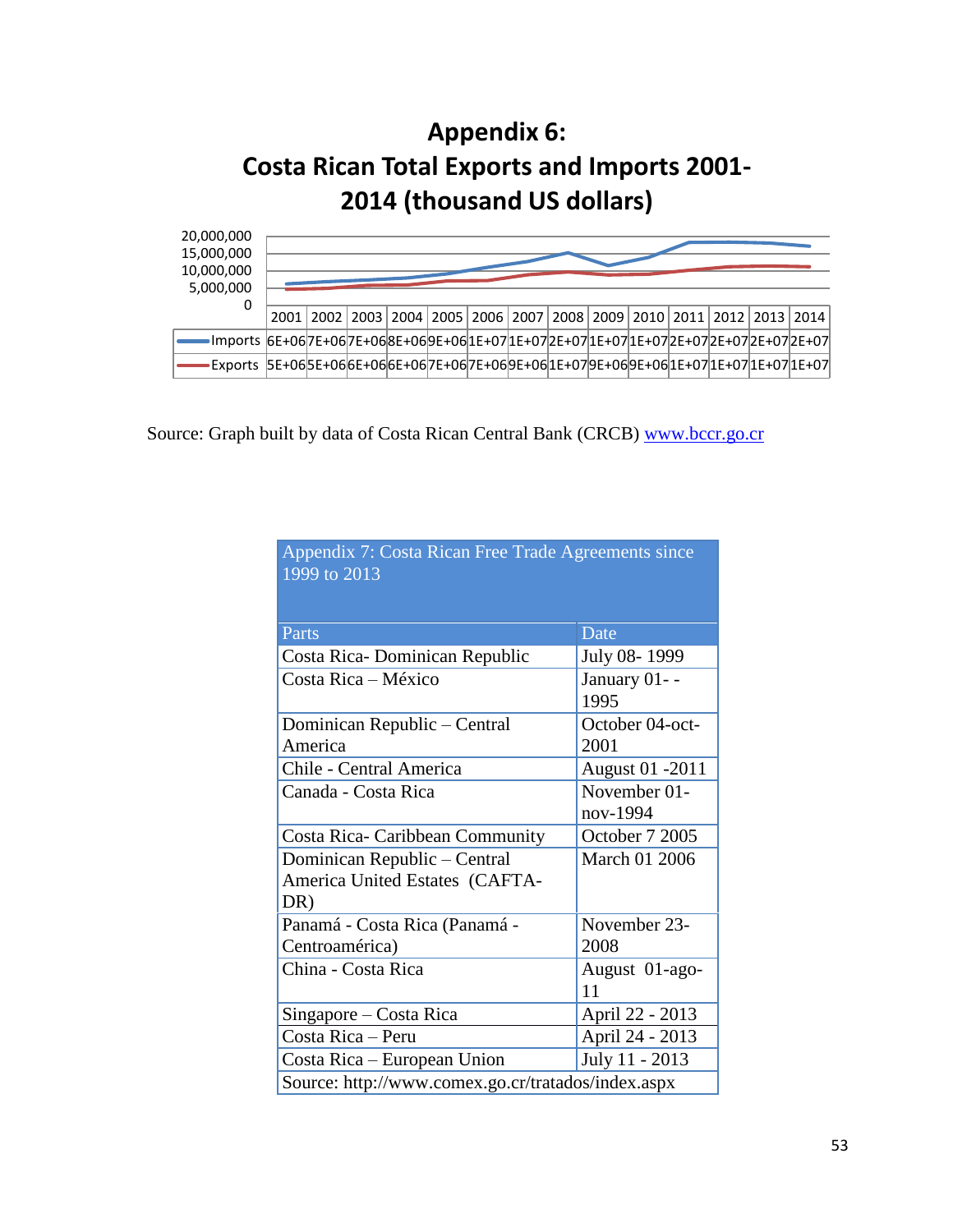| Year | <b>Imports</b> | Exports   | <b>GDP</b>   | openness<br>coefficient |
|------|----------------|-----------|--------------|-------------------------|
| 1984 | 12,055         | 280,696   | 610,989.90   | 0.479142                |
| 1985 | 26,653         | 354,630   | 570,798.73   | 0.667981                |
| 1986 | 38,740         | 515,453   | 723,082.14   | 0.76643                 |
| 1987 | 27,629         | 367,611   | 788,552.96   | 0.501222                |
| 1988 | 27,846         | 370,507   | 788,288.67   | 0.505339                |
| 1989 | 41,937         | 558,001   | 851,433.85   | 0.704621                |
| 1990 | 33,998         | 452,365   | 910,625.21   | 0.534098                |
| 1991 | 41,773         | 555,809   | 959,781.30   | 0.622622                |
| 1992 | 59,451         | 791,034   | 1,140,290.26 | 0.74585                 |
| 1993 | 56,212         | 747,925   | 1,252,977.96 | 0.641781                |
| 1994 | 54,301         | 722,495   | 1,414,709.15 | 0.549085                |
| 1995 | 61,907         | 823,696   | 1,605,962.91 | 0.551447                |
| 1996 | 73,966         | 984,155   | 1,515,933.31 | 0.697999                |
| 1997 | 80,123         | 1,066,069 | 1,667,766.88 | 0.687261                |
| 1998 | 80,301         | 1,068,437 | 1,805,024.51 | 0.636411                |
| 1999 | 103,009        | 1,370,583 | 1,658,639.54 | 0.888434                |
| 2000 | 82,017         | 1,091,280 | 1,514,912.09 | 0.774498                |
| 2001 | 82,109         | 1,092,497 | 1,443,517.06 | 0.813711                |
| 2002 | 77,352         | 1,029,223 | 1,431,772.22 | 0.772871                |
| 2003 | 92,510         | 1,230,907 | 1,524,025.63 | 0.868369                |
| 2004 | 85,398         | 1,136,272 | 1,599,287.48 | 0.763884                |
| 2005 | 102,685        | 1,366,281 | 1,796,843.34 | 0.817526                |
| 2006 | 131,377        | 1,538,039 | 2,004,855.30 | 0.832686                |
| 2007 | 131,756        | 1,543,072 | 2,237,370.00 | 0.74857                 |
| 2008 | 169,907        | 1,533,922 | 2,148,328.51 | 0.793095                |
| 2009 | 171,364        | 1,550,065 | 2,174,319.43 | 0.791709                |
| 2010 | 181,691        | 1,664,588 | 2,613,479.62 | 0.706445                |
| 2011 | 194,543        | 1,724,505 | 2,639,186.82 | 0.727136                |
| 2012 | 213,681        | 1,754,253 | 2,763,340.87 | 0.712157                |
| 2013 | 221,738        | 1,826,312 | 2,757,255.76 | 0.742786                |
| 2014 | 249,089        | 1,901,278 | 2,774,944.54 | 0.774922                |

**Appendix 8: Costa Rica. Agricultural Openness coefficient. Agricultural sector 1984-2014 (\*thousand US dollars)**

Source: own construction with data of World Bank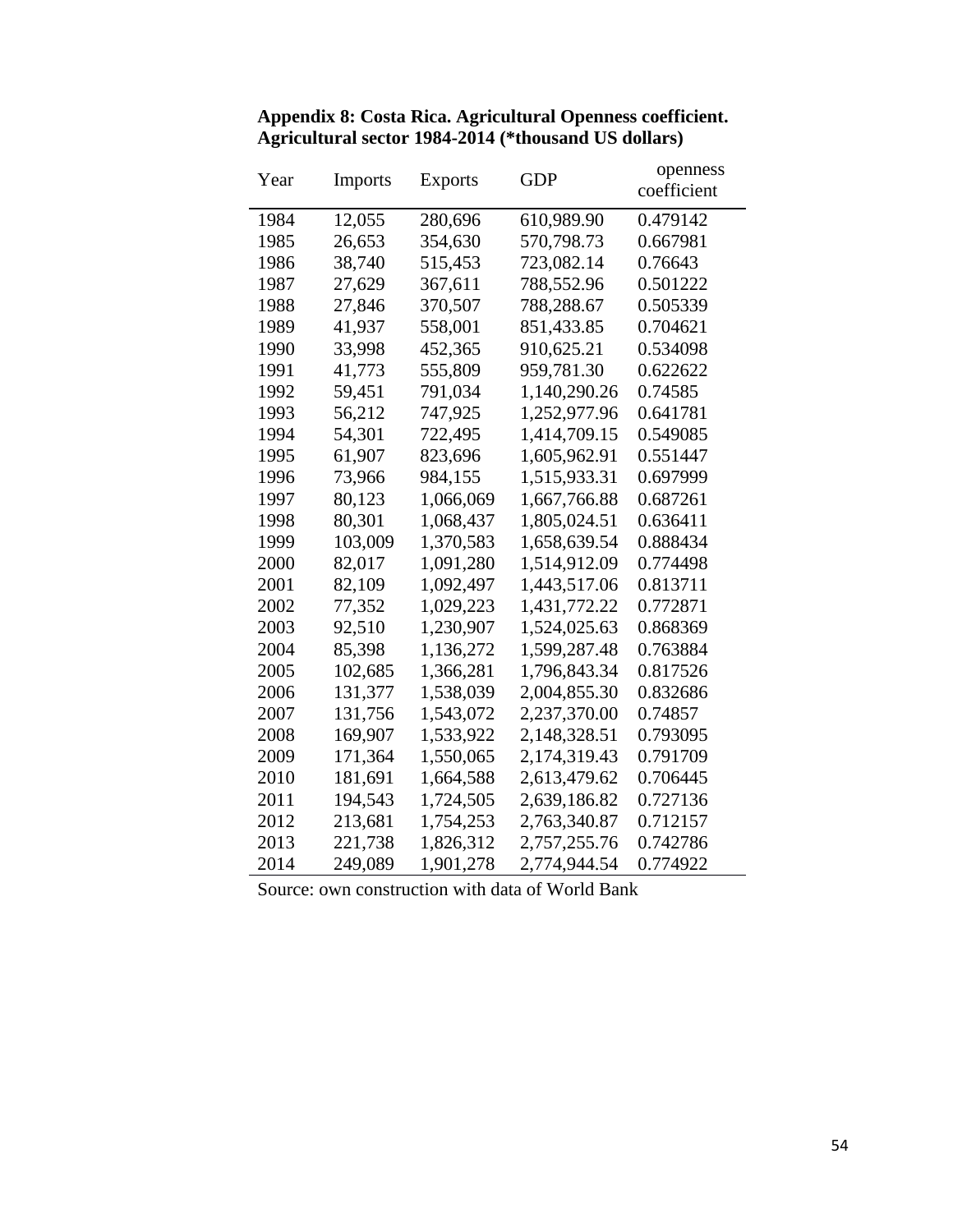

heritage.org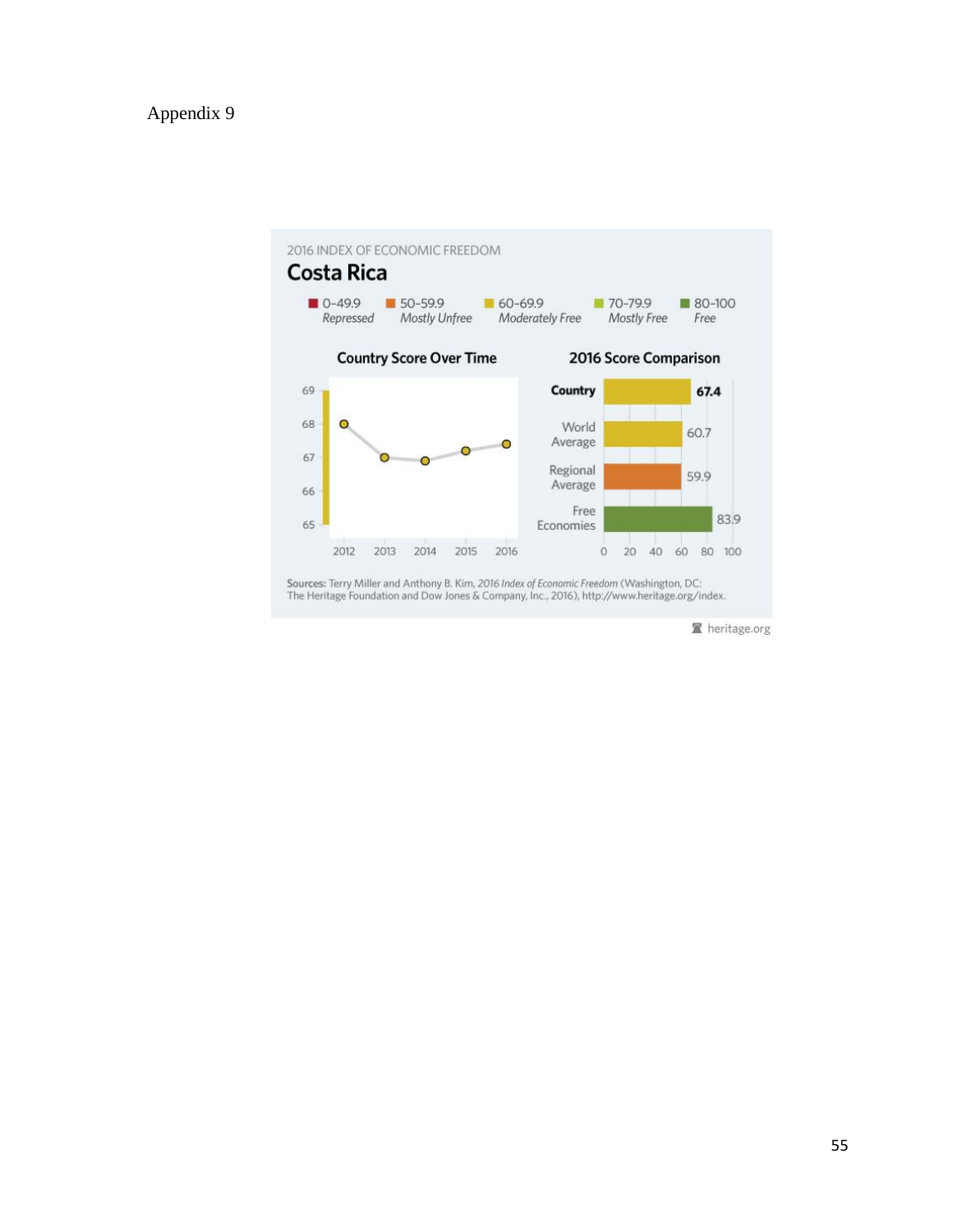# Appendix 10

| Costa Rica: Result of main agricultural trade policy (1984-2014)                      |                                                     |                                                                                                |                                                                                                                                                 |  |  |  |
|---------------------------------------------------------------------------------------|-----------------------------------------------------|------------------------------------------------------------------------------------------------|-------------------------------------------------------------------------------------------------------------------------------------------------|--|--|--|
| Year                                                                                  | Training programs for<br>companies and<br>producers | Laboratory analysis and<br>certificates to verify the<br>quality of international<br>standards | Projects with specific<br>population (rural women<br>and youth, indigenous<br>people, areas with low<br>social development index<br>and others) |  |  |  |
| 1984                                                                                  | 327                                                 | 1,210                                                                                          | $\boldsymbol{0}$                                                                                                                                |  |  |  |
| 1985                                                                                  | 526                                                 | 1,261                                                                                          | 10                                                                                                                                              |  |  |  |
| 1986                                                                                  | 626                                                 | 1,399                                                                                          | 50                                                                                                                                              |  |  |  |
| 1987                                                                                  | 399                                                 | 1,431                                                                                          | 36                                                                                                                                              |  |  |  |
| 1988                                                                                  | 327                                                 | 1,378                                                                                          | 21                                                                                                                                              |  |  |  |
| 1989                                                                                  | 455                                                 | 1,314                                                                                          | 44                                                                                                                                              |  |  |  |
| 1990                                                                                  | 392                                                 | 1,304                                                                                          | 60                                                                                                                                              |  |  |  |
| 1991                                                                                  | 502                                                 | 1,420                                                                                          | 46                                                                                                                                              |  |  |  |
| 1992                                                                                  | 677                                                 | 1,410                                                                                          | 46                                                                                                                                              |  |  |  |
| 1993                                                                                  | 506                                                 | 1,378                                                                                          | 38                                                                                                                                              |  |  |  |
| 1994                                                                                  | 188                                                 | 1,420                                                                                          | 34                                                                                                                                              |  |  |  |
| 1995                                                                                  | 573                                                 | 1,452                                                                                          | 36                                                                                                                                              |  |  |  |
| 1996                                                                                  | 669                                                 | 1,357                                                                                          | 45                                                                                                                                              |  |  |  |
| 1997                                                                                  | 639                                                 | 1,378                                                                                          | 43                                                                                                                                              |  |  |  |
| 1998                                                                                  | 554                                                 | 1,357                                                                                          | 44                                                                                                                                              |  |  |  |
| 1999                                                                                  | 638                                                 | 1,113                                                                                          | 44                                                                                                                                              |  |  |  |
| 2000                                                                                  | 470                                                 | 1,007                                                                                          | 34                                                                                                                                              |  |  |  |
| 2001                                                                                  | 448                                                 | 933                                                                                            | 36                                                                                                                                              |  |  |  |
| 2002                                                                                  | 450                                                 | 1,071                                                                                          | 31                                                                                                                                              |  |  |  |
| 2003                                                                                  | 536                                                 | 1,096                                                                                          | 42                                                                                                                                              |  |  |  |
| 2004                                                                                  | 405                                                 | 1,084                                                                                          | 27                                                                                                                                              |  |  |  |
| 2005                                                                                  | 470                                                 | 1,134                                                                                          | 29                                                                                                                                              |  |  |  |
| 2006                                                                                  | 625                                                 | 1,121                                                                                          | 38                                                                                                                                              |  |  |  |
| 2007                                                                                  | 470                                                 | 1,071                                                                                          | 38                                                                                                                                              |  |  |  |
| 2008                                                                                  | 394                                                 | 979                                                                                            | 41                                                                                                                                              |  |  |  |
| 2009                                                                                  | 379                                                 | 1,080                                                                                          | 41                                                                                                                                              |  |  |  |
| 2010                                                                                  | 448                                                 | 1,051                                                                                          | 45                                                                                                                                              |  |  |  |
| 2011                                                                                  | 461                                                 | 998                                                                                            | 41                                                                                                                                              |  |  |  |
| 2012                                                                                  | 644                                                 | 1,074                                                                                          | 41                                                                                                                                              |  |  |  |
| 2013                                                                                  | 670                                                 | 1,042                                                                                          | 54                                                                                                                                              |  |  |  |
| 2014                                                                                  | 700                                                 | 1,100                                                                                          | 87                                                                                                                                              |  |  |  |
| Source: Chart built by data of annual reports of Costa Rican Ministry of Agriculture: |                                                     |                                                                                                |                                                                                                                                                 |  |  |  |

http://www.mag.go.cr/bibliotecavirtual/boletines-indice.html